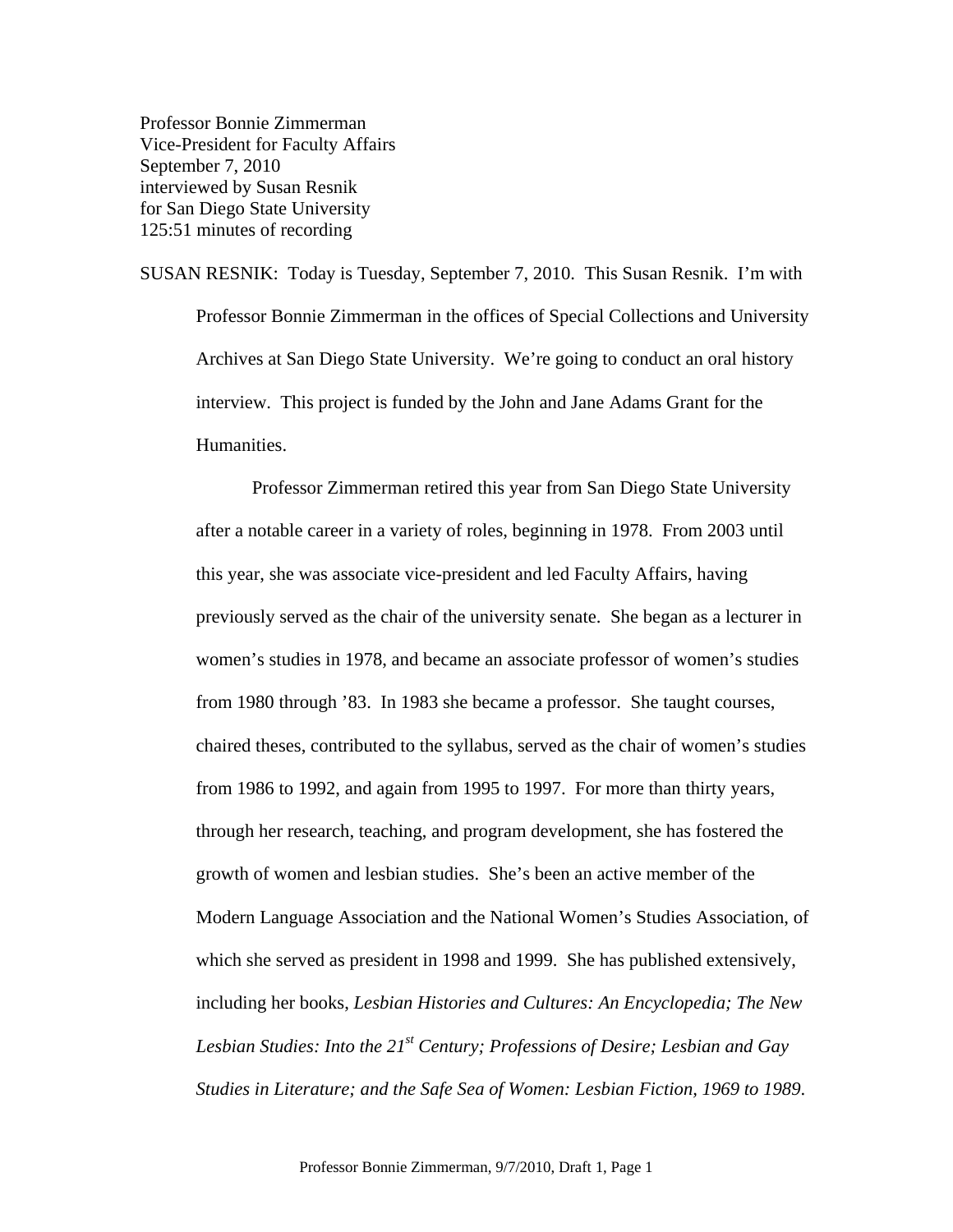Her many articles include, "A Lesbian Feminist Journey through Queer Nation, and the Challenge of Conflicting Communities," "To Be Jewish and Lesbian and a Literary Critic." She's also written numerous reviews. Her outstanding contributions have been recognized by her receiving awards, grants, and honors, including Most Influential Faculty Awards in English and Comparative Literature in 1982, and in Women's Studies in 1985, 1990, and 1999. The Alumni Association Distinguished Faculty Award in 2004, Selection for Lambda Archives San Diego in 2007, and the Emily Toth Award for *The Safe Sea of Women* in 1991.

 It is really a pleasure to be here with you Professor Zimmerman, and I would like to begin by asking you about your early years. Where were you born and when?

PROFESSOR BONNIE ZIMMERMAN: Thank you, Susan. I was born in 1947. I was one of those Baby Boom, classic, right-after-the-war babies. I was born in Chicago, Illinois, and I grew up in Chicago in the suburbs, and lived there all of my life, pretty much, except for when I went away to school, until I moved to San Diego in '78. I come from a very strongly connected and loving Jewish family, very close to my parents, very close to my siblings and all of their children, cousins, the whole thing. Our family history, I think, is just the classic history of the immigrant family coming from Europe at the beginning of the century, moving through from the working class into the middle class, from the west side of Chicago to the north side of Chicago to the suburbs of Chicago—just a very basic, classic, uncontroversial kind of childhood. That's pretty much who I was.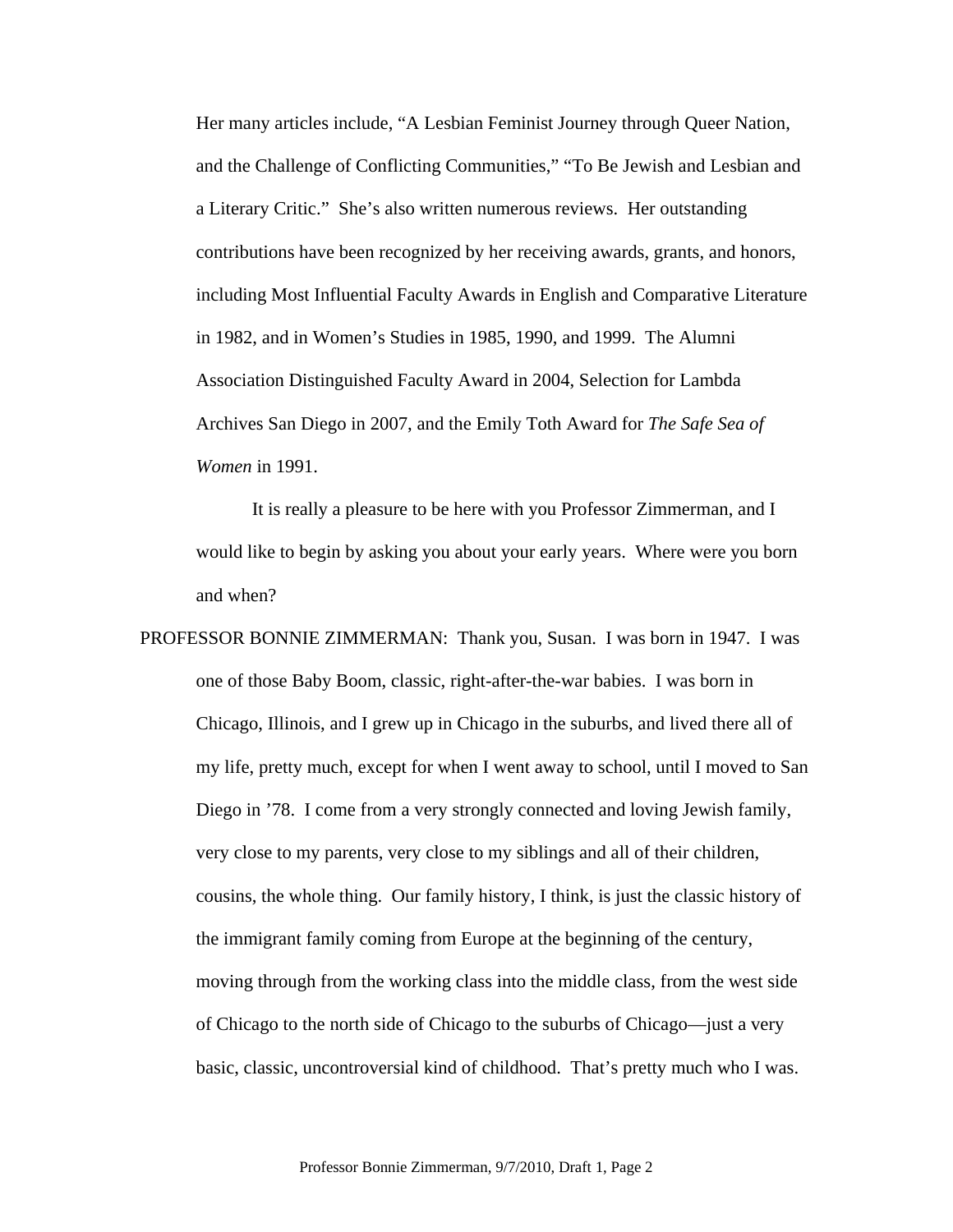- SR: Do you have any remembrances of school in those early years, or things that interested you in particular?
- BZ: Well, yes, I was a smart child. I was sort of one of those little child prodigies. I was quick at learning to read, and was always one of the best students in the class, and all of that. I think one of my strongest memories of childhood is that I had very, very, *very* bad asthma as a child, and it was the kind of asthma that was triggered by emotion, and so my social development was not the best. And I think for me reading was an escape, as I think it is for many academics. I was not a happy child, and I was not a happy adolescent, but I do have good memories of being very involved in activities. I was in theater and plays, I was in musicals. I began to study music when I was around ten or thirteen or something in there. And that was another outlet for me. So between music and academics, those were the things that kept me going through what I really have to say was not probably a very happy—certainly not a carefree childhood. And that, I think, is also an important influence in that my sense of it is that most highly-achieving especially women of my generation, were unhappy as kids. They didn't belong. Because if you successfully belonged, then you were really easily channeled into a very conventional life. And if you didn't, then you had to find your way elsewhere. And if you did it in a positive way, you ended up making a career, or becoming *something*. And I think that was certainly the case for me.
- SR: And you were living in suburbia. Did you gravitate towards the big city?
- BZ: Oh absolutely. I hated the suburbs. We moved to the suburbs when I was eleven, and it was ironic, because we moved because that was the thing you did for the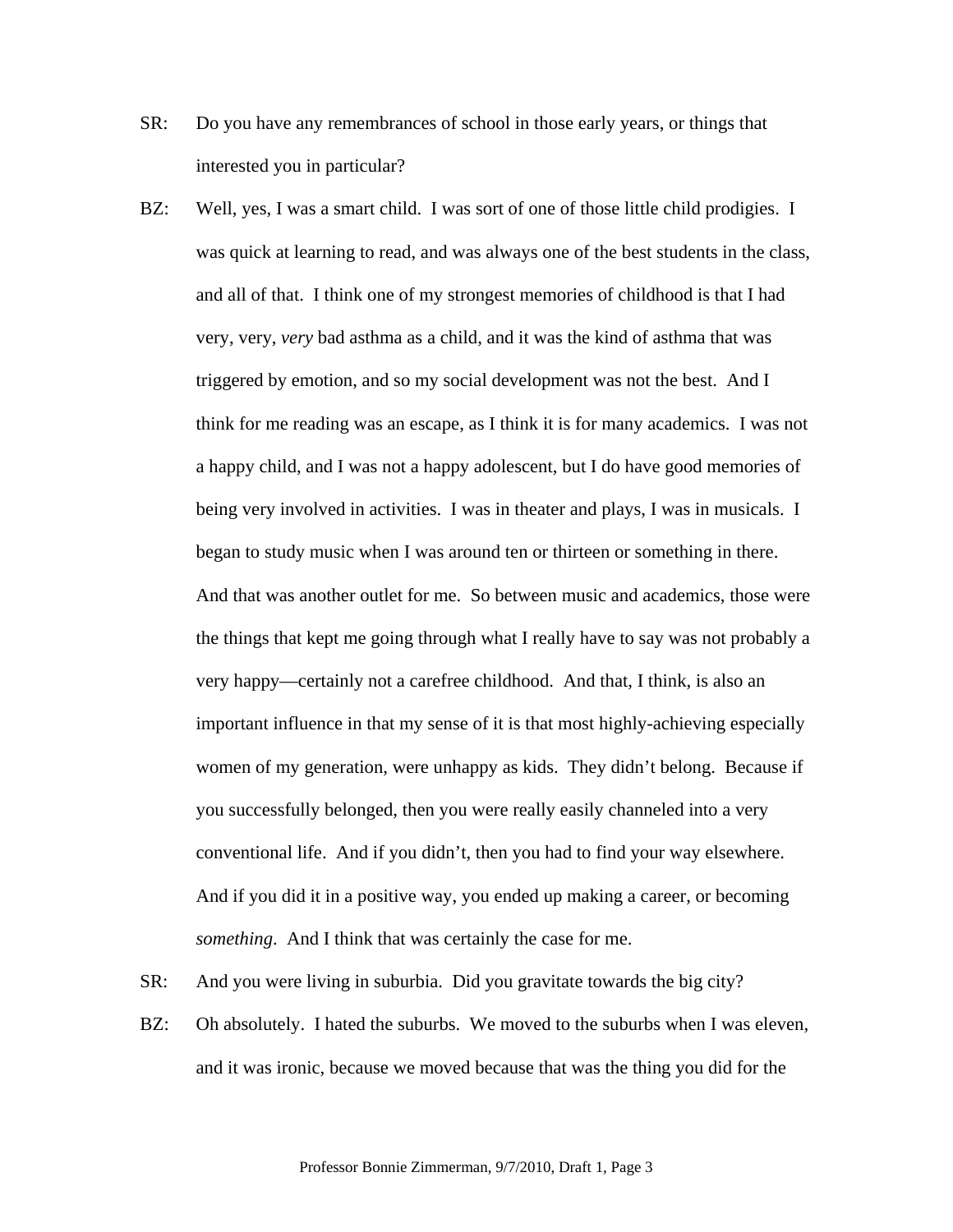kids so that they would grow up better and they would have better schools. Well, I was in an honors program in the Chicago public schools, so I would have been just fine if we had stayed in Chicago. And I moved into a social environment I could not handle, I just wasn't very good at it. However, we also moved to—the suburb was the very, very first suburb north. I mean, we were on the border with Chicago, and there was public transportation, there was Chicago public transportation, and I used to go downtown every weekend, go to the library, the public library, or to neighborhood libraries. I started taking voice lessons in high school, and I would go downtown after school on Friday and go to the American Conservatory of Music for voice lessons, all by myself. It was just the high point of my week. So the city, the big city, was my territory; and the suburbs I felt were like exile.

- SR: So when you were pre-college, how did you decide where you wanted to go, what you were looking for? How did that happen?
- BZ: Well, the first thing is that I wanted to go to the University of Chicago, and my father said no. He said I could not go to the University of Chicago because I would become a beatnik, so he wouldn't let me go. Well, I ended up somewhat this was a little past beatnik period—but I ended up a hippie, so it really didn't matter one way or another. I was torn between academics and music. And by the time I was applying for colleges, I had decided I wanted to be a music major. So I only applied to two schools, Indiana University and Northwestern. And Indiana was my absolute first choice and Northwestern was just a backup. And as it happened, I got one of those early offers with a big scholarship, and so there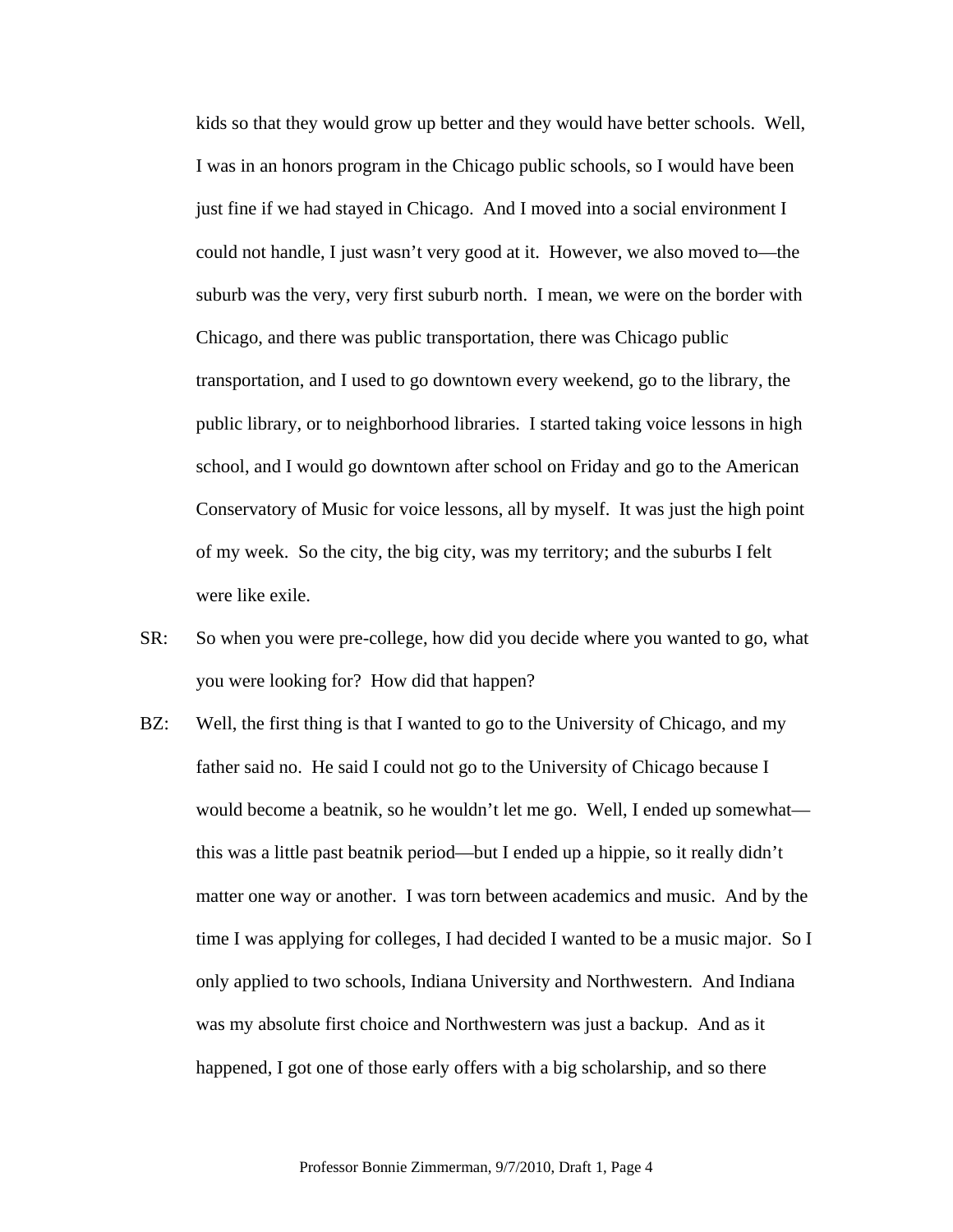never was any question. The interesting thing that I pondered at times is that it never occurred to me to apply to one of the top-rank small colleges, like an Ivy League, and I just thought that was not possible, we couldn't afford it. And it *never* occurred to me that I might have been able to get scholarships, so I never did. And sometimes I think that would have been interesting. But you know life is filled with those little paths not taken. And I always thought that I'd want to end up teaching at one of those small liberal arts colleges in a small college town—never happened. And as a matter of fact, Indiana was a wonderful place to go to school, and it was, as for so many, I think, unhappy kids in high school, college was the place I bloomed. It provided me all of the developmental opportunities that I needed, and I had a great time in college. And I loved Indiana. Bloomington, Indiana, is one of the most beautiful places in the country, and the campus was gorgeous. And I only stayed a music major for one semester, but I got an excellent education [unclear].

- SR: So when you changed from being a music major, what was that about, what did you do?
- BZ: Well, it was about two things: First of all it was about a recognition that I didn't have a physical ability to be a professional singer. The asthma was too problematic. I also discovered that while I really had a very lovely voice, the quality of the voice is the least of the things that you need for a professional career, and I didn't have a good ear. So between really not being able to master the breathing, and not having an absolutely first-rate ear, it just wasn't going to happen. So that was part of it. But the other part of it was that I came with so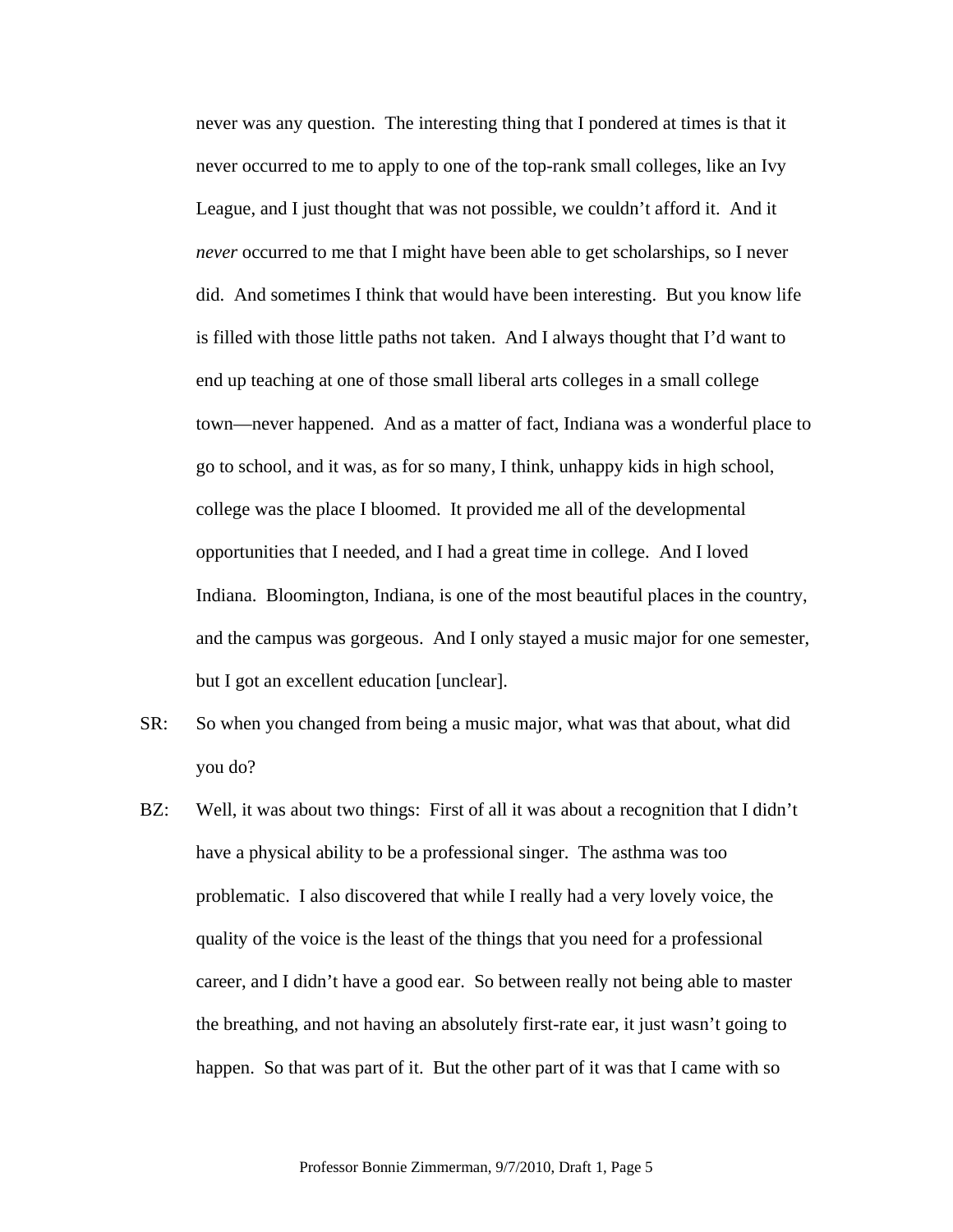many A.P. credits from high school, and I'd started in a summer program so I had credits from the summer, that in my very first semester…. Indiana University's music program was like a conservatory, it's not like many music programs are now. I had done almost *all* of my academic credits by my first semester freshman. And I would have been doing nothing except music. And I kind of got to know the music majors that first semester, and I just thought they were so narrow, and that wasn't me. I decided I would keep singing, but I didn't want to major in music, so I switched over to—I went back and forth between philosophy and history. I ultimately ended up with a philosophy major.

- SR: Were you involved in any social clubs?
- BZ: Not social clubs, no. I got involved a *little* bit on the fringes of the New Left as an undergraduate. My best friend, her boyfriend was one of the leaders of the SDS [Students for a Democratic Society], and so I was part of the SDS circle, not very actively. I didn't really have politics at that time, it was more of a social thing. It was, as was not uncommon in the sixties, before the women's liberation movement, even smart young women like me pretty much did what their boyfriends did. My boyfriend at the time was a writer, and was also on the fringes, so he was more of kind of a hippie. So between him and my best friend and her boyfriend, that was sort of my social circle. So it did radicalize me, and it did set the stage for what would be the shape of my career. But it was drug, sex, and rock 'n' roll—what can I say?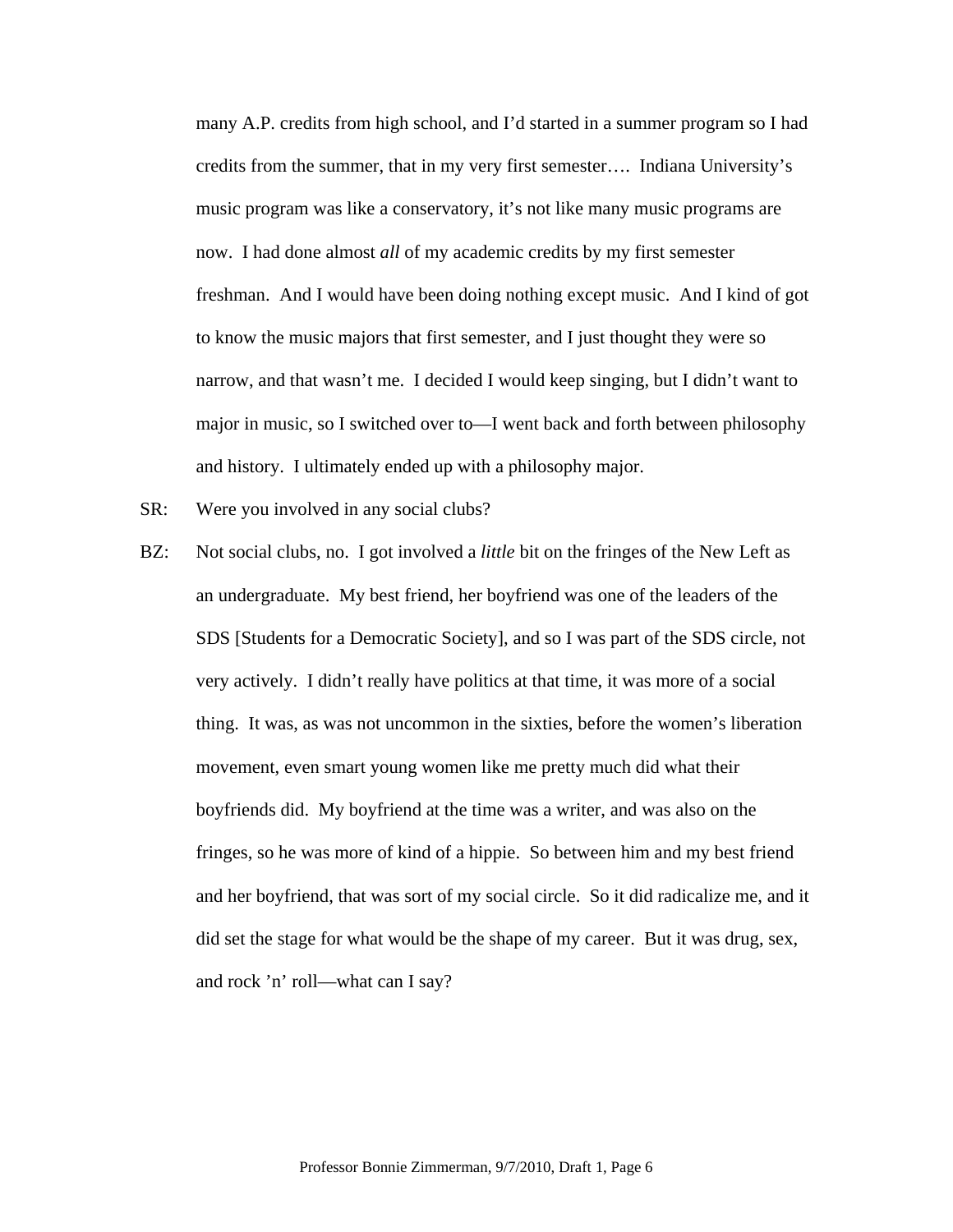- SR: Yeah. So paving the way to graduate school, did you think of *not* going to graduate school, or did you assume you would go to graduate school? How did that happen?
- BZ: I always probably in the back of my mind assumed that this was the direction that I was going to go in. I wanted to be a college professor even when I was in high school. That's what I thought I was going to be. And when I gave up the music career, it was obvious, what else do you do with a philosophy degree, except get an advanced degree and move on? But as I said, I got involved in the sort of hippie Left movement, and I decided to take a year out and follow my boyfriend when I graduated. He was finishing his master's degree, I finished my bachelor's degree. We decided to go to New York. And so I spent a year in New York, which was a very interesting year. It was a very *hard* year. It was a very formative year.
- SR: This was in the sixties?
- BZ: It was 1968-69.
- SR: I remember it well in New York. I lived there then.
- BZ: Yes! It's interesting, because I think we thought we would go to San Francisco, which of course was the summer of love and all of that stuff, around that period of time. But we ended up going east. That was the year I call my hippie housewife year, because basically I was being a housewife while he was writing the great American novel. I mean, it's *so* classic. But it was also during that year that I became aware of the women's movement. At first I was very critical of it, very negative. I had read an article in *New York* magazine, which you may remember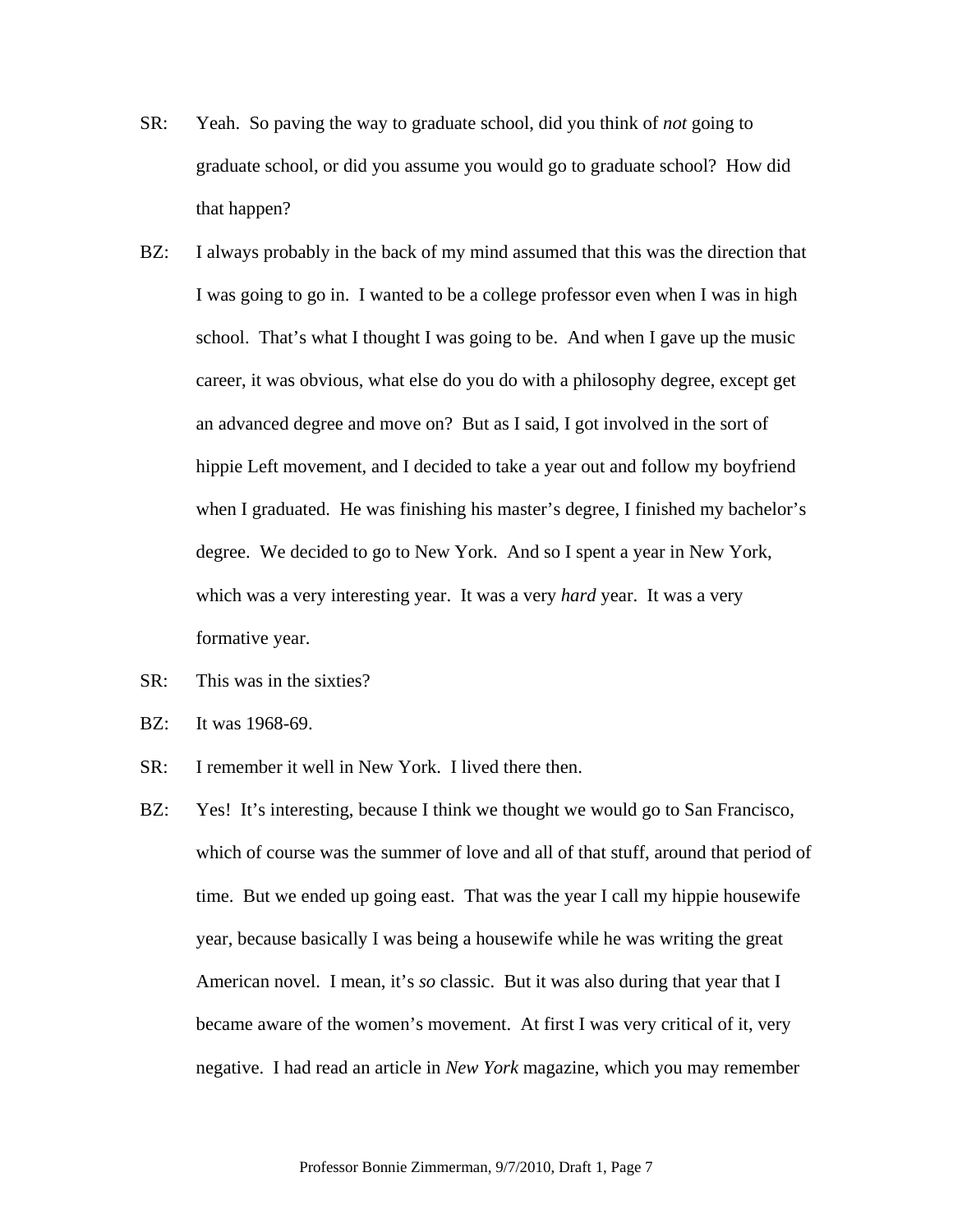(SR: Very well.), which totally trashed the movement. And my best friend, the one that I had mentioned before, had moved to Boston with *her* boyfriend. And she got involved with Cell 16, which is one of the early radical feminist groups, classic—a great group. So she sort of got involved a little bit with them and told me about the women's movement. And I wrote her a letter, which I think I have a copy of, and to my great shame later on, told her that she really had to be careful, and that if she got involved in this movement that it would ruin her relationship. Eventually they did break up, as of course I did as well. But that didn't take very long. It did not take very long for me to begin to understand what was going on, because I'm a very self-reflective person. I'm always thinking about and aware of things. Plus, things weren't going the way I thought I wanted them. I thought I wanted to get married, and all of that. Thank God he didn't! I appreciate that so much now. And thank God I didn't get pregnant, because those were the preabortion days. And my life would have been absolutely totally different if those things had happened. So I feel like there's a lot of accident as well as purpose in my history.

And I was also hedging my bets, because during that year I started preparing for the GREs and applying for graduate schools. And you have to do that—I mean, we moved to New York in June, and in September I was beginning to get prepared *in case* it didn't work out. And I have often pondered the thought that I applied for eight graduate schools, I did not apply for a single graduate school in New York City. I did not apply to Columbia, I did not apply to NYU. So I must have known that this was not my future. And as it happened, I picked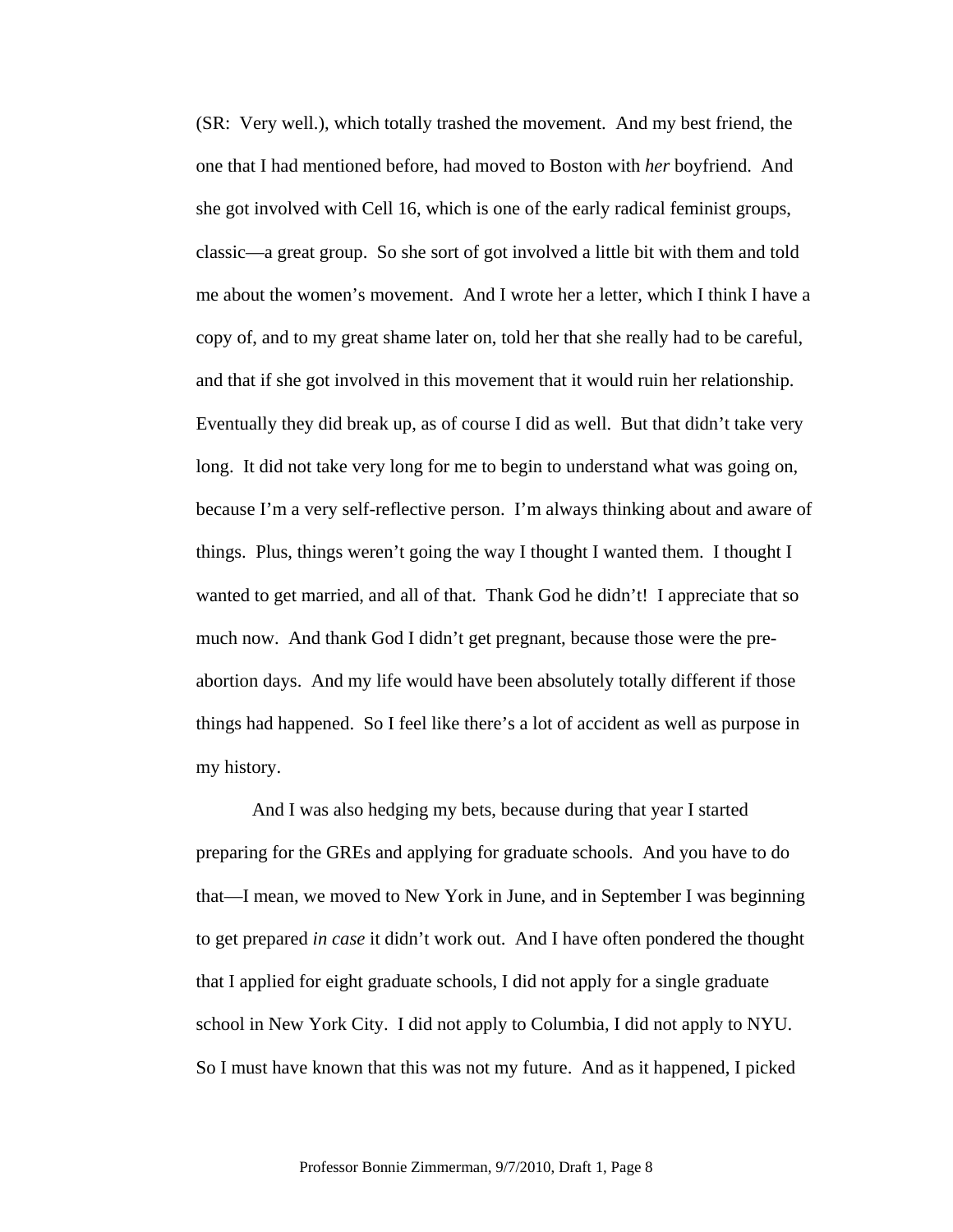Buffalo. Actually, I went to Buffalo, they gave me a great deal, but several other universities gave me a full ride as well. But I went there because one of my professors from Indiana had gone to Buffalo, and I wanted to go study with him. So that's why I went. And then he left. But I was there.

- SR: Right. Well, that's how these things happen.
- BZ: Absolutely, that's how these things happen.
- SR: That's very interesting, yeah. And so while you were in New York—it interests me because I lived in New York for most of my life until recently—the year 1968, there was a lot going on.
- BZ: I don't think I knew any of it. I was not aware. I think I must have known, like for example I read that article in *NewYork* magazine, so I was reading the media, but I remember…. Well, we spent the year going to the museums. Oh, I went to the opera and the ballet all the time, standing room, cheap. Walked the streets of New York, every neighborhood.
- SR: Where did you live?
- BZ: We lived on East 12<sup>th</sup> Street—they were beginning to call it East Village at that time—in a rat-infested apartment, railroad apartment.
- SR: If I'm not mistaken, that's where Kathy Boudine's [phonetic] house was, on East  $12^{th}$ , I think.
- BZ: We were between  $1<sup>st</sup>$  and  $2<sup>nd</sup>$ .
- SR: Oh, I'm sorry, hers was West, you're right. Okay, East. Right, right, right.
- BZ: This was  $1^{st}$  and  $2^{nd}$ . Our neighbors across the street were a recovering heroin addict and his girlfriend who was very much like me, a nice little middle-class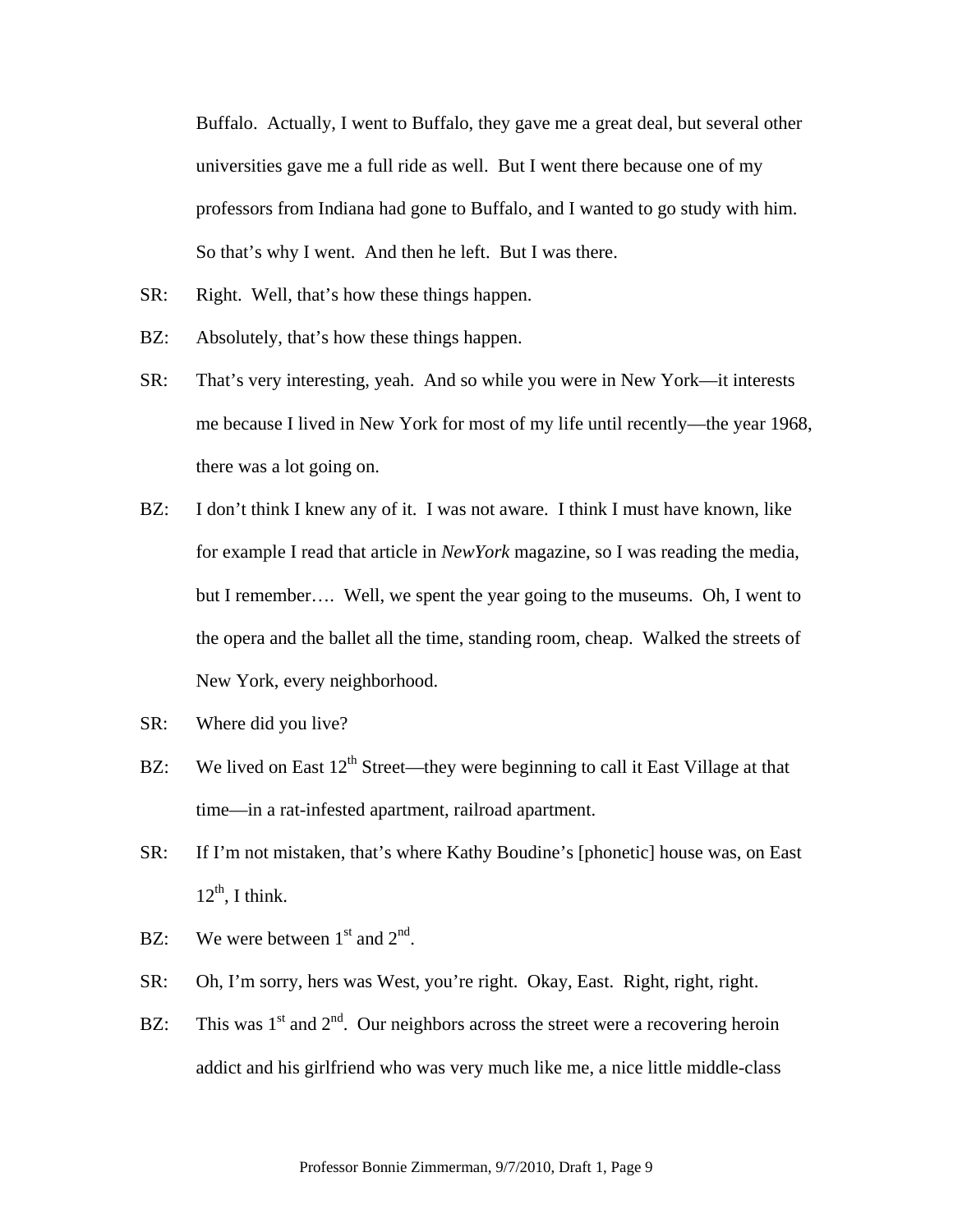girl. They had a baby. They were very lovely people. He was kind of weird, but…. I learned a lot about heroin addiction from him, and how it worked.

 So anyway, the end of the year, I went off to graduate school, and tried to maintain the relationship for a couple of months after that, a little bit after that, but we were ready to move on in different directions.

- SR: All right, so let's go to graduate school. Tell me about what it was like going to graduate school in Buffalo.
- BZ: Well, Buffalo had this reputation as the Berkeley of the East, and not, I think, for the quality, although the quality of the school was pretty good, but because of the radical politics that were going on. That's not why I picked it, but it certainly had an impact. So let me think now, the summer in between my year in New York and starting graduate school, I went back to Chicago for a brief time, and I started going to some meetings of a women's group. And that was my first sort of taste of the women's liberation movement and the consciousness-raising groups. So I knew that when I got to graduate school I wanted to find a C.R. group. So I started graduate school and in the very first week I searched out a C.R. group and became part of it. It was a group of primarily graduate students, and it was very, very academic; it was very intellectual; and it was very left wing. It was a very Marxist leaning C.R. group, because of the people who were sort of leading it. And I'll give you an example. When you read about the C.R. groups like in New York—Red Stockings and all of that—you read about women talking about when they talk about family they're talking about their relationships with their mother and all of that. *Our* C.R. group, if we talked about the family, we were reading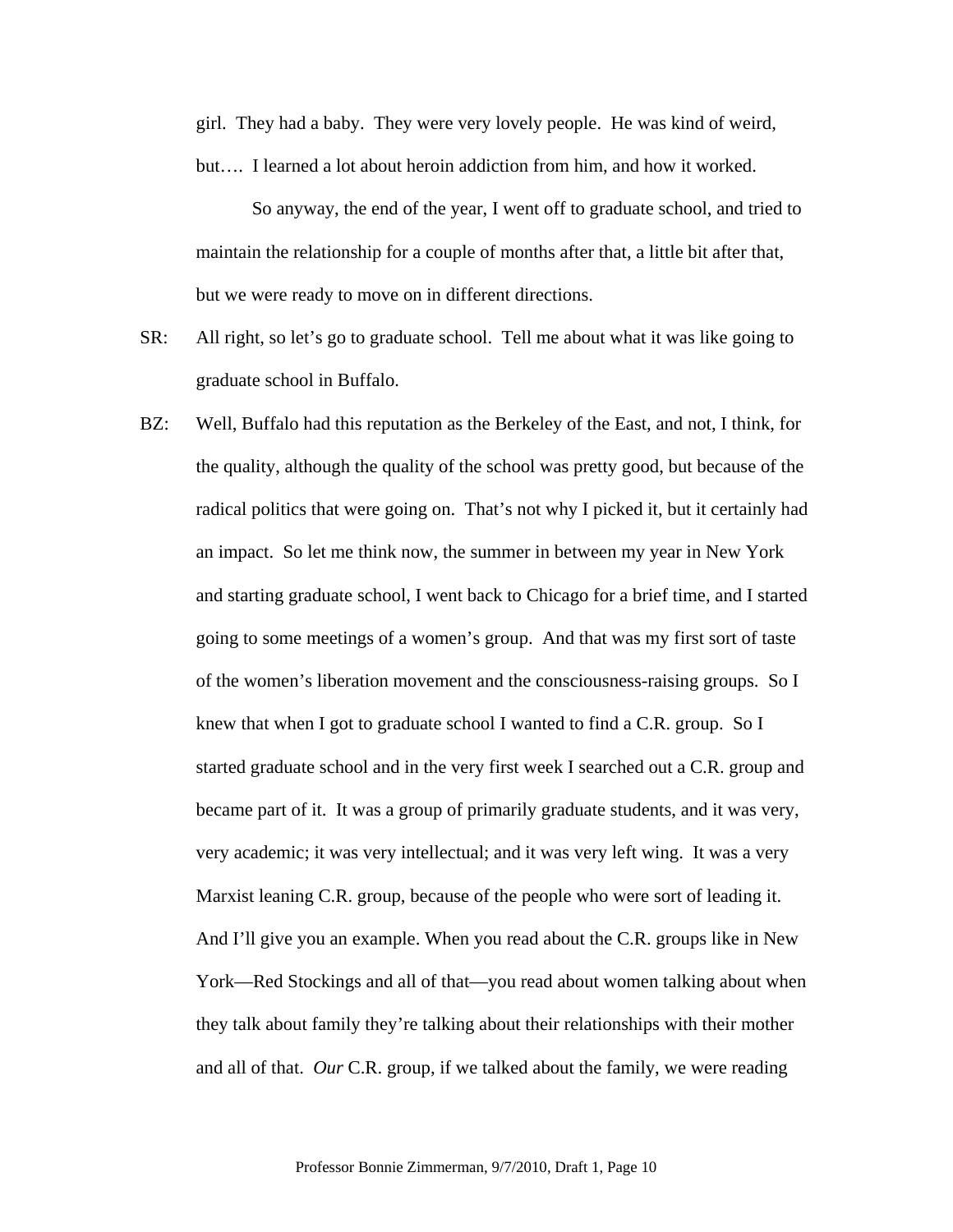Engels, *On the Origin of Family, Private Property, and State* and analyzing whether or not he had the primary contradiction right. Because that's who we were. We were mostly intellectuals. But it radicalized me. It totally changed my whole perspective on everything, on what I wanted to do academically, what my life was going to be, what my dreams and my goals were, and slowly and eventually what my sexuality was. So it was a tremendously important part of my life.

At the same time, the academic world, the courses I was taking, they weren't all that stimulating. I only had a couple of professors that I really liked all that much. Buffalo had built up their English department, and had hired some *big*, big names: Leslie Fiedler…. I'm trying to remember some of the other people who were there. Honestly I'm blanking on them. I do remember Fiedler because I do remember sitting in, trying to decide whether to take a seminar from him, and sitting in on one class and totally hating it. So I never did that. Robert Kreeley [phonetic] was another one who was there, but I wasn't a creative writer, so that didn't matter.

In any case, the academic part of it just wasn't all that important to me. *But*, the political part…. And then there was also a social group of graduate students who were heavily into drugs, all that kind of cool stuff that we were all doing those days. So that was sort of the mind-blowing expansive thing. I had a group of my cohort in graduate school, mostly guys, just one other woman, and we were really close together. But it was the women's liberation part of it that really became the dominant factor in my life. Because we were graduate students,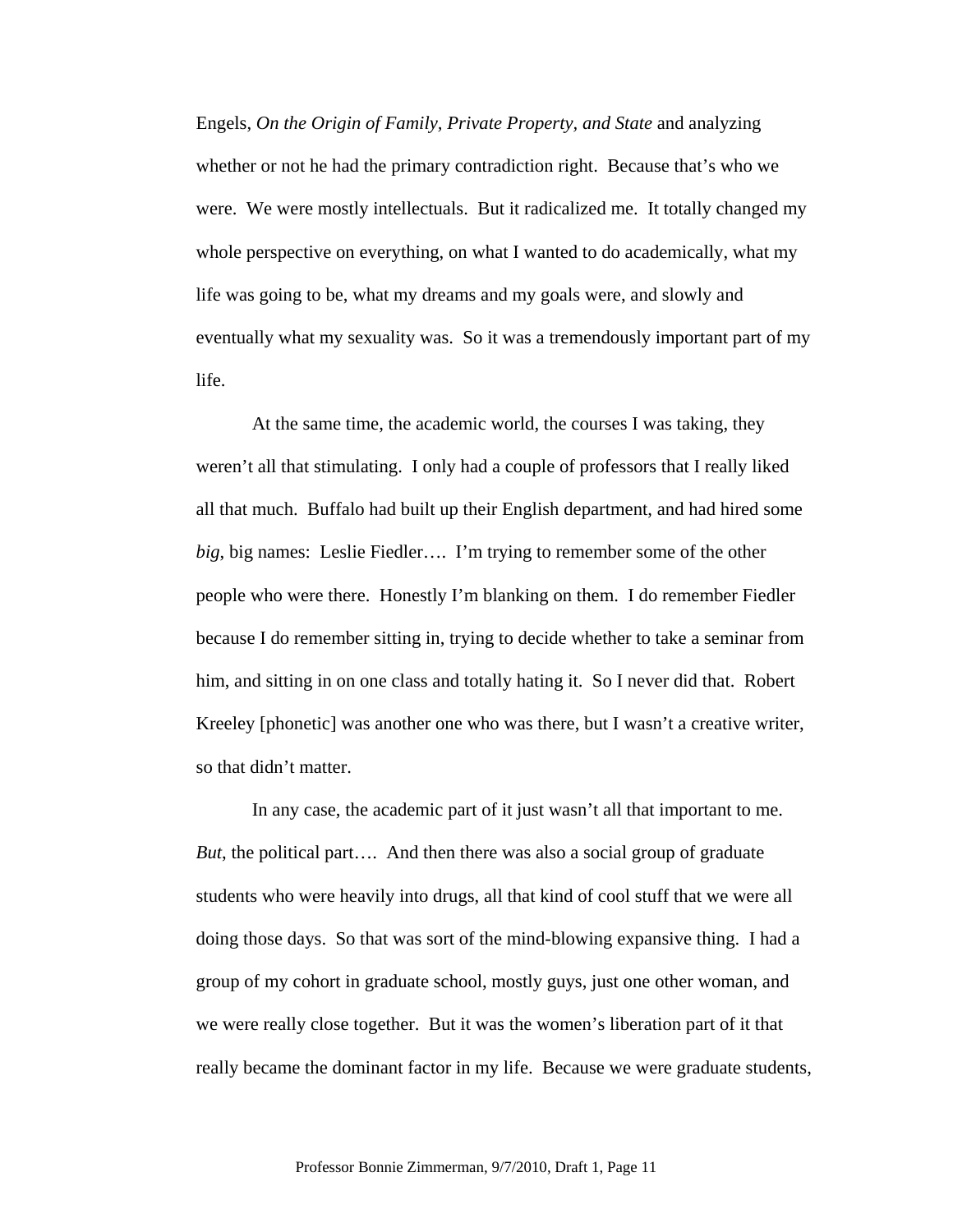we decided that our activism would be to teach a class, to create a women's studies class. Now that was what was going on all over the country, including at San Diego State. There had been one or two classes earlier than '69, but it really was 1969 that was the explosion. There was a term that somebody coined, called the mushroom effect. And that was referring to the way consciousness-raising groups were popping up all over the country. So there was the same kind of mushroom effect at colleges with women's studies popping up all over the country. So we began to meet, to plan a course. And that course was offered for the first time in the spring of 1970. No, I think I'm wrong about that, I think the spring of '70 was when we finalized the course, and it was offered for the first time in the fall, which was my second year. So within one year I was teaching women's studies. And we created it, there was nothing. I mean, there was Engels *Origin of Family, Private Property, and the State*, that was one of the textbooks. And then there were people who were writing articles: Meredith Tax [phonetic] and Juliet Mitchell, and Schulamette Firestone [phonetic]. They started with articles, and then those articles became books, and that created the literature of the women's liberation movement, and that literature became the basis of really what we were doing in women's studies.

And so I had, in a sense, two parallel academic experiences going on. One, ostensibly I was a graduate student in English—and they didn't see much of me. And then the other was, I was teaching women's studies. I was doing a women's studies course as a kind of an overload, because it wasn't institutionalized the way it was at San Diego State. *And* I was also taking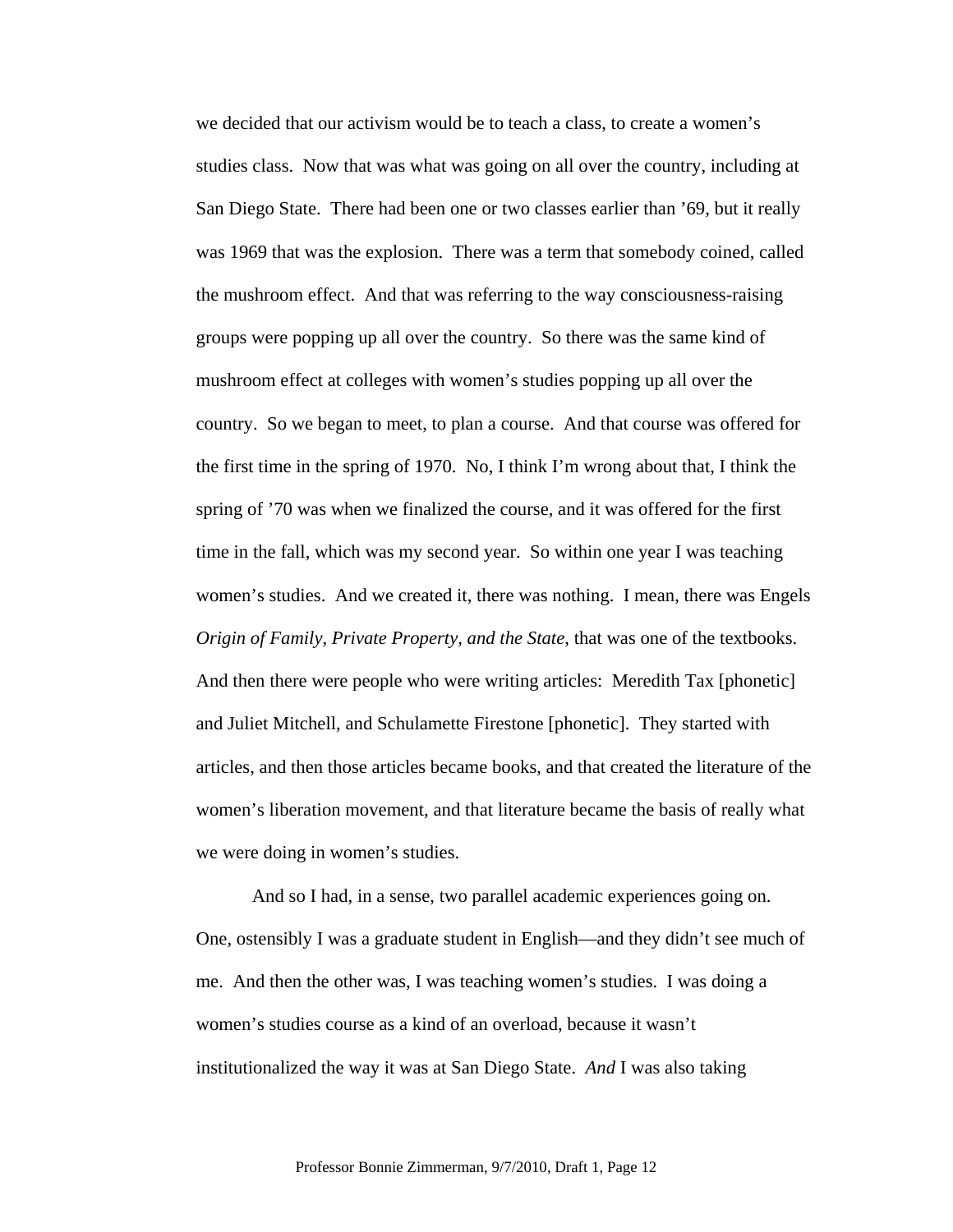whatever English class I was assigned as my T.A. course, and turning it into a women's literature class. So in my three years of graduate school, I taught introduction to women's studies, I taught women's literature, I taught women's autobiography and biography. I taught feminist theory. These are all courses I created.

- SR: That's fantastic.
- BZ: Now I didn't teach the lesbian studies class.
- SR: That's my next question.
- BZ: Somebody else was doing that. Madeline Davis, who subsequently co-authored a book with Liz Kennedy, who was also at Buffalo during that time. Liz Kennedy was an assistant professor, and all the rest of us were graduate students, so we were the group. I don't think anybody else, other than Liz and me, from that group really went on to be academics. Partly, in my graduate entering class there were forty students who started—I don't think more than two or three of us ended up with academic careers. It was the seventies. The seventies were a *horrible* time. There was recession, there were no jobs. So I was doing women's studies and the women's movement, and I was doing my degree. I was always—there is a part of me that is very conventional. I knew that I had to finish my degree if I was going to have any chance of having a career, and being able to support myself. And I grew up with the belief that you absolutely have to support yourself. I mean, I never had this idea that it didn't matter what I did, that I could just go off and drift around, and everything would come my way, because even though we were middle class, we were not easy middle class. My father had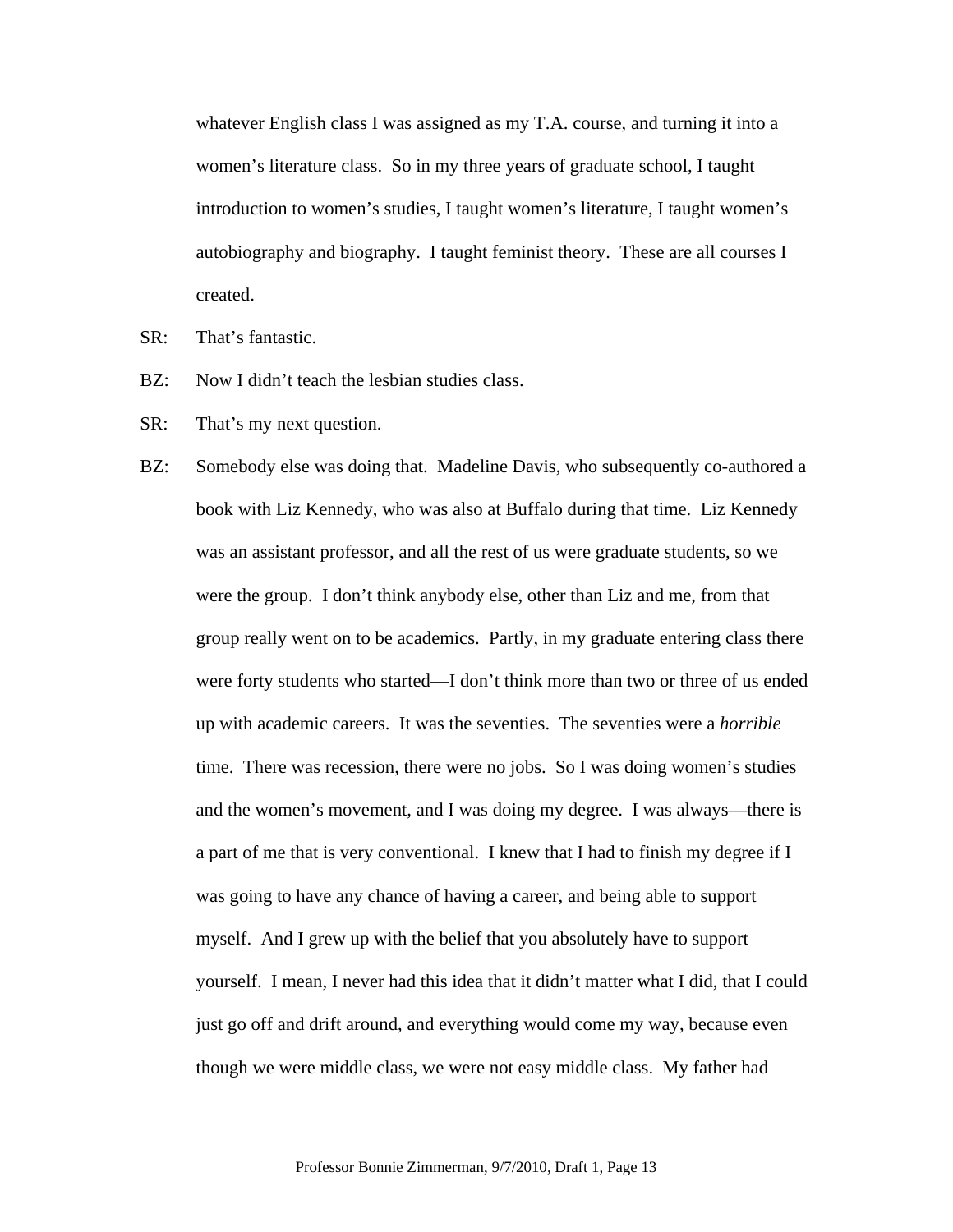business turnarounds and things that made…. I grew up with the sense that people had to work for a living, so I knew I had to do that, so I knew I *had* to get my degree. So at the same time that I was [advocating], "Tear down the patriarchy!" and "Tear down the university!" and "Revolution!" I was making sure that I met every milestone in terms of getting my degree: taking my orals, and doing my perspective, and then ultimately writing my dissertation. And I did write the dissertation, and I did get the degree.

- SR: What was your dissertation about?
- BZ: My dissertation was on George Eliot. It was a feminist analysis of her novels. It was one of the first feminist literary dissertations, and I published quite a bit out of it. I mean, it wasn't a very good thesis, but it served me very well. And I used all of my political research and knowledge and applied it to George Eliot's novels, and it worked very well, because she was such a social novelist. I was never very interested in artistic issues, I was always more interested in *what* they were saying than *how* they were saying it. And I managed to finish in four years.
- SR: Wow.
- BZ: Yeah, got out in four years. And the last year or so, you know, the women's movement was crazy. I was thinking about this because tomorrow night I'm going to speak in a women's studies class, graduate class, and they're reading one of my articles, and so I was thinking about this article and what I was saying in it, and how dogmatic and vicious the women's movement has *always* been—*all* liberation movements. I mean, the same thing could be said about ethnic studies and ethnic liberation movements, and *all* social movements. People just…. It's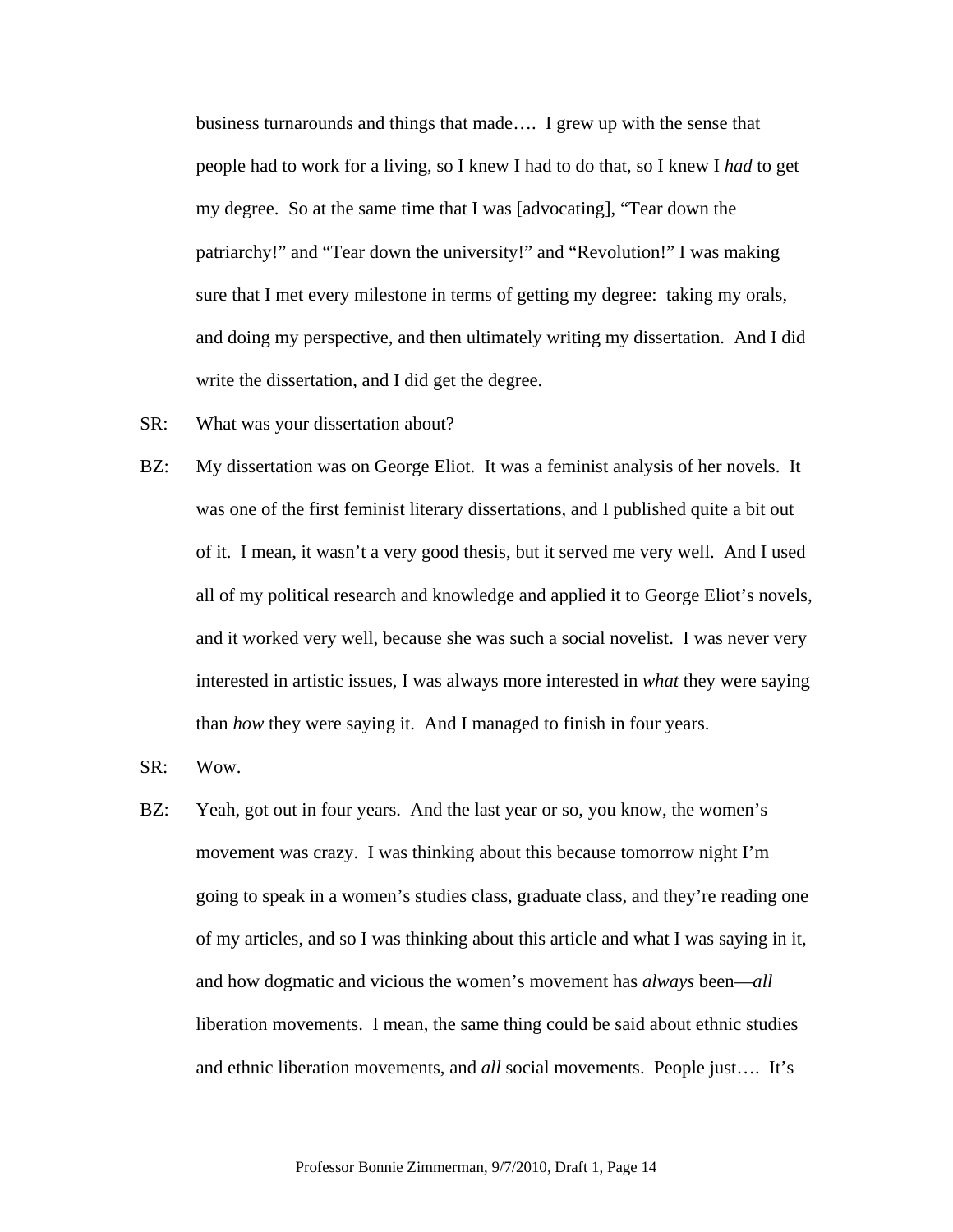always about "I'm right, you're wrong," and then killing each other over it. We didn't literally kill each other, but we hurt each other really badly. I hurt people, and I got *really* hurt by people. And so my time in Buffalo was very mixed. I got very, very badly trashed within women's studies, because it was bourgeois to write the dissertation. I withdrew from women's studies. For one year I withdrew just to focus on my dissertation, and they all felt betrayed. Well, you know, what could I do? I needed a degree. I felt I had to have that degree. So I left Buffalo. I did not leave happy, or happily. I sort of left with my tail between my legs, and I got out of Buffalo and went back to Chicago.

SR: Did you go to live in the suburbs with your family, or live on your own?

BZ: I went back and I lived with them for a couple months while I was looking around for work, and getting enough money to be on my own. The one privilege, I think—well, I've had *many*, many privileges in my life. I don't come from a privileged background, but I had the privilege of an intact family with a house. And there have been other times…. There was a period of some years where, thank goodness, I could go back and stay with my folks for a while. I couldn't get a job, there were no jobs. But I went back to Chicago for five years and had a fabulous time, actually, and accomplished so much. It was a great, great period in my life. But it had to come to an end because it just wasn't possible to continue to live so on the edge. It was possible to do that in the seventies in a way that is just sort of a genteel poverty. Poverty today is poverty. I don't think there is a genteel poverty. In the seventies, especially if you were not responsible for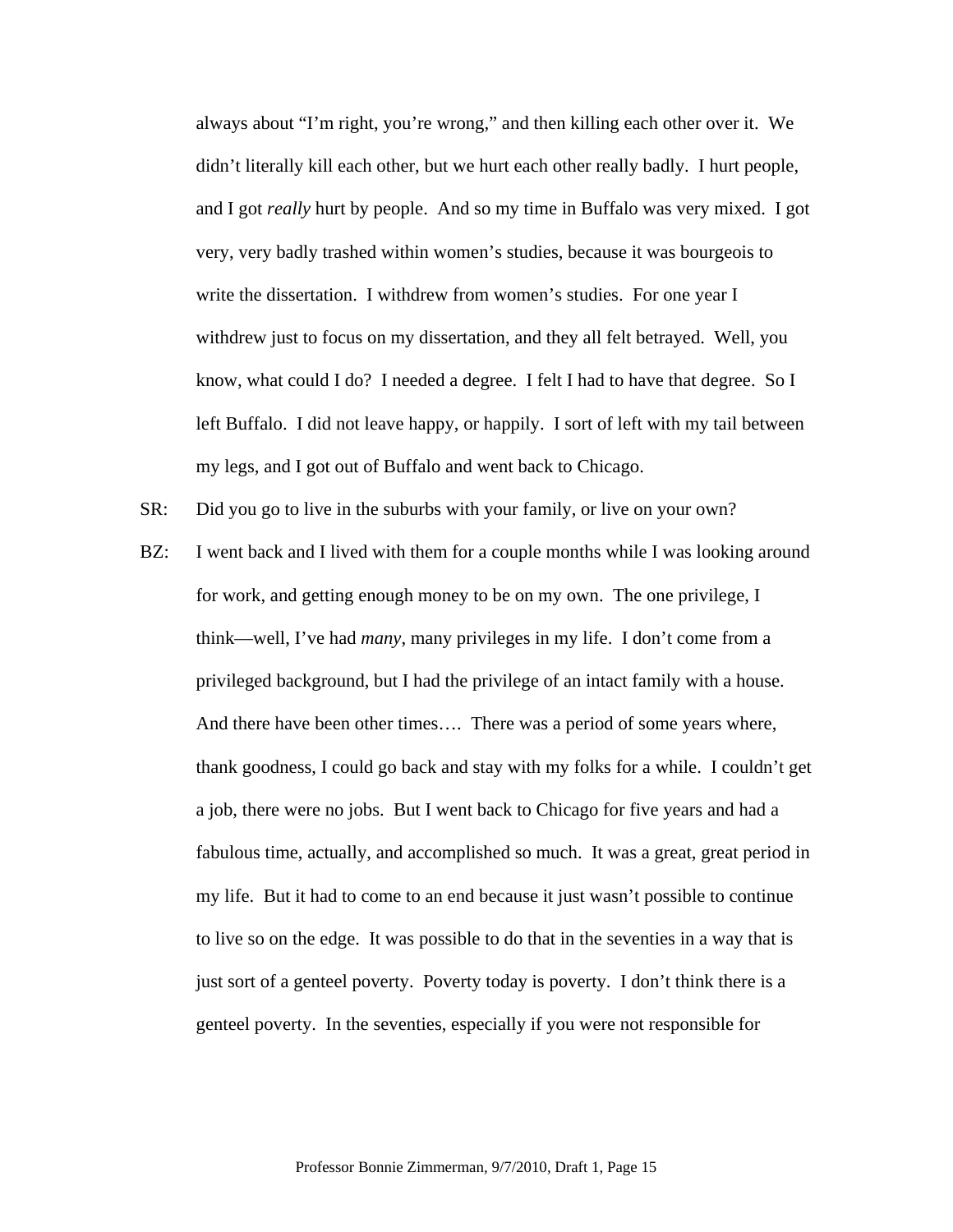children, you could really live on very, very little, and I did, for all that period of time.

 So the other big thing that was happening during that period, of course, was coming out as a lesbian. And that's been *so* crucial to my career—not to mention my personal life—but also to my career, because although I have made *something* of an impact through what I wrote on George Eliot, that's not what anybody knows of me. A few people do. Occasionally I get an e-mail from somebody saying, "I *so* liked that article you wrote on Daniel Deronda," or "that piece you did on Felix Holt." Yeah, right, okay, but that is *not* what people know about my career. So it's really been through the growth of the development of lesbian studies.

- SR: And so how did you go from there toward San Diego? How many years were there in between?
- BZ: I left Buffalo in 1973, and I started in 1978, so it took me five years. I've told other people, "Don't give up for at least five years. It can take that long to get the right job." And I supported myself during that time with part-time work, parttime teaching, part-time secretarial work. And I was very involved in the lesbian feminist movement community—not really a movement anymore—the community in Chicago. I got connected back to music and sang again. I traveled for a year in Europe, and when I came back I applied for jobs, and this was the only one that came up. And I'm glad it did, because it was the right one. *And* it was a temporary job. It was a one-year temporary with the *possibility* of being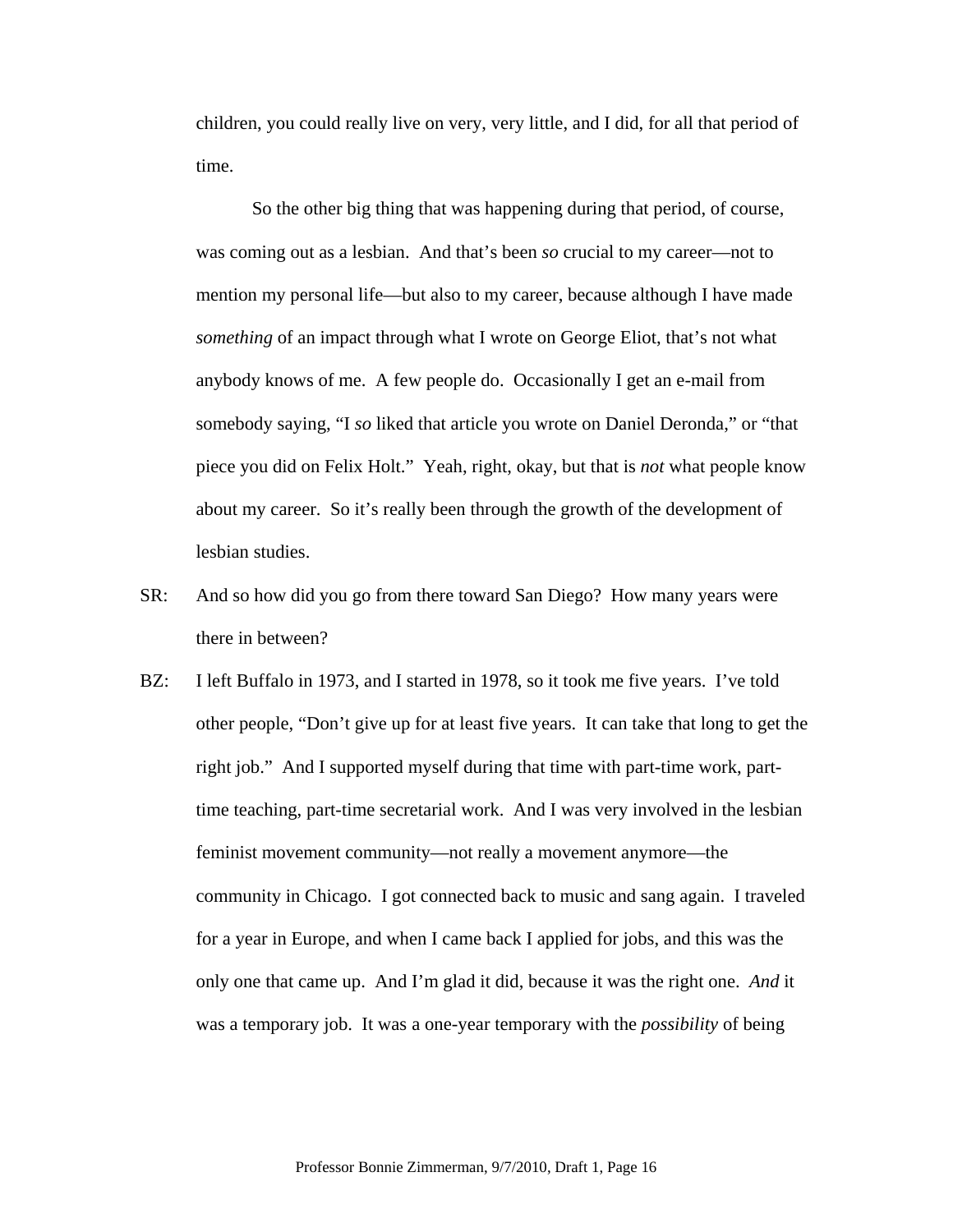converted into a tenure track. And I moved to San Diego on the chance that maybe I'd stay, and maybe I wouldn't.

- SR: Had you ever been out in the West before?
- BZ: No, and I never wanted to. No, I'm sorry, that's not true. I had come out in, I think it was around 1975, to visit some friends. A whole bunch of people from Buffalo, that I had known in Buffalo, had moved to San Diego. And I came out, I think the Modern Language Association was at San Francisco that year, so I went to the MLA and then I visited people in San Diego. I never wanted to move to California. I was not like all of my friends who everybody was trying to get to California. In fact, I had moved to Boston. I was on my way to moving to Boston. I'd packed up my car, I was visiting people in Maine with the intention of settling in Boston and just trying to support myself as best I could, when the phone call came about coming to San Diego for an interview. And they said they had a hard time tracking me down, because I was on the road. I was peripatetic. I came out for the interview, and no question about it, I was going to take a job.
- SR: Big change, to come west!
- BZ: It was, but it took me at *least* ten years, maybe fifteen years, to adjust to being in southern California. I was not a southern California person. I was an Eastern, Midwestern, big city girl, and I didn't like San Diego, didn't like it for a *very* long time.
- SR: I imagine it's changed a lot since.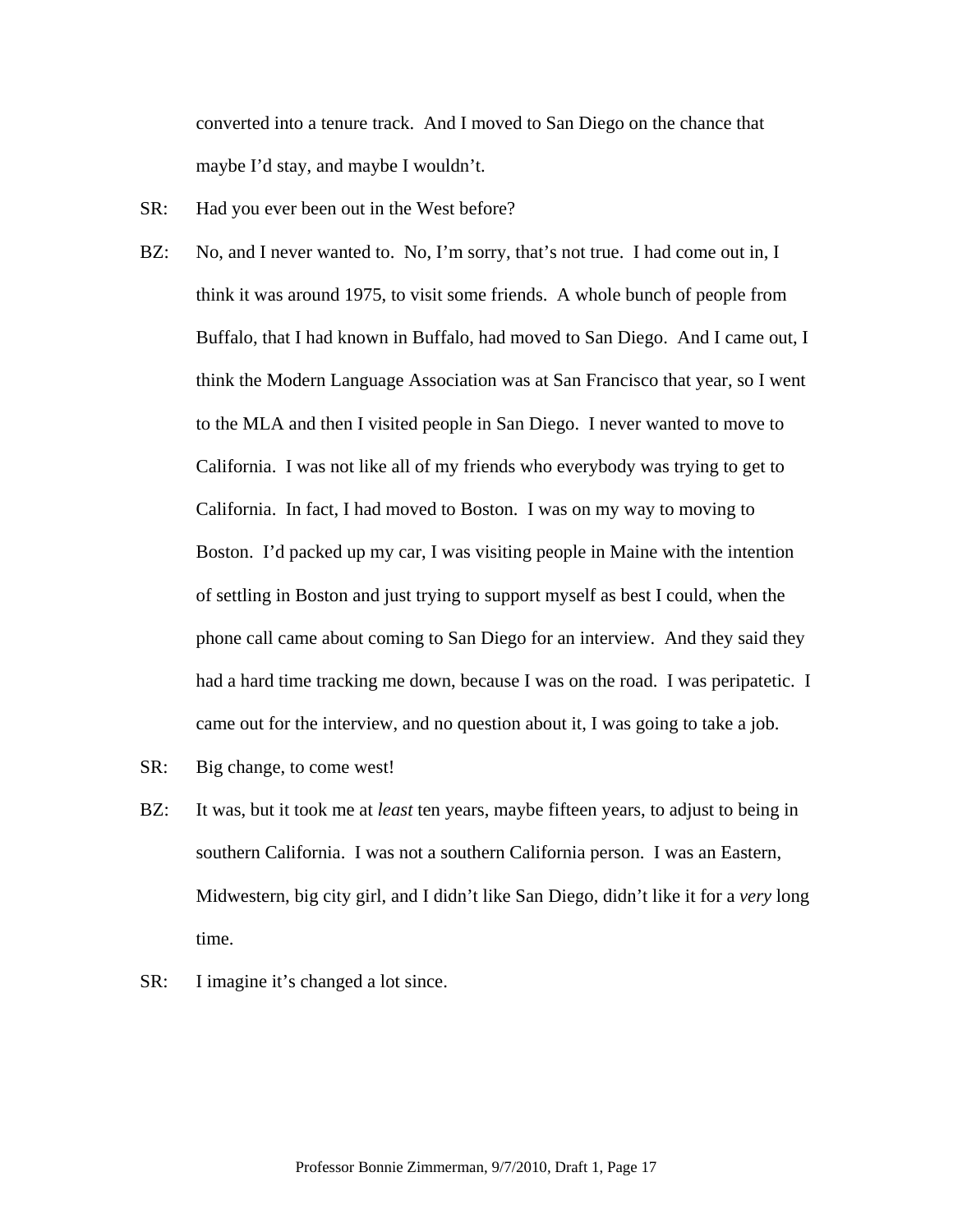- BZ: It has changed tremendously. It's more of a city now. But *I've* changed. And the primary thing that I've changed about is I no longer want to be cold. That has absolutely been a key change for me. I don't even like *San Diego* winters.
- SR: Yeah. That's good, in particular. Okay. Tell me more about when did you begin in lesbian studies?
- BZ: Okay. Well, just like my work in women's studies grew out of my involvement in the women's movement, for me politics and academics have always been sort of intertwined, so doing work on lesbian studies was a natural outgrowth of my coming out as a lesbian, which was part of the whole women's liberation experience for me. Many people have written about that historical period, the late sixties early seventies, and the whole gay-straight thing, and the women coming out as part of the women's movement. So I don't think I'll talk very much about that, except to say that I was kind of like the classic—it was just the classic experience for me. I really cannot say whether, when, or if I would have been a lesbian without the women's liberation movement. Obviously I had been heterosexually involved when I was in college, but there were also like little flags that I can look back to, that suggest that I *could* have gone either way, even when I was younger, if events had kind of conspired in that direction. I don't know that that makes me different than the vast majority of women. I think, frankly, most women could go either way, depending on how their lives work. Some women, I'm sure, feel they absolutely could only be lesbian, or they absolutely could *only* be heterosexual, but I think for most women if you're really honest about looking back at your life…. I mean, my deepest, deepest crush in school was my sixth-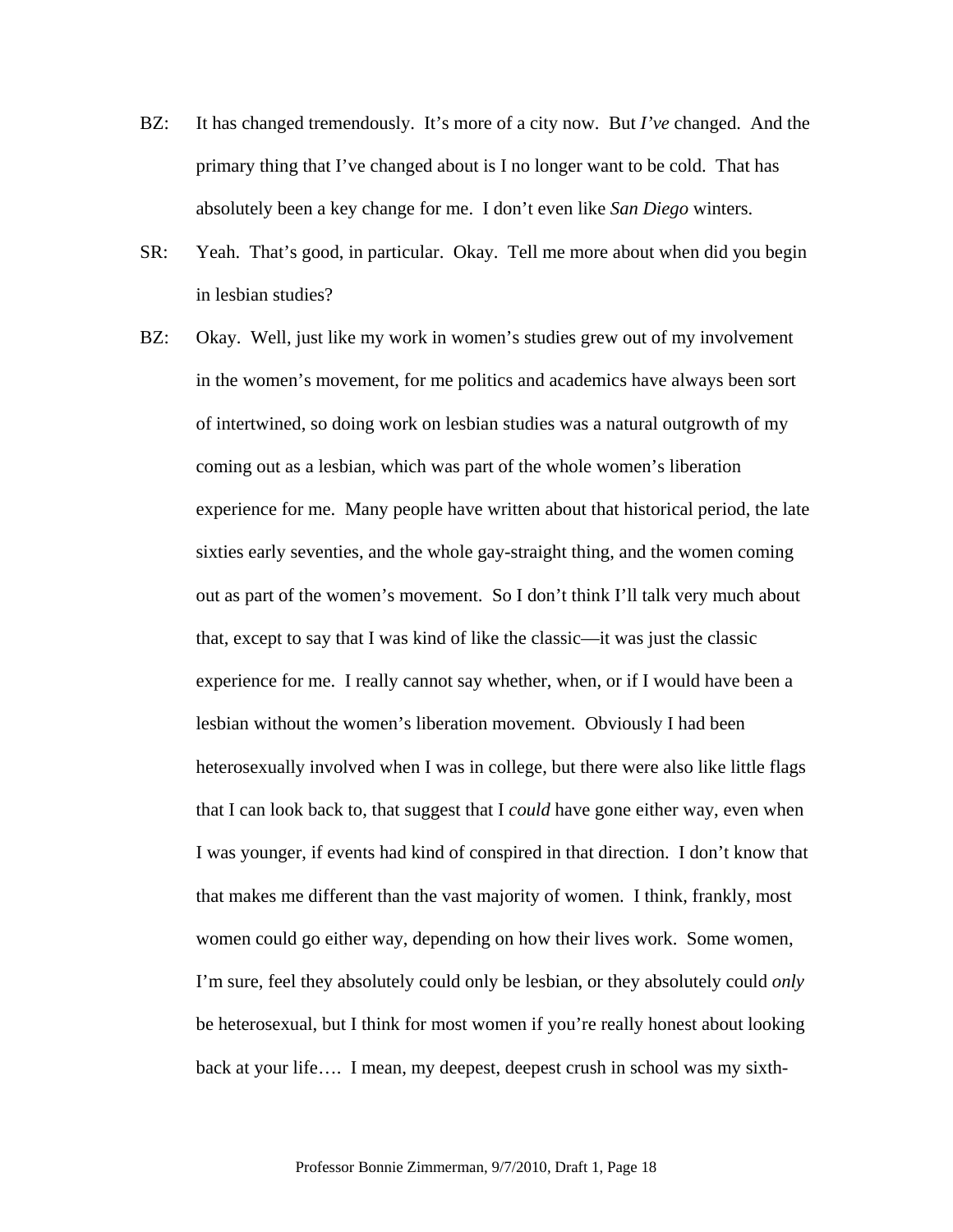grade teacher, and I know that I had some sexual feelings about one of my roommates in college. There were other things like that. But it was the sixties. It was the fifties and it was the sixties, and the only lesbian that I knew when I was growing up was actually my father had a business partner when we were *very* young, and she was a drag butch. And there was no way that I could see myself in her. So for me, a lesbian was a cross-dressing woman, for a long time. So the women's movement introduced me first to there were lesbians in the movement, and then there were—again, I'm such an intellectual—there were writings about this, and I was able to begin to put some of my feelings into a context and create a kind of reality for me. And the consequence was that somewhere in 1971, '72, I realized this was the direction I was going in. Was it a choice? I don't know. See, I believe that everything we do in life is a choice. I think there are elements of choice in everything, and maybe there are also elements of kind of pushing yourself in certain directions circumstances push you, whether they're internal, whether they're external, but ultimately you make choices. I don't know why it's become such a bad thing to say that you choose to act on your sexual feelings one way or another. So at some point I knew that this was where I was going. I wasn't interested in men anymore, I was interested in women. Maybe I had always been, but hadn't allowed myself, and maybe it was freshly new—I don't know. But that was it, and that's where I've been forever, and I've been very, very happy, satisfied, delighted, that circumstances moved me in that direction. So to be a lesbian in the early seventies was to be—I've written, I think, about this—to be part of this kind of brand new world. "Oh brave new world, with such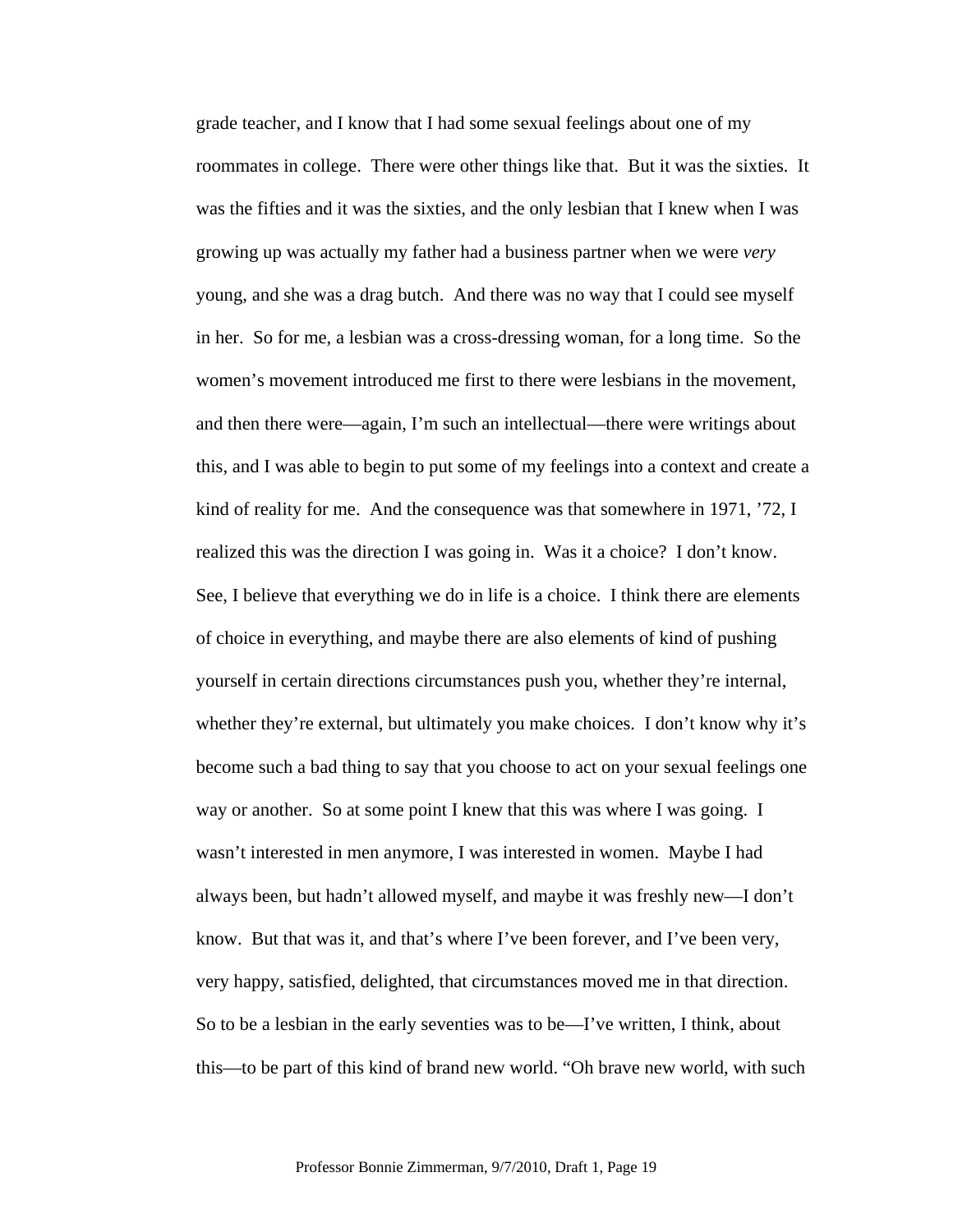creatures in it!" And it was political, and it was cultural, and it was social and emotional and sexual—everything going on at the same time.

 I didn't start doing real academic lesbian work initially, partly because us new lesbians…. Buffalo had a very large and well-defined, working-class, lesbian subculture. If you read Liz Kennedy and Madeline Davis' book, *Boots of Leather, Slippers of Gold*, it's about the Buffalo history.

## SR: Great title!

BZ: Well, you would enjoy it, because it's oral history, it's based on oral histories. Liz is an anthropologist. It had one of the most highly-developed bar cultures, working-class lesbian bar culture. Us new university lesbians felt a little bit we weren't entitled to be saying anything about what lesbians were—*they* were the lesbians. So Buffalo had one of the most highly-integrated lesbian communities, with the old pre-feminist and post-feminist lesbians really integrated. A lot of relationships developed across the groups and all of that. So it was Madeline who came out of that culture, who developed and taught the first lesbian course at Buffalo. So I never felt really entitled to do that.

I also didn't really start doing lesbian critical work until I finished my dissertation. I think I wrote in one of my articles that…. I tried to introduce a little bit of kind of what we might call today queer theory approach, to some of George Eliot's writings. But it wasn't until, really, after I'd finished my dissertation, which really focused on more gender than on sexuality, that I was able to do a little bit of work in that way. And then when I got the job at San Diego, that enabled me to become a lesbian theorist, because it was so open here,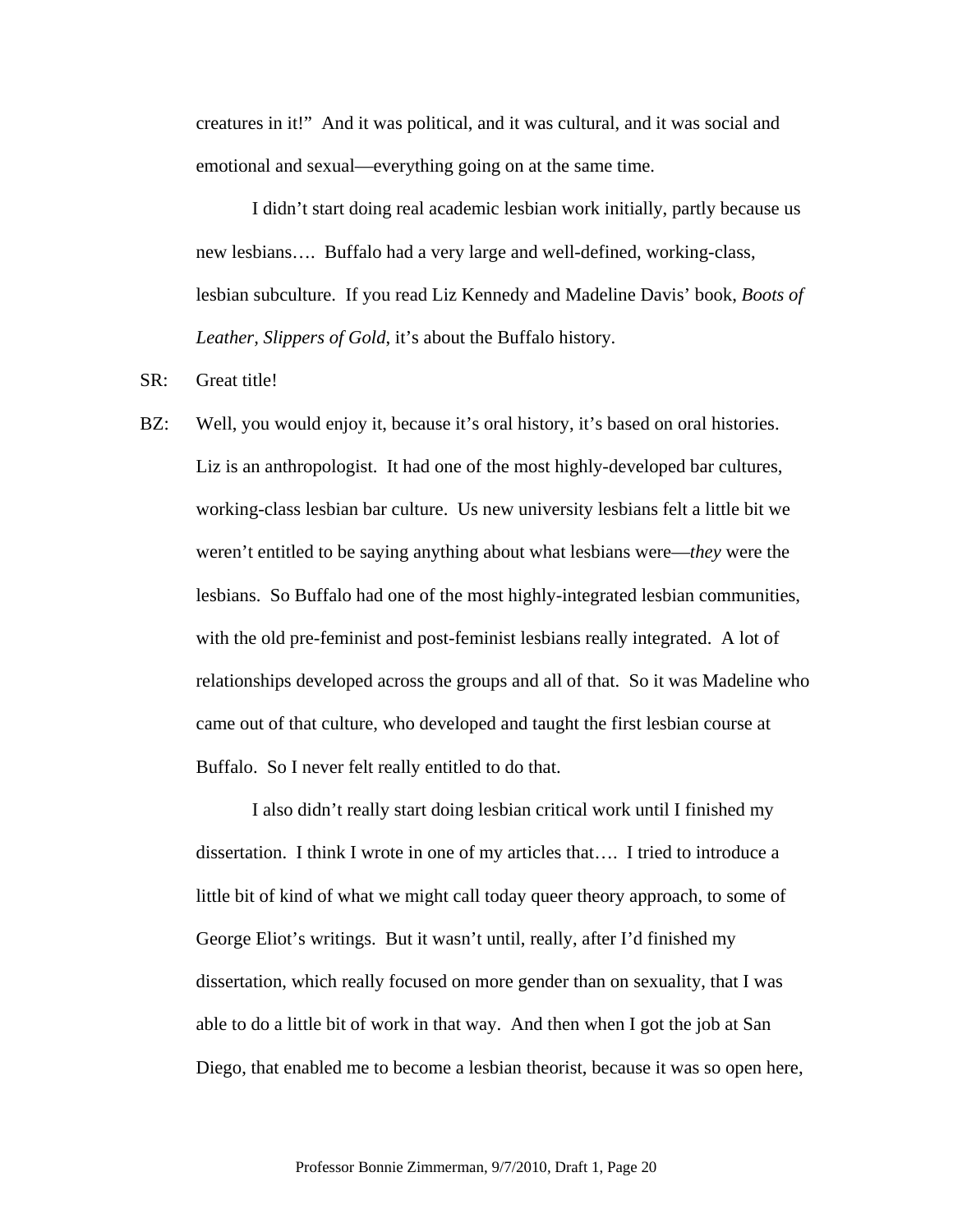and there were no rules, and nobody was…. It wasn't UCSD where you would have to follow a certain path of publication. I felt totally free here. Other lesbian academics of my generation were losing their jobs. I was being given research grants to further my lesbian work. And that's something that…. San Diego State was the very, very best place that I could have ended up. And it was just fabulous that that's what happened.

- SR: Prior to meeting with you, I just went downstairs to see the exhibit of women's studies, it being the  $40<sup>th</sup>$  anniversary. I see you contributed a quilt and some of the things.
- BZ: Yes, that was a quilt that came out of one of my graduate seminars, yes. I gave it to the university.
- SR: I found it fascinating that San Diego State had the first women's studies program in the country, because I thought of San Diego at the time as….
- BZ: Conservative.
- SR: Yes!
- BZ: Well, it *was* conservative. San Diego was conservative, but the university was not. The university was very radical. It was a very open place. I have some theories about this. If you look at the history of the development of women's studies across the country, the places that women's studies grew earliest and strongest were the second- and third-tier universities, not the elite universities. Now there were a few exceptions: University of Michigan….
- SR: Smith?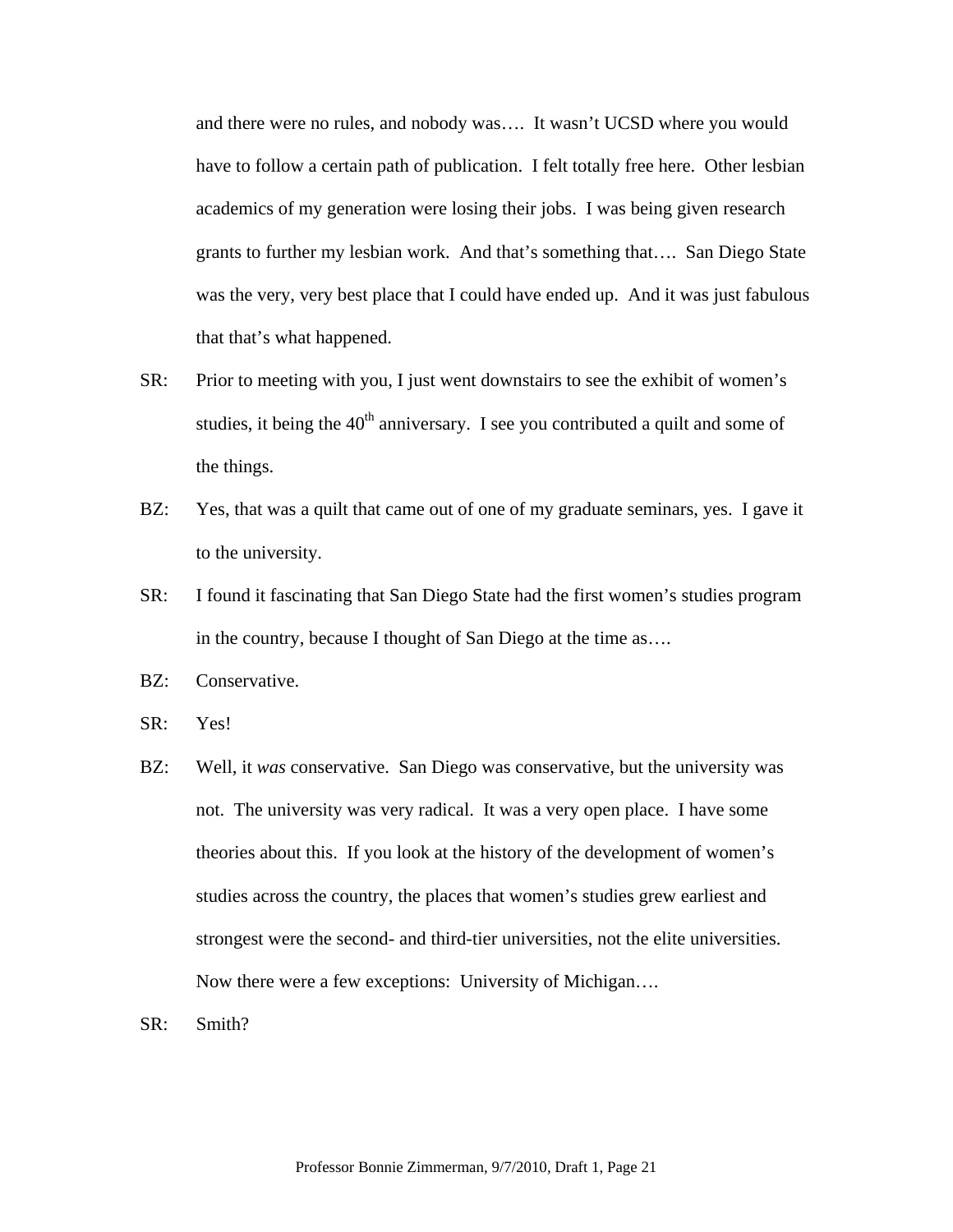BZ: No, I don't think Smith had a real early one. University of Michigan had an early program, and it's clearly one of the top research universities. But Berkeley, Harvard, Yale, the seven sister schools—maybe not so much the seven sisters but certainly the Research 1 universities, their women's studies programs developed a little bit later. They jumped on the bandwagon. I think that it was at the universities where there wasn't—especially where faculty didn't have as much of the prestige factor, where there wasn't as much of this "you have to publish according to the rules" attitude, that women's studies really flourished. Then it spread everywhere, obviously. So I think when I think about where women's studies was, it was here, it was at San Francisco State, it was at Wichita State, it was at Towsun State. It was at the state universities, not so much at the Research 1s.

 San Diego State also had—I think this is really important—they had, even before women's studies, they had developed Mexican-American studies. At other universities there were early African-American studies, black studies, and there was a black studies program that started about the same time. But Mexican-American studies, I think it started in 1968. It was *really* early. And so it kind of—I think it already created a sort of a model for identity studies, so I think that was helpful as well. But for whatever reason, it could just be the particular conglomeration of people at the time, women's studies took hold really quickly. And I don't think I need to talk about the founding of women's studies. I wasn't here, so I can't really talk about it, except that we in Buffalo were very close to the women in San Diego. We felt that we were similar institutions.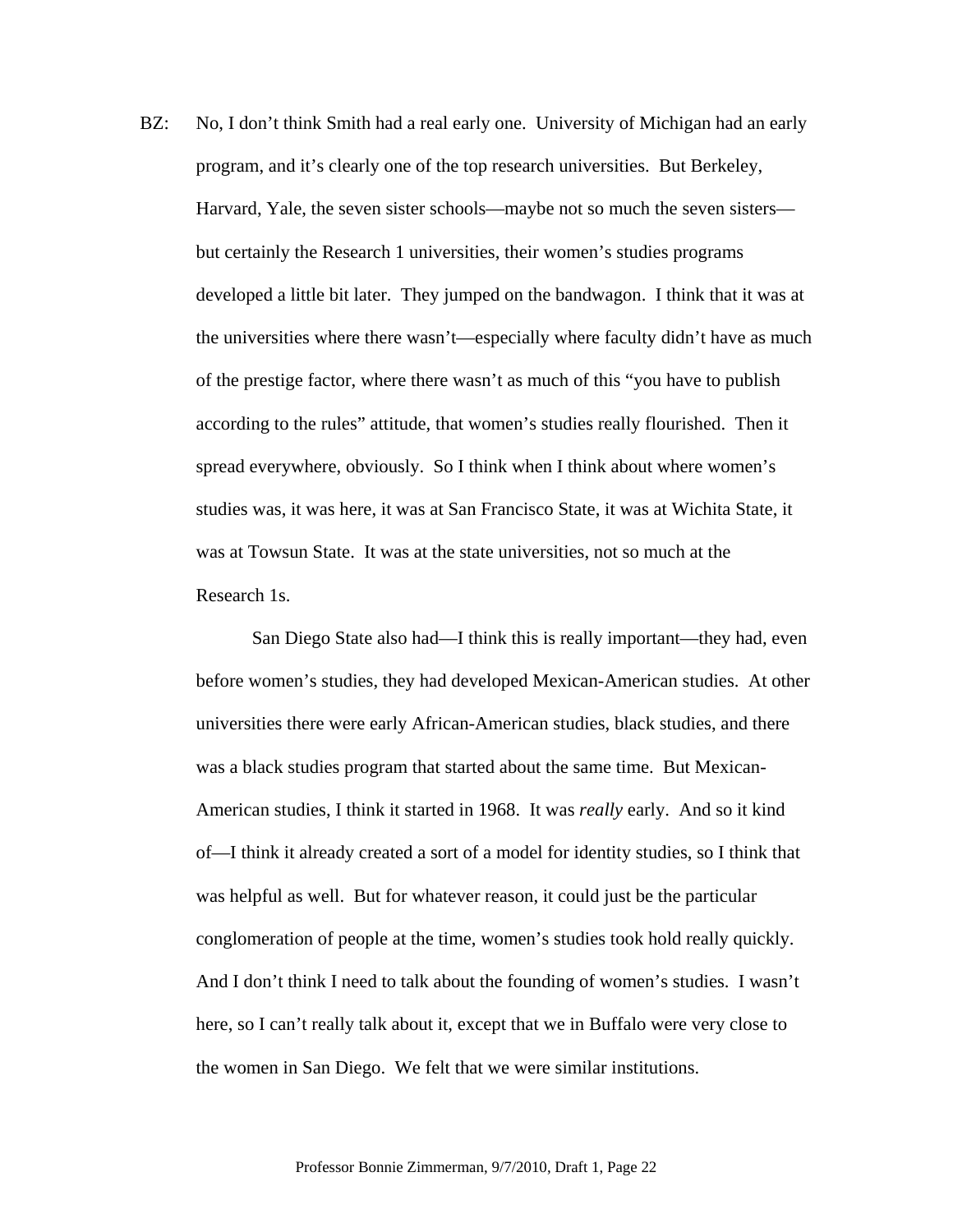- SR: Yeah. I just noticed that it started in, what, 1969? Carol Roll [phonetic] connected with Joyce Knauer [phonetic]?
- BZ: Yes, but there were others as well. Carol and Joyce have their own perspective on history.
- SR: And they organized rap sessions. I got that from the Star book.
- BZ: Yeah. And they were both very influential and important. There were others as well. There were a lot of others as well. And like everywhere else, just like in Buffalo, it was the students who started it. I think what was different was that in Buffalo we only had this one faculty person, Liz, and she was a *new* assistant professor. And our women's studies developed outside the university. They had something called billboard courses. You could just create a course, put it on a billboard, and students showed up, you taught the class. At San Diego, there was a group of women faculty who got involved from the very beginning, and they turned their courses over to become women's studies classes, so women's studies developed within the institution here, whereas most other places it developed on the outside and then eventually moved in. San Diego State started from the inside.
- SR: Interesting.
- BZ: So it was easy to get it institutionalized. So it started with the first classes, like in 1969. By spring of '70, it was in May 1970 that the senate approved a program in women's studies. So that's why we're the first program. I mean, the classes were elsewhere at the same time, but they were a little bit outside.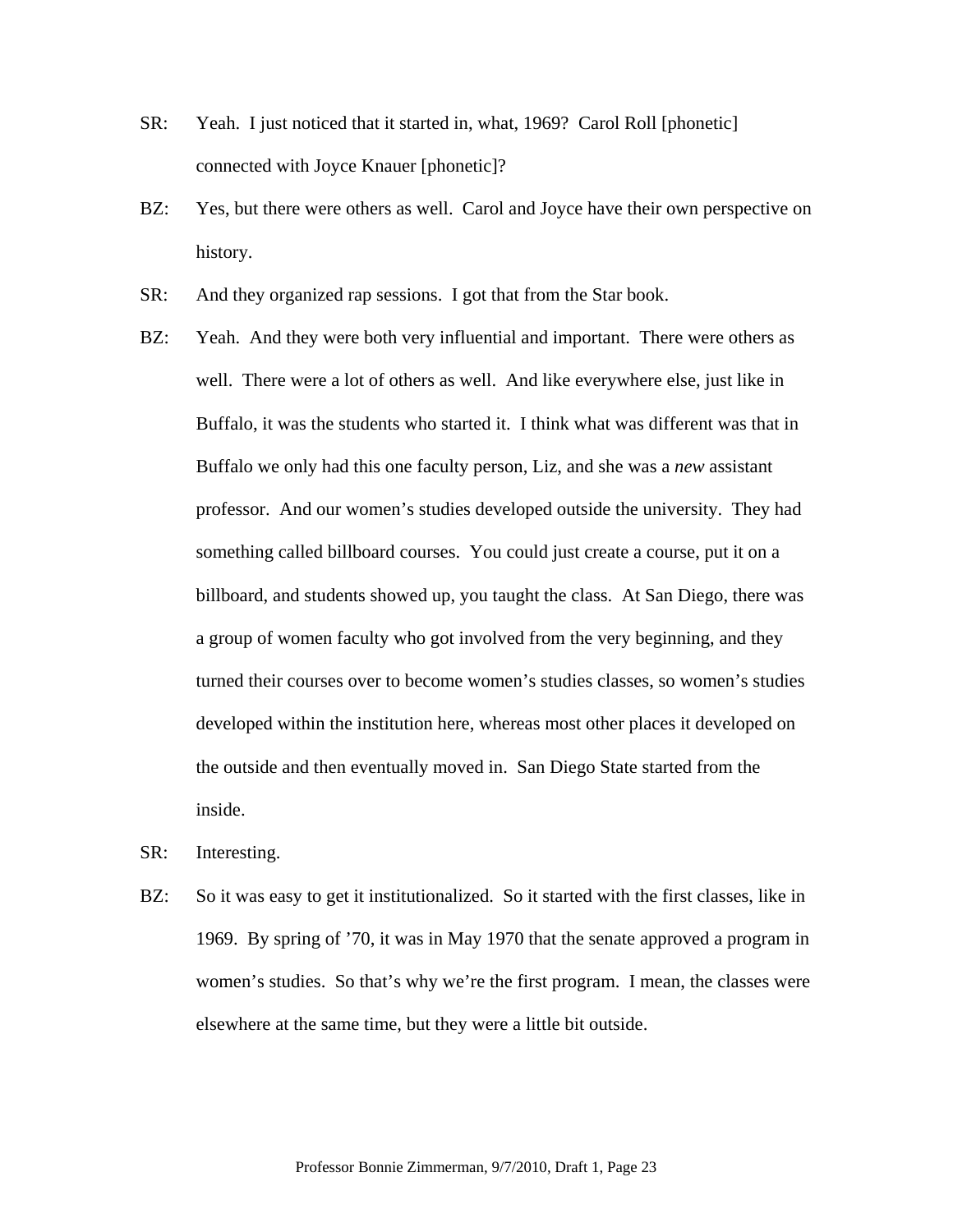- SR: That's very, very interesting in terms of the organization and the institutionalization of it. That's fascinating.
- BZ: Yeah. And there are male professors, very established male professors, who are so proud of their support of women's studies as far back as 1970. So it somehow never really was…. Now I'm not saying that then there was not a fight that had to be made. And I'm not the one, again, to speak about that.
- SR: Star referred to it briefly.
- BZ: Yeah. And I remember having to fight for—we fought to get our courses into the general education program. There were individuals who I will not name, who fought against it, saying that these courses were not part of the core of the university. And some of them have changed their opinion later, and apologized.
- SR: That's even better!
- BZ: Oh, they didn't apologize, but they acknowledged that, "Eh, maybe I was wrong."
- SR: Yeah. Something about, "is it indoctrination or education?"
- BZ: Exactly. Right. A little bit of both.
- SR: And in Star's book, he speaks of the resistance of a professor who said that, "the hand that rocks the cradle should not rock the boat." So....
- BZ: Well, but that was so minor, compared to the general support. The other thing is, the administration was always supportive of women's studies. And I've always felt in my career that the administration was more supportive of my work than a lot of my colleagues were. So I've never had an anti-administration attitude, because I just thought the administration here was fabulous. And that was true back in 1970, and it was true in 1974 when the program was re-started because it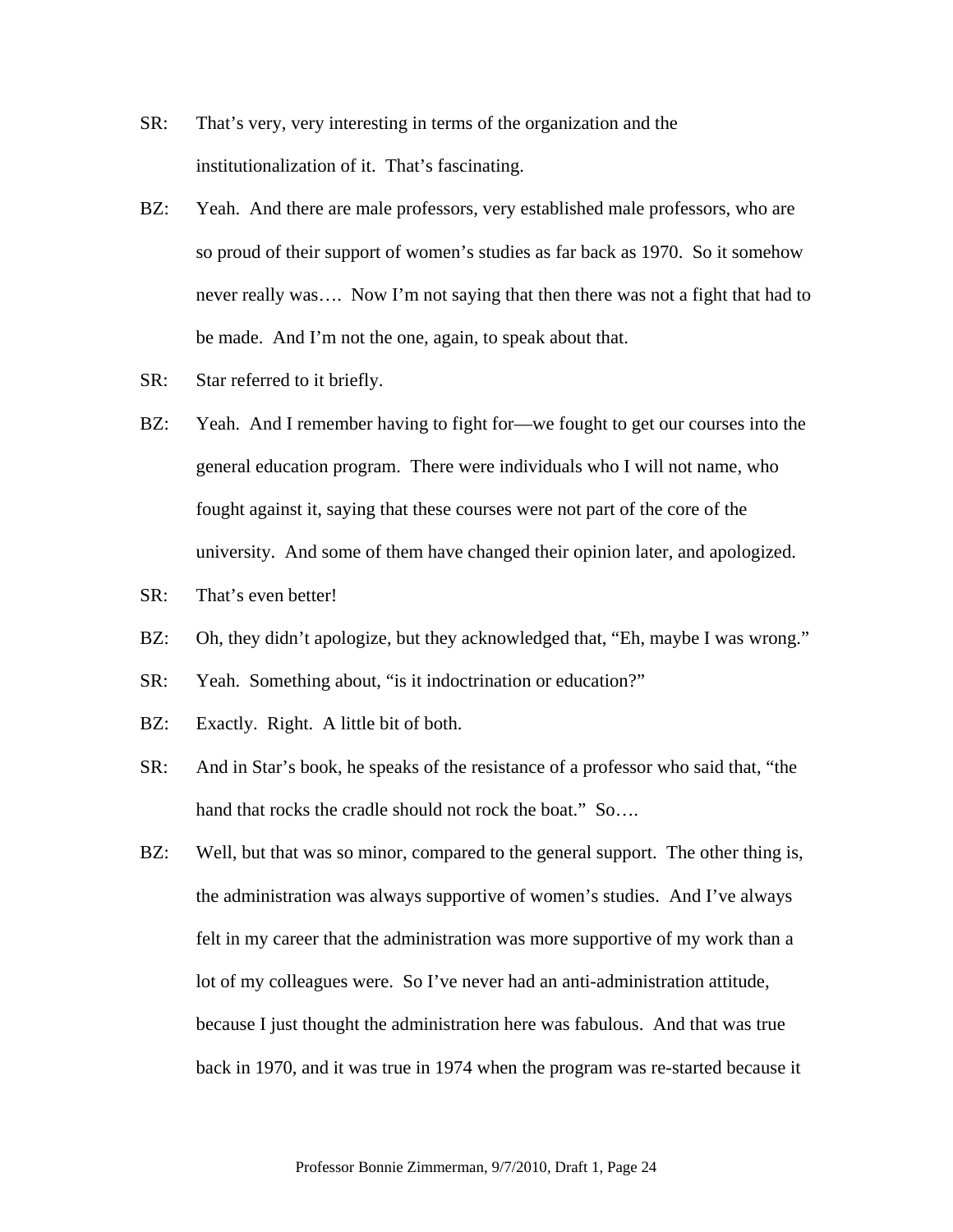had fallen apart because of politics. And it was pretty much true all the way through. I've always been very pleased with the support that administrators have given to social change.

- SR: That's terrific. At the beginning, the creation of women's studies, it mentions that there was a seven-part program, and they had a storefront community center.
- BZ: That is all overblown, and I would rather not talk about that piece of it, because I was never involved in that aspect of it. By the time I came, women's studies was Women's Studies.
- SR: Okay. So you came in 1978.
- BZ: Yeah. Would you like me to tell my story?
- SR: Yes.
- BZ: Okay, I will tell you the story of how I was hired at San Diego State. Well, first of all—and I only learned this subsequent—I was not on the short list to be interviewed. My friend, Pat Huckell [phonetic], who should be interviewed, and I will mention that she's got stories that would really be very helpful, very interesting—my friend Pat and a wonderful professor named Lois Kessler [phonetic], who died last year, and was one of the faculty associates at the time she was in health sciences—and she was one of the original faculty who turned her class over to become a women's studies class back in '70. Pat and Lois were not on the hiring committee, but they told me that they weren't satisfied with the choices that they saw for the final list, so they went back through the pile of applications and they pulled mine out. And I am convinced that one of the reasons why they noticed mine was because one of the things that I listed on my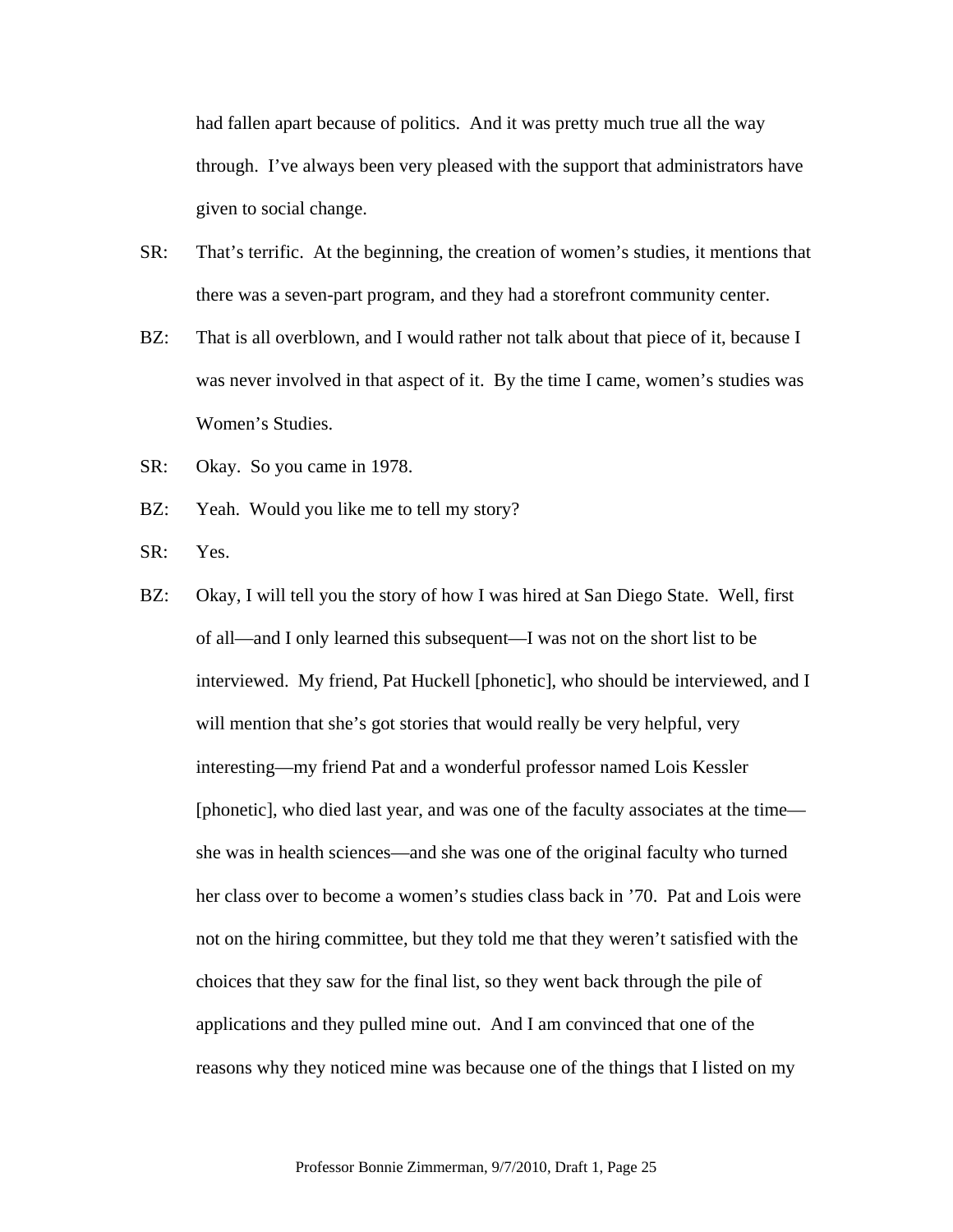c.v. was that I had worked on *Lavender Woman* in Chicago. I didn't say anything about what *Lavender Woman* was, but anybody with any insight would know that that was a lesbian newspaper. And I think that that was a strong reason why they thought that I should get interviewed. So somehow they convinced the hiring committee to put me on the short list. And so I ended up getting interviewed. And I came here.

As I said, I'd been traveling, I had nothing with me. So I went to Filene's Basement in Boston and I found a three-piece, navy blue, skirt suit—skirt, jacket, and vest—for twenty dollars. I still remember how much it cost. I had not worn a skirt since maybe 1970, except for when I had to be a bridesmaid at my sister's wedding and my sister-in-law's wedding. And I haven't worn, by the way, a skirt since. So I came in the navy blue three-piece skirt suit, and I did a really good interview. And at the dinner at the end of the day, they had a lot of students who came to the dinner, and there were like twenty-five people at the dinner, and we went to a Chinese restaurant. Two things happened at this dinner. The first is that the students were talking about how much they wanted a course on lesbians, and I said, "Oh, I could do that!" The second thing that happened is that twenty-five people sitting around a great big round table, at a Chinese restaurant, half an hour of, "Well, should we order this, or should we order that? Or should we order *this*, or should we order *that?*" And I said, "I'll order for us," and I ordered the whole dinner. I got the job offer. Well actually, the fact is, they offered it to somebody else who turned it down. I was the second person to get the job offer, and I took it. And I think partly it was because while they weren't going to say that they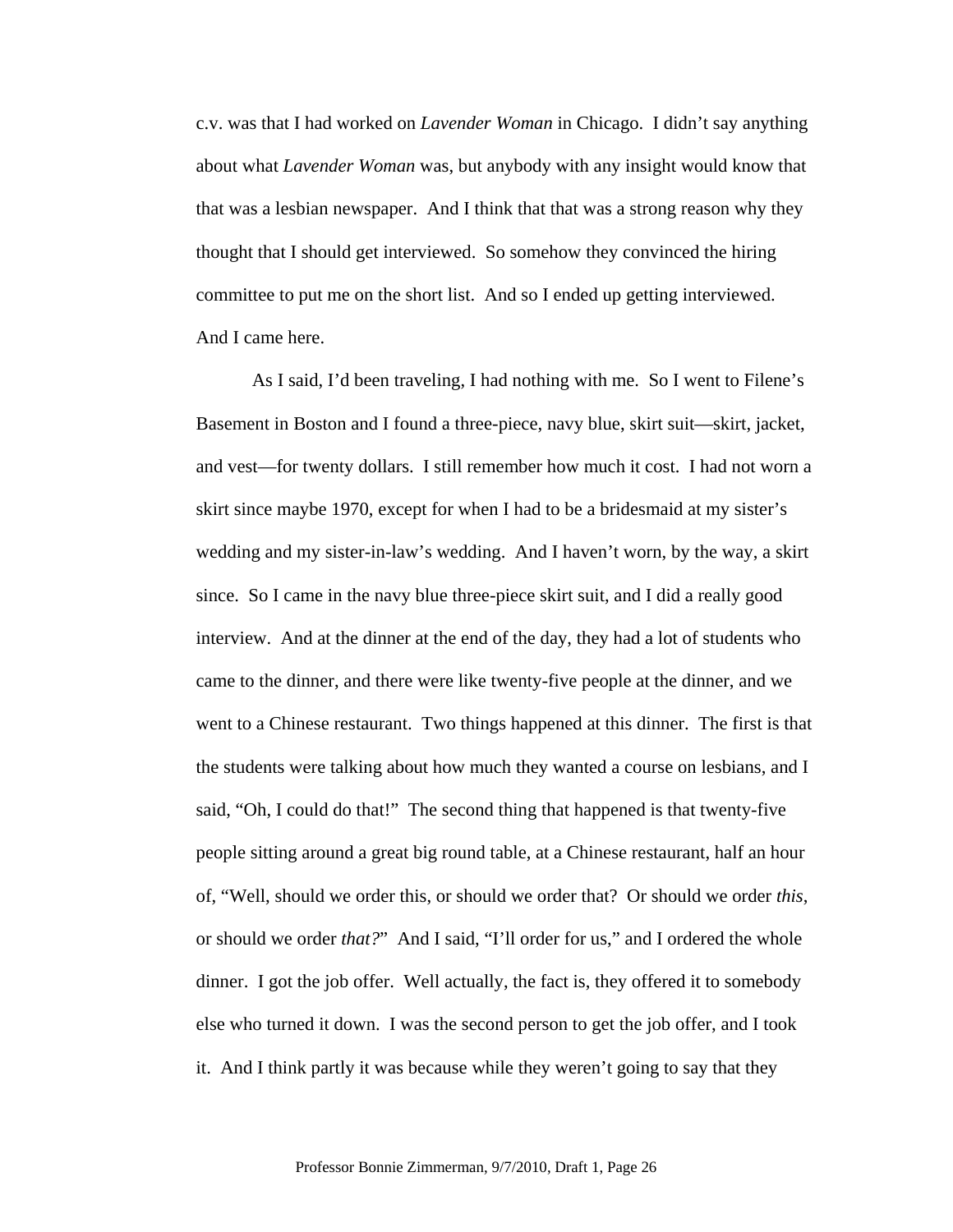wanted a lesbian, they really wanted a lesbian. They were getting a lot of pressure from the students, because the entire faculty was heterosexual, and there had never been a lesbian. And I think they also thought that I'd become a good department chair someday because I could order (SR: Order Chinese food!) for twenty-five people!

- SR: I think that's a good indicator!
- BZ: So I got the job. And I do have this to say about that navy blue suit: Almost ten years later—I was still the only lesbian—we were recruiting for a position, and we brought in a candidate who we thought might be a lesbian, but who was very, very cagey and very closeted. She showed up wearing a three-piece navy blue suit with a skirt, and we joke still—she's one of my best friends now—and of course has never been in anything but jeans since—and we joke that there was one three-piece navy blue skirt suit circulating around academic lesbians, sort of like the "Sisterhood of the Traveling Skirt Suit."
- SR: That's marvelous.
- BZ: Yeah. So that's my hiring story. And it was great. It was just great being here. And the first year I developed a lesbian studies class.
- SR: Terrific. I noticed also in 1978, I saw your picture in The Follies.
- BZ: Oh yes!
- SR: Tell me about that.
- BZ: Well, every year there was a big end-of-the-year, or maybe it was end-of-thesemester party. Back in those days, the students and the faculty were much closer. First of all, there was less difference in age between us, and it was just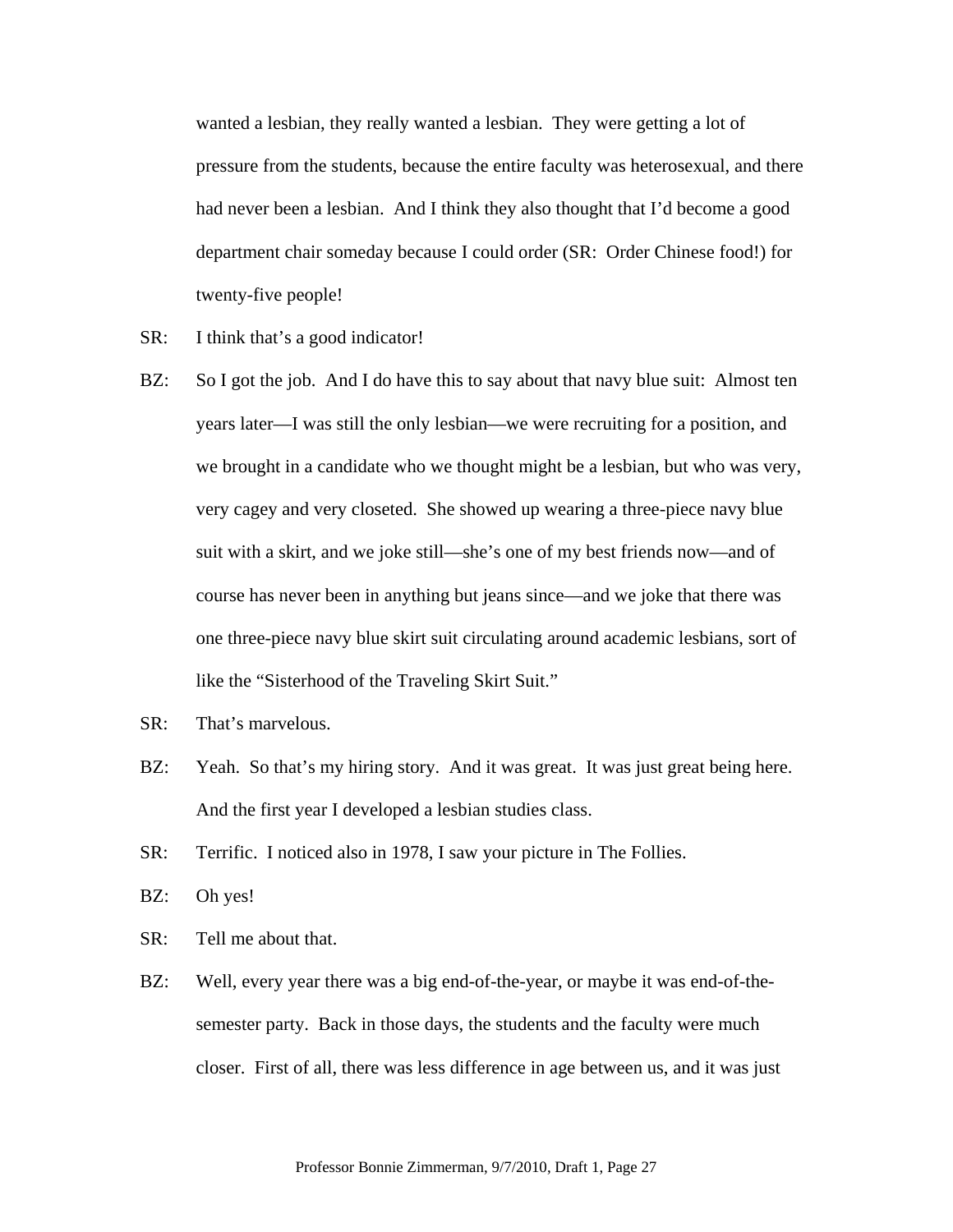more of a community at the time. And I think also maybe we were really not very good about boundaries. I've become much, much stricter about boundaries since the seventies. So we would always do these big parties. And one of the things that was kind of a constant was the Feminist Follies. And the faculty all kind of did skits. So they all decided that they were going to dress up like housewives, so you see people are in bathrobes and all that stuff. And I said "Well, I'm not. I'm a dyke. I'm not gonna do that." So I decided to dress as some kind of lesbian stereotype. So that's why I'm in the athletic clothes with the tennis racket. And my piece, what I did was I read a poem by Pat Parker called "For the Straight Woman Who Wants to be My Friend but Doesn't Know How To." And it's just a whole thing about first you must always.... How does it go? "First you must" never forget that I am a lesbian. Second, you must always never remember that I am a lesbian," or something like that. And it was a great poem, which is why I was wearing the costume—which is ironic, because I am totally not athletic.

- SR: I wondered about that.
- BZ: I didn't have anything else to wear.
- SR: I noticed that, and I was thinking, oh, because there's another part of the exhibit that's all about the sports….
- BZ: No, it had nothing to do with that. It was just something that I was thinking of something that would be kind of lesbian. So I had a great time being the lesbian for a long time.
- SR: Yeah. Well, tell me about what it was like in the early eighties here at the university.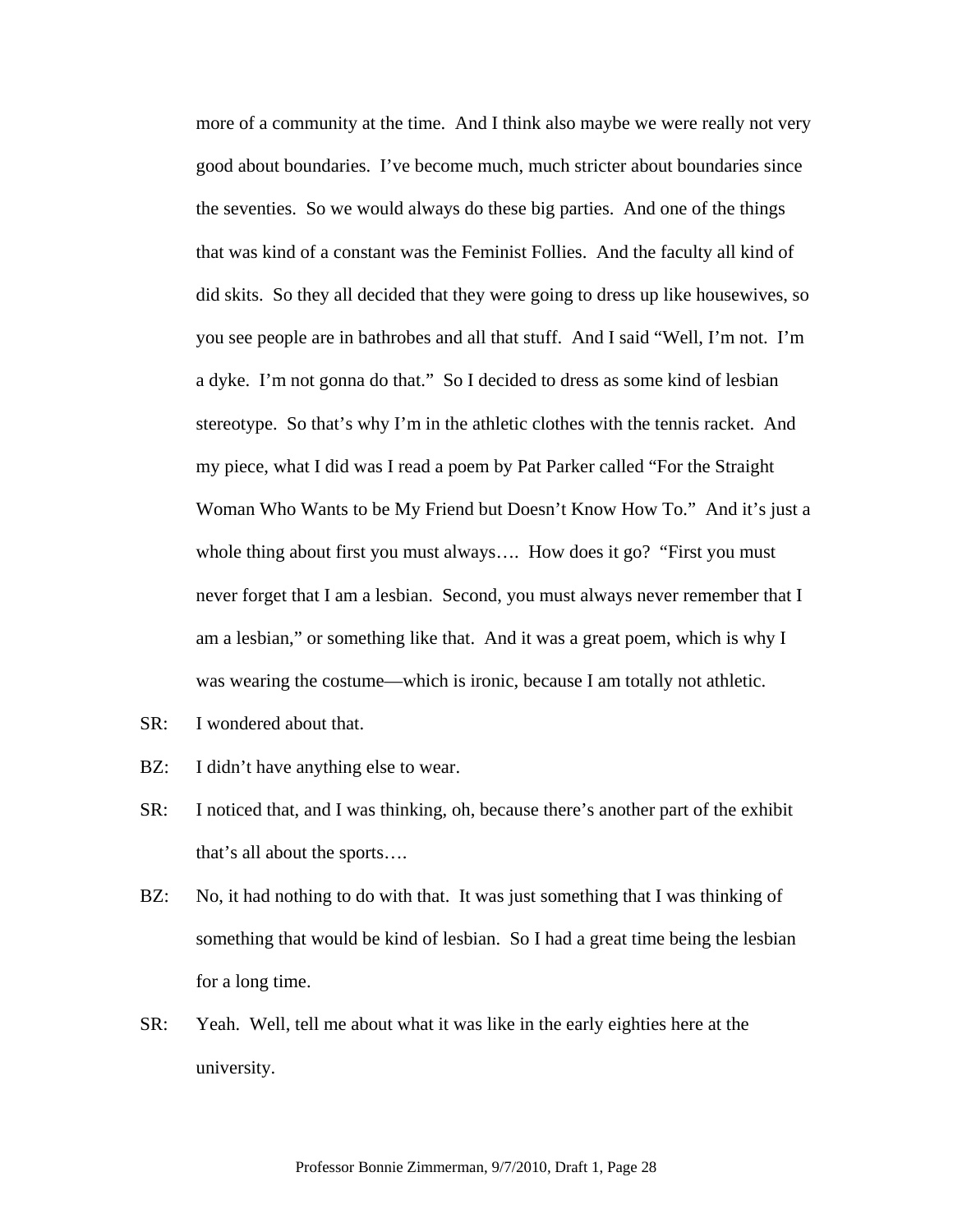- BZ: Well, okay, starting '78 through those first few years. Well, it was (sigh)....
- SR: It was the Ronald Reagan era.
- BZ: Oh, that didn't matter.
- SR: It didn't?
- BZ: No. That had no impact. I just remember.... I was first a lecturer and then an untenured—I mean, I was an untenured faculty member for the first few years.
- SR: Okay, so you weren't dealing with the budget issues at that time.
- BZ: I didn't deal with any of that at all. I knew nothing about that. My world was women's studies. I had a little bit of—occasionally I was on a few committees but my world was women's studies. And it was the faculty, it was the students. I mean, it was this network. And then I was very involved in the community with lesbian organizations and all that.
- SR: Tell me about that a little bit.
- BZ: It was the same as in Buffalo. It was the same as in Chicago. We had an organization called San Diego Lesbian Organization, SDLO. I was involved with SDLO. There were newspapers, I wrote for the local San Diego newspapers. You know, we went out to the bars. I was having relationships. I was young. I had a job. I was very involved also with NWSA, and MLA, the women's and lesbian caucuses of MLA. So I was going to conferences. I have letters. One of these days I have to put my letters in order. I was corresponding with academics—lesbian and feminist academics all over the country, in the days before e-mail when we wrote letters.
- SR: That's wonderful to have them.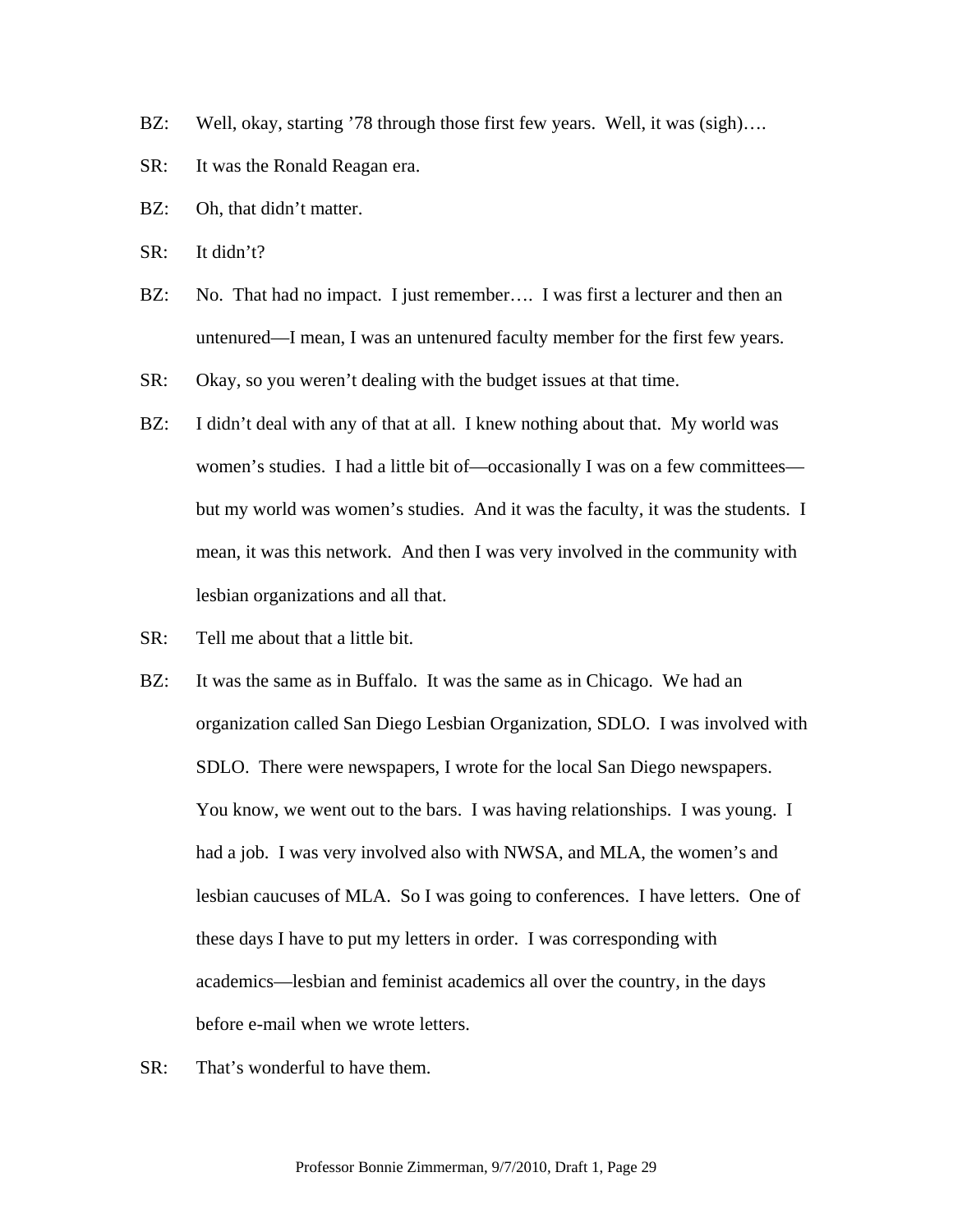- BZ: Yeah. I don't write letters anymore. So it was just a heady time. It was exciting. I was writing some of the best stuff, stuff that was creating waves. My first articles, the articles that got me the job, were my George Eliot articles, and I wrote several, about four or so, articles, right in a row, and I got tenure. That's how I got tenure. But then I started writing lesbian articles, and I wrote one article, I gave it as a paper in 1979 at NWSA and then got published by, I think, 1981, in *Feminist Studies*, called "'What Has Never Been:' An Overview of Lesbian Feminist Literary Criticism." And it was this overview of all this lesbian feminist criticism that had been coming out since the late seventies. And it was encyclopedic and synthesizing, which is kind of like what my style is, my mark on the profession really. It became *the* article, and it still *is*. I am in the *Norton Anthology of Literary Criticism*. How many people are in the *Norton Anthology of Literary Criticism*?!
- SR: That's terrific.
- BZ: You know, I am right after Oscar Wilde! I mean, it's unbelievable. And it was that article. That article has been reprinted and reprinted, almost…. I mean, there are times I've told people, "No, you may not reprint it in that book, because that book doesn't have anything to do with this. You just want a token lesbian piece, and this is not the right one. Do your homework and find the right one." So that made a tremendous impact. I wrote a piece on teaching lesbian studies courses. I wrote a lot of things that were the first ones. And so I made my career really, really quickly. I mean, by 1981, 1982, I was one of the top lesbian scholars or critics, so people know me.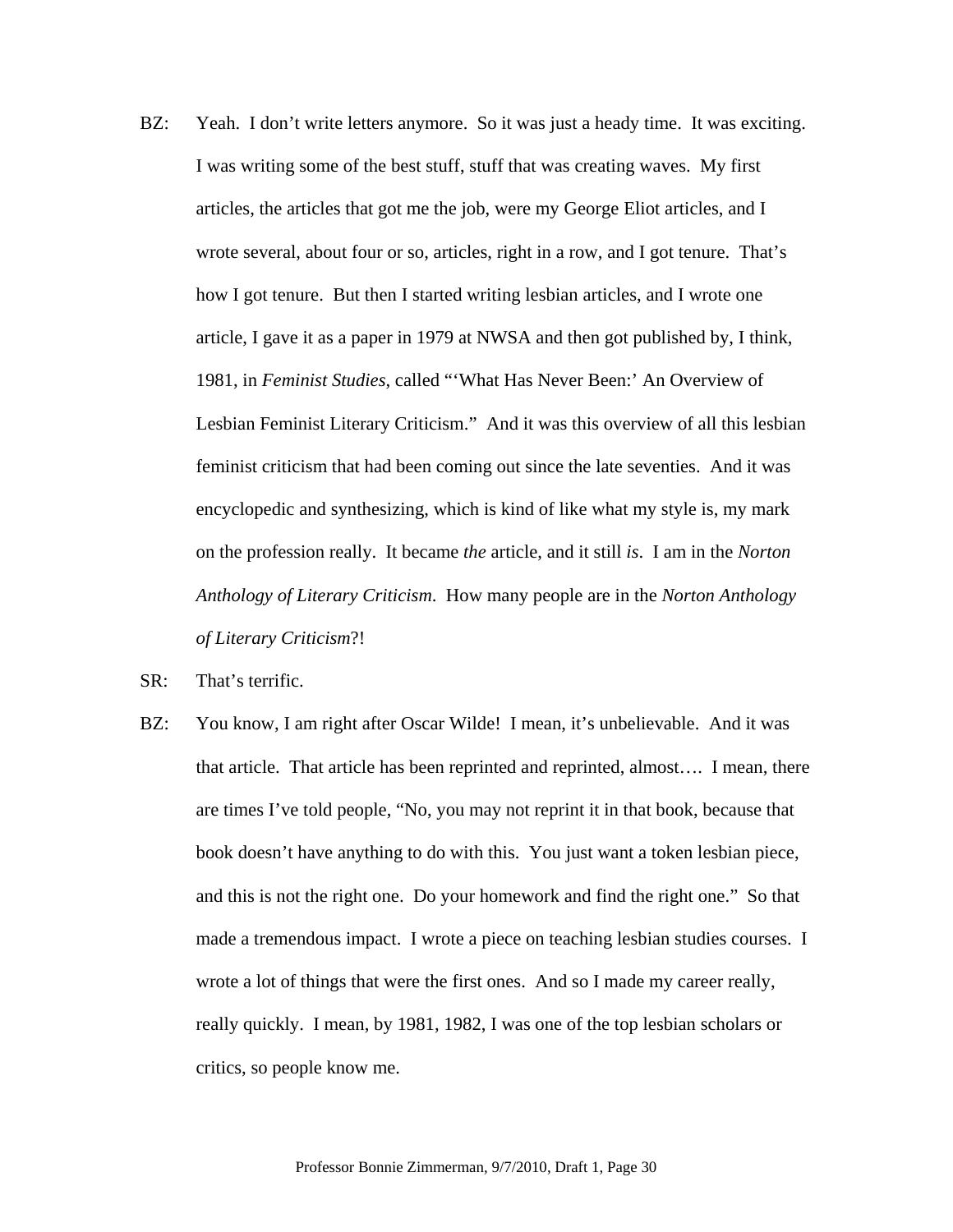- SR: Right. In other words, you were able to go to different conferences?
- BZ: Yeah. Oh yeah. Well, we got \$500 a year towards conference expenses, and it's still, I think, \$500 a year, thirty years later. Yeah, that was never an issue. I went to two, three, four conferences a year. And I got lots of support from the university. I mean, I got release time, I got grants, I got pretty much whatever I needed.
- SR: So it doesn't sound like there was a struggle or anything. It was a *good* thing.
- BZ: For me, my career was a dream career. I had no trouble at the university at all. This place nurtured me, I had no trouble getting promoted, I had no trouble getting tenure.
- SR: And they also clearly recognized the wonderful work that you were doing. You were getting awards and honors all along.
- BZ: Yes. I think I was recognized as one of the outstanding scholars at the university.
- BZ: Right. And it continued. That's marvelous.
- BZ: Yeah. I have also—I *always* got elected to anything that I wanted, committees and things like that. I can't say enough about this place, about the administration and about most of the faculty. And even the ones that I've struggled with and fought with, for the most part I felt that they've treated me like a—they see me as a peer, as somebody they respect.
- SR: That's very, very good. That's where we are. What else was happening in the eighties?
- BZ: Well, in addition to the academic work in teaching lesbian studies, we were also beginning to develop some gay and lesbian presence on the campus. Now my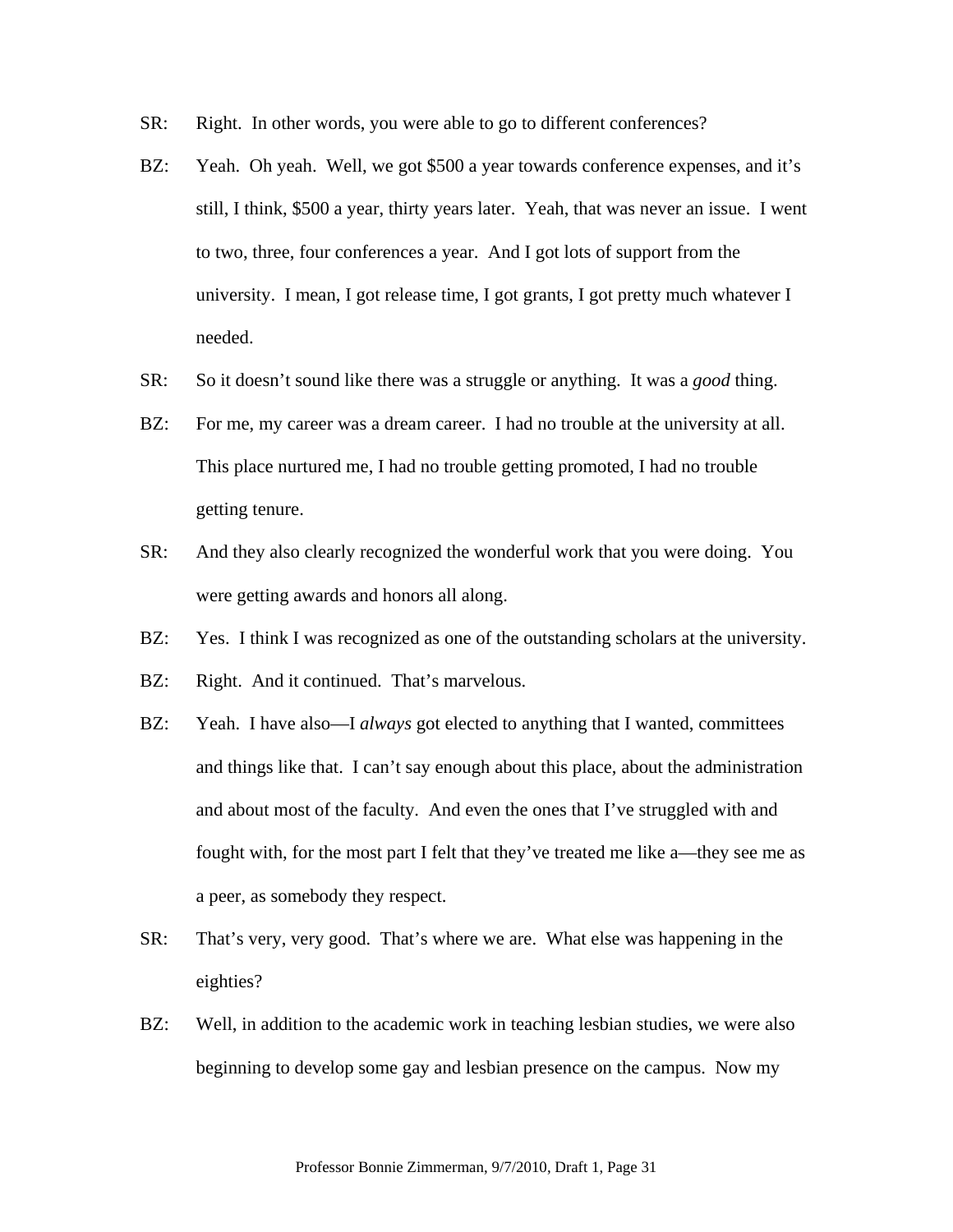memory of dates is very fuzzy on this one, so I'm going to have a hard time, but sometime in the eighties—and I think it must have been mid to late—I honestly cannot remember—the gay and lesbian faculty and staff began to get together. It started first with social stuff. We had a little salon that met once a month or something like that. People would just get together. It was primarily mostly the men, and I think it was for them mostly a kind of social club. There weren't as many…. There weren't that many out lesbians initially, although that switched, interestingly. And most of us knew each other already, through women's studies. So we started with that, and then we began to have a little bit of a political focus. We created something we called GLIC, Gay and Lesbian Issues Committee. Terrible name, terrible acronym, but it's what we used. And we would meet for lunch periodically and try to do things. The climate in the eighties was not real open. It was open within women's studies and academically. It's not like there were very many other open gay people on campus.

 I should say…. Let me tell you…. This is going back a little bit, but I just want to acknowledge two anecdotes that demonstrate kind of the contradictory nature of being gay or lesbian at that time.

 The first is when I came for my interview in 1978. I was interviewed by the associate dean of the college, who was Elsie Adam. And Elsie had actually been involved with women's studies. She had edited an anthology some years before, but she was the associate dean at the time. And I walked into her office and there was a poster on the wall advertising gay and lesbian literature, a course that had been offered already. And I thought, "Ah-ha! the associate dean's office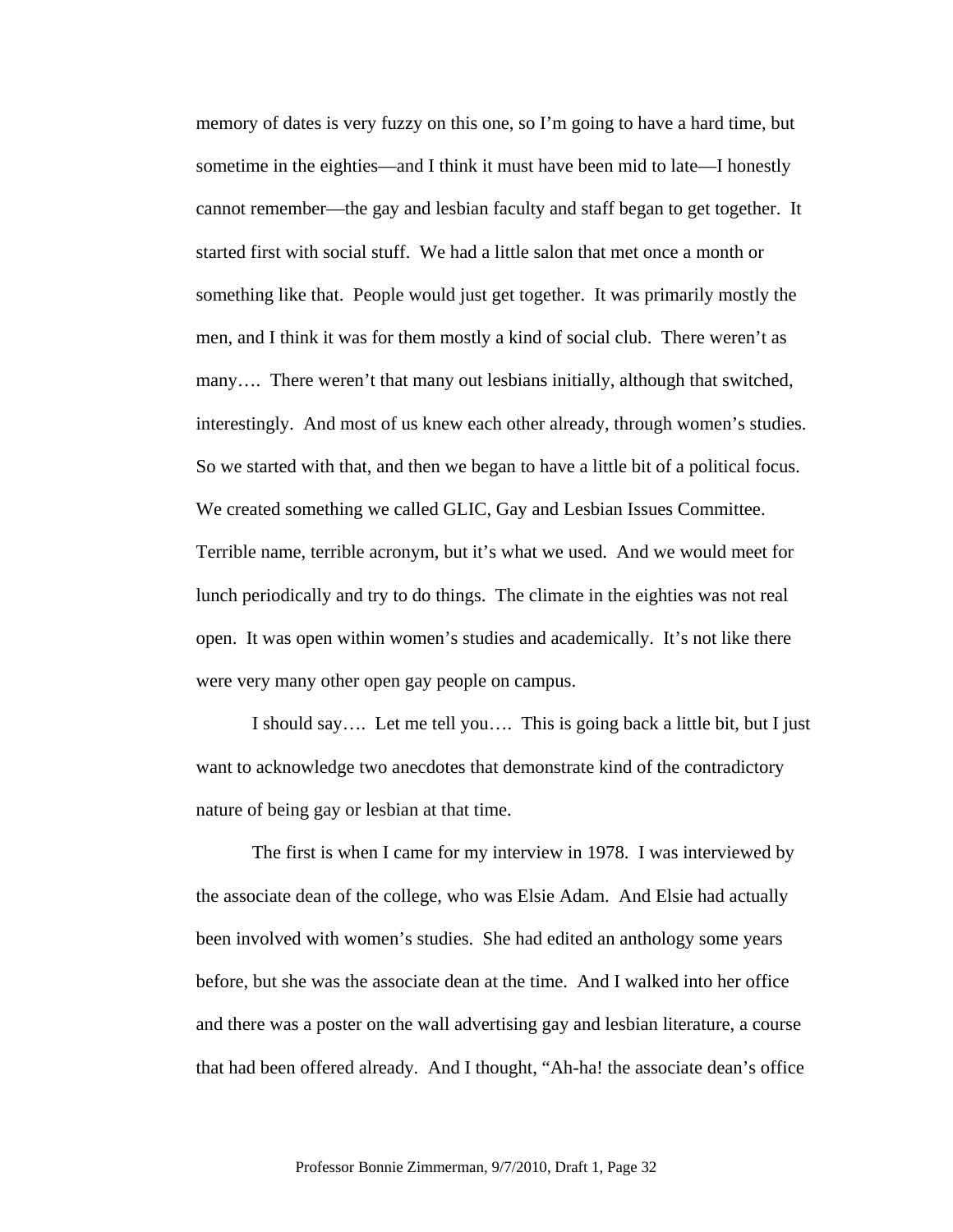advertising gay and lesbian literature! I could be happy here!" And as it happened, that course had been taught as a special topics course by a professor in the English department named Karl Keller [phonetic]. So Karl really has the honor of having taught the first gay course. Now, Karl's focus was much, much more on men, but still. And he was just a wonderful guy. He was funny, flamboyant, outrageously gay. He was a former Mormon who had come out in adulthood, and all of that. So Karl was sort of the first openly gay person, and was very, very open about it.

But then on the other hand, the other anecdote I will tell you—and I will not say the name, because I don't want to embarrass her—but the first week that I was on campus—this was after I'd been hired and I came the fall of '78 somebody came to my door, a faculty member who was in her second year in another department of the college, came in to introduce herself. She had been involved with women's studies, so she came to introduce herself. She closed the door and she said, (in a whisper), *"I'm a lesbian too."* Now, these days, we're best friends, and I remind her of this sometimes, and she laughs about it, because of course now we're *all* so open. But, you know, there really was in the seventies, "Is this going to ruin my career?" I mean, Karl was a full professor. This person was an untenured assistant professor, so it still was a very, very tentative time. So during the eighties we were trying to change that climate, in part by the work we were doing as academics; but also, I remember…. And I think this was in the early nineties, I'm jumping ahead a little bit. We developed resolutions that I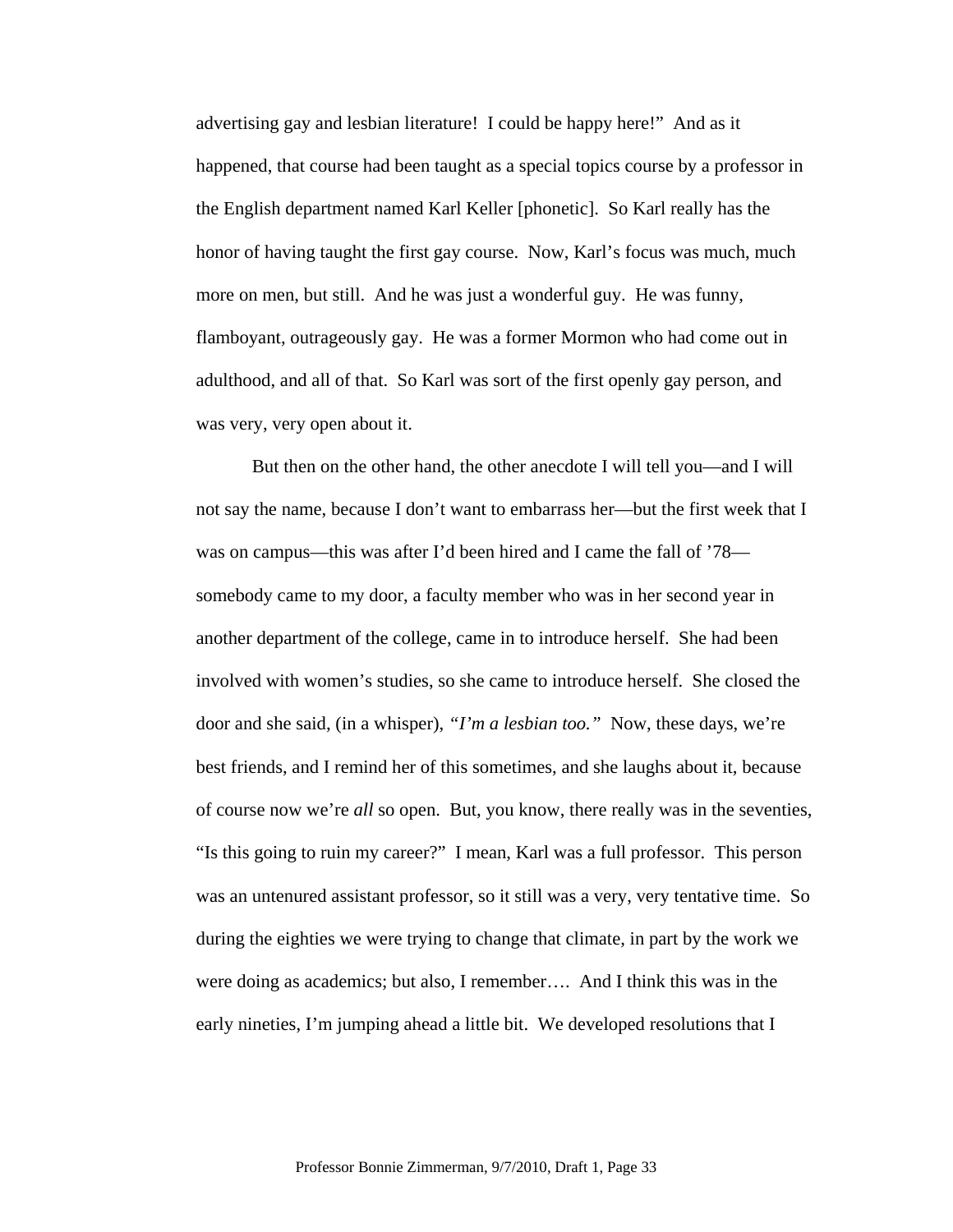introduced into the senate on support for domestic partners, and to get the ROTC off of campus because of the gay military.

- SR: I read about that, yeah.
- BZ: So those were the kinds of things that we were doing, and we were just trying to create more of an open environment. And eventually…. And then a little bit later in the nineties, my colleague, Edith Benkoff [phonetic], who now actually has my position, the one that I just retired from, Edie and I began to work on creating gay and lesbian studies courses. I was still teaching lesbian studies, lesbian courses, in women's studies and in English. But we created the first gay and lesbian course in the mid nineties, and eventually created enough courses—we started the work towards putting together a minor which now exists. So it was nice. I mean, I started the work back in the eighties and nineties, and then we kept picking, and other people have picked up, and now there's a minor. And I hear they're talking about now a major, which is fabulous.
- SR: That's wonderful.
- BZ: Yeah. So that was all really good stuff, really good stuff. I never felt the least bit stifled as a lesbian on this campus—not on this campus. And I'll give you an example. This is my Tom Day story. I came the same year as President Day, and he was an interesting character. His politics were diametrically opposite to mine—not just politically, but socially, culturally. He wouldn't let condoms on campus, and things like that. Okay. But I always thought that he had the best interests of the university at heart, and I really felt that he was developing this university—he and others—to make a really…. His values were the same values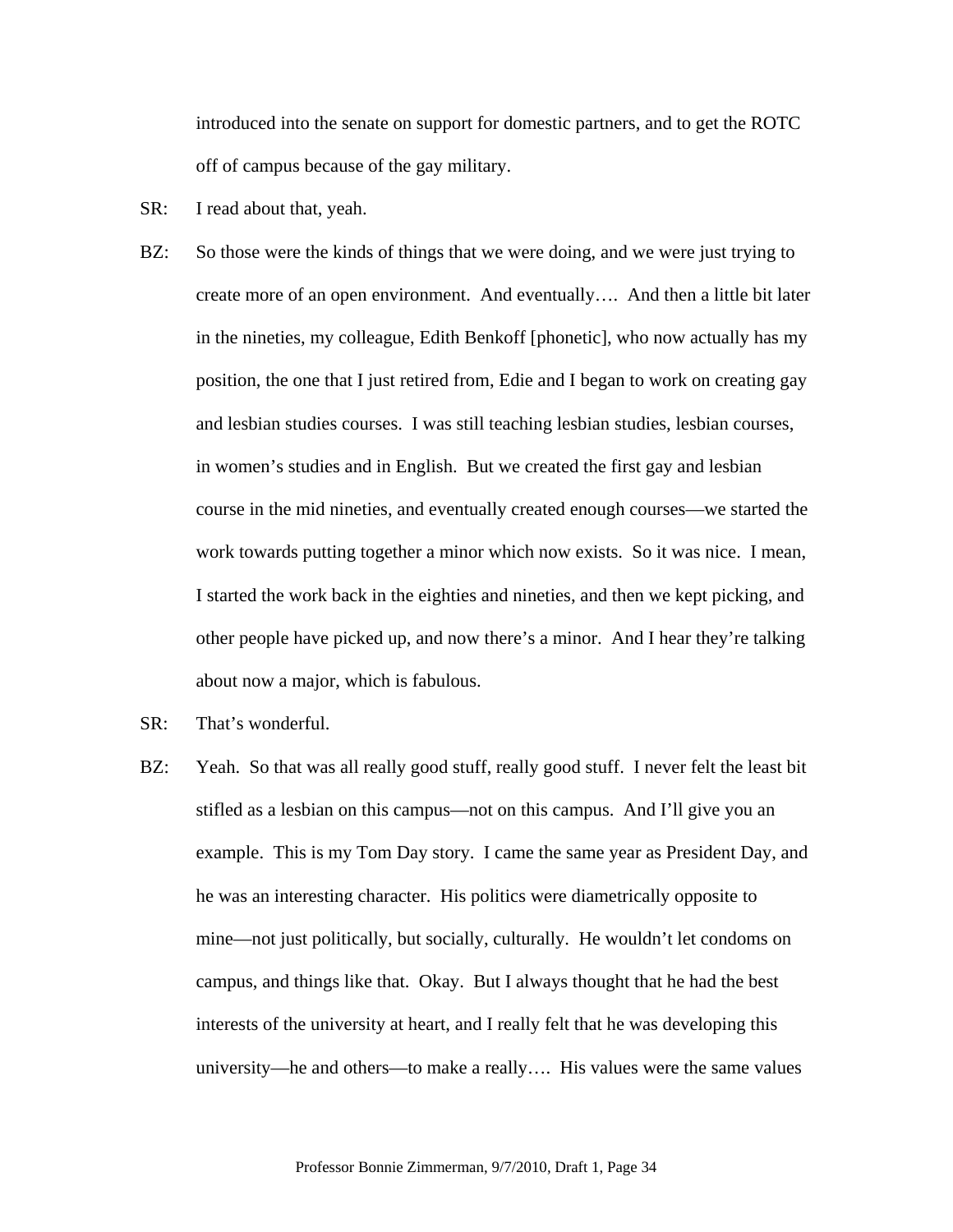that I had about the importance of research and scholarship and quality. Well, I don't remember the year—I wish I could remember the year, and it would be easy enough to track it down—it was the year that Lynn Chaney was the head of the NEH. She set a policy that would deny any grants to gay or lesbian research. I think that this was precipitated by something that had happened with the NEA, and with some grants that the conservatives called into question. So it was around sometime probably in the early nineties. Well, the university invited, same year, Lynn Chaney to be the commencement speaker. I was furious! I wrote Tom Day a letter and I said, "I feel that this is a slap in my face as a member of this community, that if I applied for a grant I would not be allowed to have a grant. How can we bring somebody in who has these policies? This is like saying I'm not a part of this San Diego State community." Tom wrote me a three-page, single-spaced letter back. He disagreed with me, he explained his reasons why, but he took three pages to explain what his position, his beliefs, were about this; didn't dismiss me; took me seriously; and I have *always* respected him. I respected him before, but I respected him, and I have stood up for him after the tough times in 1992. This must have been in the eighties, it was well before that.

- SR: That's very interesting.
- BZ: Well, he had the ability to disagree fiercely, and say *exactly* what he thought about something, without being dismissive of another person's thoughts. So I just felt respected. That's what it was, I just felt he showed respect. So that's my Tom Day story.
- SR: That's a good story.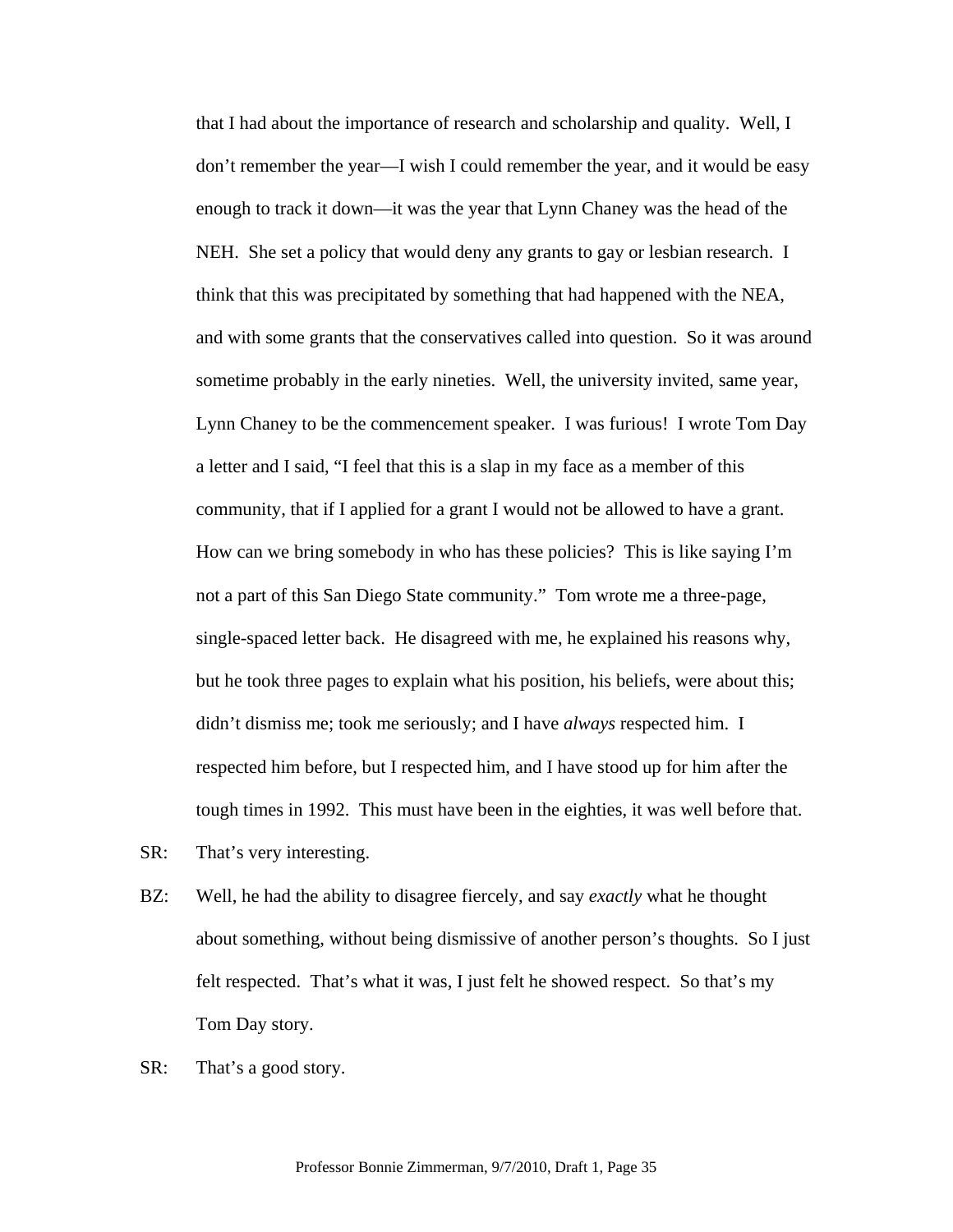- BZ: The early eighties through my book.
- SR: Okay. Tell me more about what you were thinking and writing in the early eighties and onward.
- BZ: Okay. I think that what I was most interested in as a scholar was trying to map the dimensions of this field of lesbian literary theory. I mean, I was pretty much focused on literature. If you look at my work, it is pretty much this synthesizing and organizing type. I really believed that we were creating a cultural movement, a community of writers, scholars, activists, that this was something unique and wonderful that was happening. And I also was somewhat, I think, deluded that we all thought the same. And I think that was one of the dilemmas or one of the problems that my generation of lesbian feminists had, that there was a certain, "This is who we are, and we *know* who we are, and we're all the same, and there is no dissension." All of that began to disintegrate in the 1980s, as it had to, because it just wasn't true, wasn't real. I mean, everybody has a tendency to project *their* reality as the only reality. You have to constantly be aware of what you're doing, and fighting against that. Initially we weren't so good at that. So as I'm writing, I would write things and then I would get kind of gently criticized sometimes, and sometimes not so gently confronted, and it was hard. It was a lot of growing pains through the eighties. But I'm very proud of the work I did. I wrote some really fine articles, and they were published in a lot of really good places. I made lots and lots of good academic colleagues. They became friends and all of that.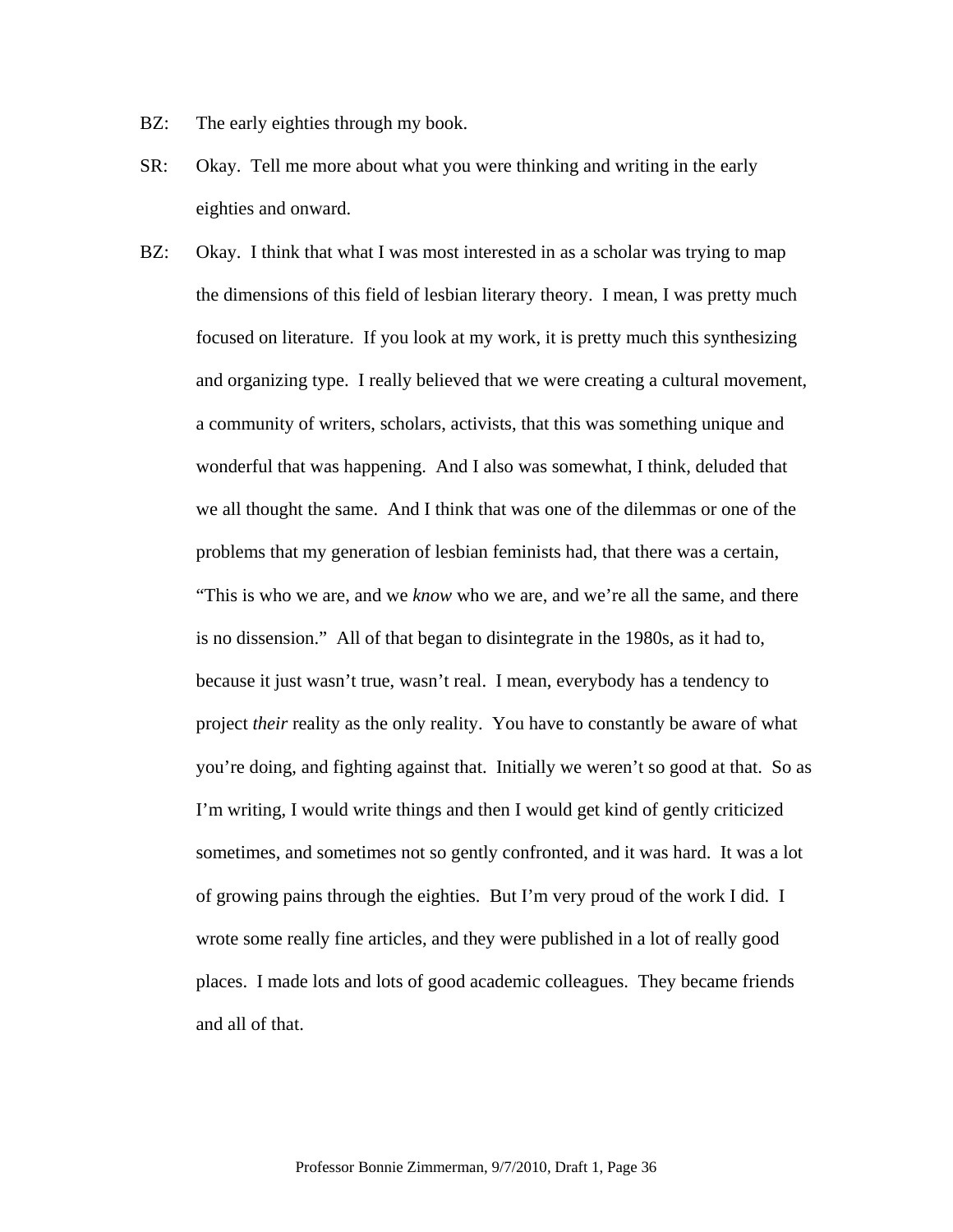And then I began to decide that it was time to write a book. I had thought that I would be writing a book on George Eliot, but by the mid eighties, that seemed so long ago and far away. And so what I decided I wanted to do was write a book about all this fiction that was being written in the late seventies, and mostly in the eighties. It was seventies and eighties. I saw it as representative of this community. And it took a very long time. I began the book, I actually began working on the book just prior to my first sabbatical. I had a sabbatical in 1985- 86, for that academic year, and I had been collecting all these books and I'd been reading them, and I'd been taking notes on them. So I had notebooks full of reading notes. And my partner and I decided that we wanted to spend my sabbatical year in Europe, and that we wanted to get a van, a camper. And so we bought a Volkswagen van and picked it up in Europe, and we spent almost a year—I think it was a little short of a year—traveling around Europe, camping for most of the time, except for the winter we spent two months in Portugal. And during that period of time, I kind of wrote the first draft, a very, very, very rough draft of my book. Mostly it was commentary on my notes. So what I did was I had another notebook—and I still have all these notebooks, and I don't know what to do with them. I should probably give them to an archive or something.

- SR: Uh-huh, it sounds like they should maybe come here.
- BZ: Maybe they should, maybe they should go to the Lesbian Her-story Archives. I'm not sure about this yet. So I had my reading notes on all these books, and then I did interpretive writing on them. And then when we came back at the end of the sabbatical, then I actually started working on the book. So it began 1984-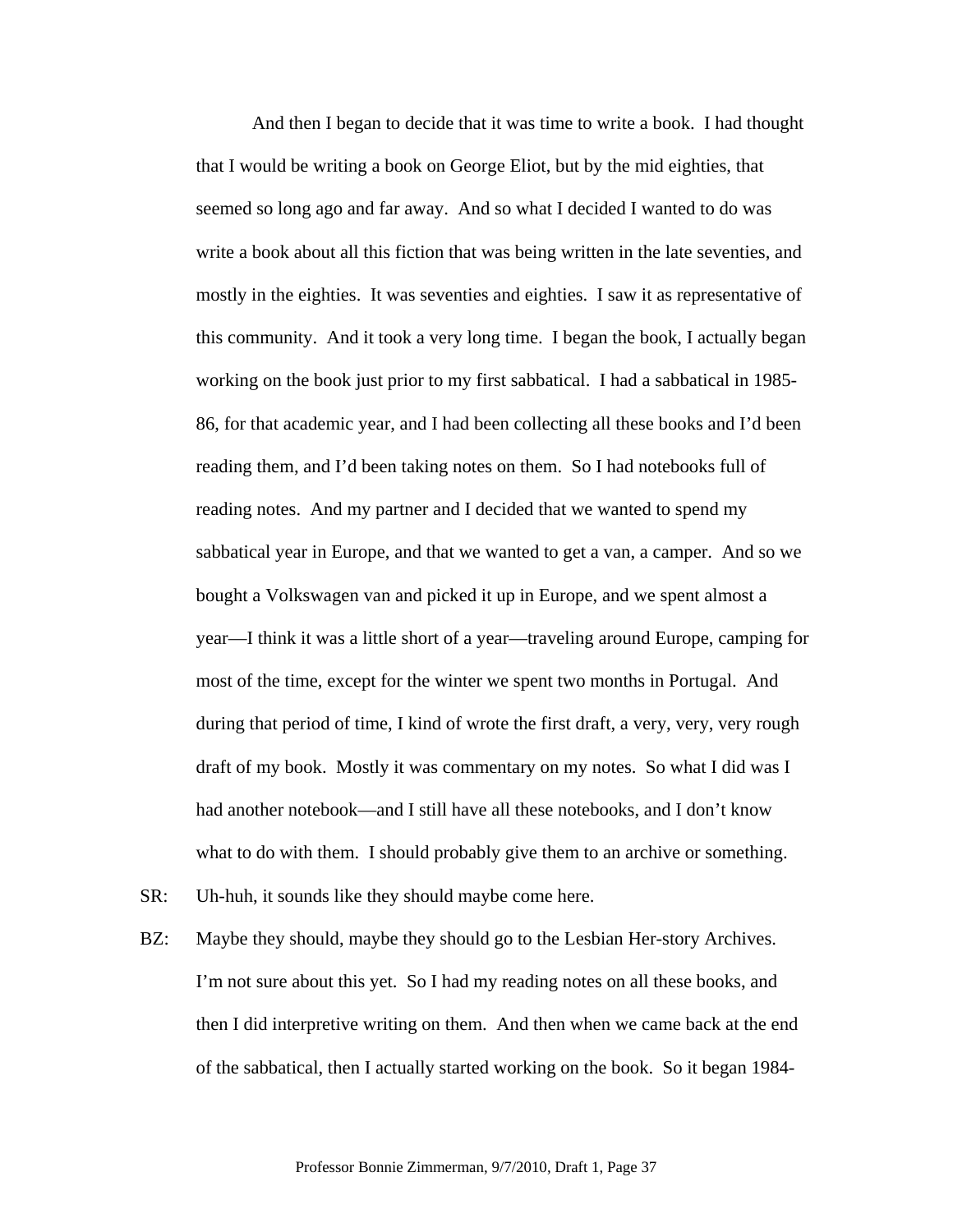85, with the research. It wasn't published until 1990, and I actually stopped writing it. It went into production very, very quickly, so I stopped writing it around 1989. I mean, I included books up through '89. Well, one of the things that happened was that the theoretical landscape changed during that period, and I didn't keep up with it. I began to be aware of it, when I was already well into writing the first draft of my book. You begin to see the influence of it in the later chapters of the book. I began to incorporate some of the post-structuralist theory that had already kind of rooted itself in literary criticism. By 1990, when the book was actually published, people like Judith Butler [phonetic] had—I think *Gender Trouble* was published in 1989—and everybody was doing LaCon [phonetic] and Fukow [phonetic], and I hadn't really kept up with that. So the reaction to my book was kind of interesting. It was a little bifurcated. On the one hand, a lot of regular readers read this book. People who read the novels, read the book, and they loved it. Some of the writers wrote me and said, "I didn't realize what I was doing until I read what you said about my work, and now I see how it fits in." That's some of the best stuff you could ever have anybody say.

- SR: That's wonderful.
- BZ: On the other hand, the academic theorists—and by now women's studies and even lesbian studies is kind of really institutionalized into the literary critical world—they really were very critical of the book. The very first review that came out, the first review of my book, was in *The Nation*. Oh my God! I mean, who gets reviewed in *The Nation*?! And it was partly positive, (whispers) *but there was so much that was negative*. And it was all because I wasn't writing in the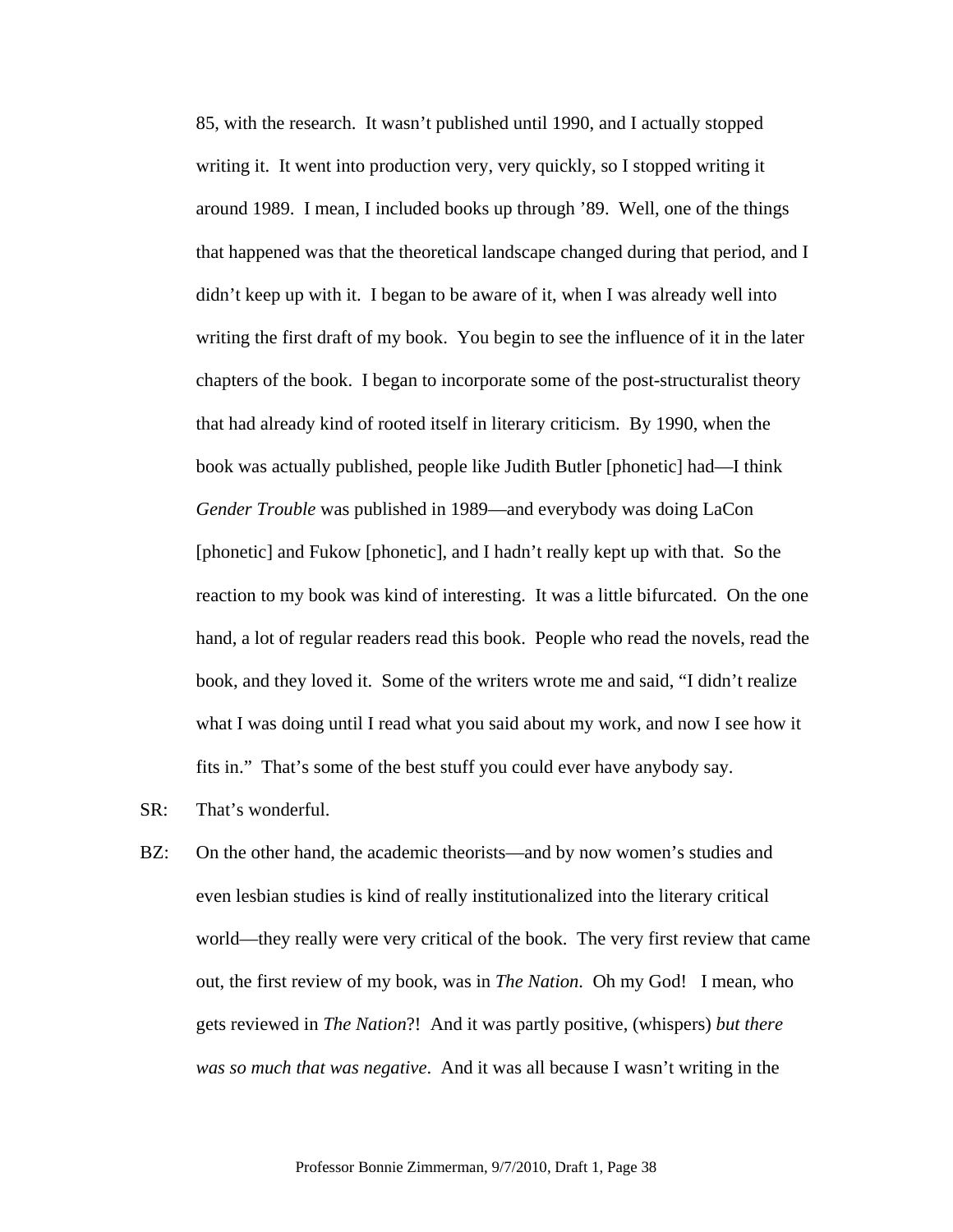discourse. *And*, although I had thought that it was clear that what I was talking about was the vision of a generation, and then how that vision had kind of become a myth—because I read a lot about the myth of the community. But this reviewer—and it set the tone for a lot of other reviews—because I also am upfront about placing myself as part of that—I mean, I was *in* that community—didn't see that I was being self-critical. They just saw that I was trying to *be* a myth-maker, rather than to explore myth-making. And I was also using concepts that I think are more congenial, frankly, to anthropology, the whole notion of myth, and cultural myths, rather than discourse and narrative.

- SR: That's what interests me, yeah.
- BZ: So my book was not as well received as I would have liked. And when you've spent six years of your life, and this is to be your crowning achievement....

SR: That's hard.

BZ: It was a little hard. So I had very mixed feelings. And that, I must say, began my beginning of a little bit of a retreat from academia. But it doesn't really show up for ten years or so, because during the nineties I continued to write. But I was primarily writing reflective pieces. I no longer felt that I had anything new and original to say, because the discourse had just gone in a different direction for me, and it was not something I was interested in. It would be like if right now, at age sixty-three, I tried to teach myself a new language. I would never be fluent in it. I felt at that point, by 1990, post-structuralists and post-structuralist language was a foreign language I could not be fluent in. And queer theory just wasn't where I was, either politically or personally. And I just don't believe that theories are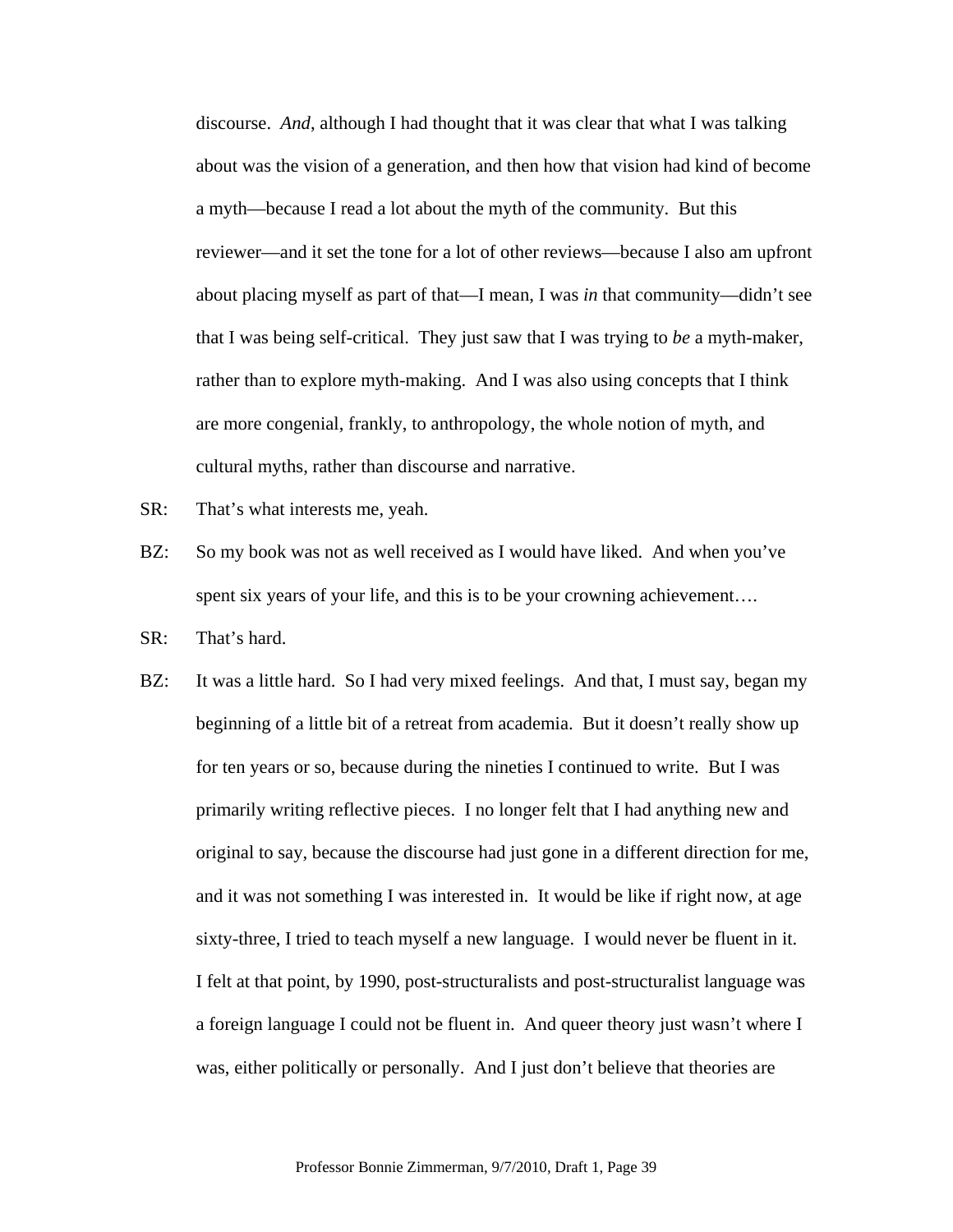right or wrong. I don't think theories have a reality to them. I think that they are expressions of the zeitgeist. Well, lesbian feminism was the expression of *my* zeitgeist. I couldn't make myself a different person, didn't *want* to make myself a different person. Queer theory never resonated for me. Yeeeaah, a little bit, here and there, but always kind of as queer theory as a second language kind of approach. So I was kind of like a little bit on the outside. I still got lots of invitations to come and speak. I still got lots of people asking me to write things about women's studies, about lesbian studies, about all of that. I did a lot of that. But I don't feel that after *Safe Sea of Women* I don't feel like I produced anything that was new. I was primarily shaping some things from the past—which has a purpose. *And*, I began to write reflective essays about my own career and my own life.

- SR: And your vision, and your own way of looking…. Well, that's what I was interested in you sharing, if you wish, more about that article about being Jewish, a literary critic….
- BZ: Yeah. I wrote three what one might call autobiographical essays. And that was one of them. Why did I write that? Well, it was an invitation, an invitation to contribute an article to this book, people of the book, which was going to be a collection of essays by Jewish intellectuals. And once again, it always amazes me when I am considered to be in the same club as other people. It's like, "Are you sure you're talking to the right Bonnie Zimmerman?" You know, this thing about, "*I'm* in the *Norton Anthology*?!" or "*I* got reviewed in *The Nation*?!" And *I* am there with...." I mean, there are some other people in this collection that it's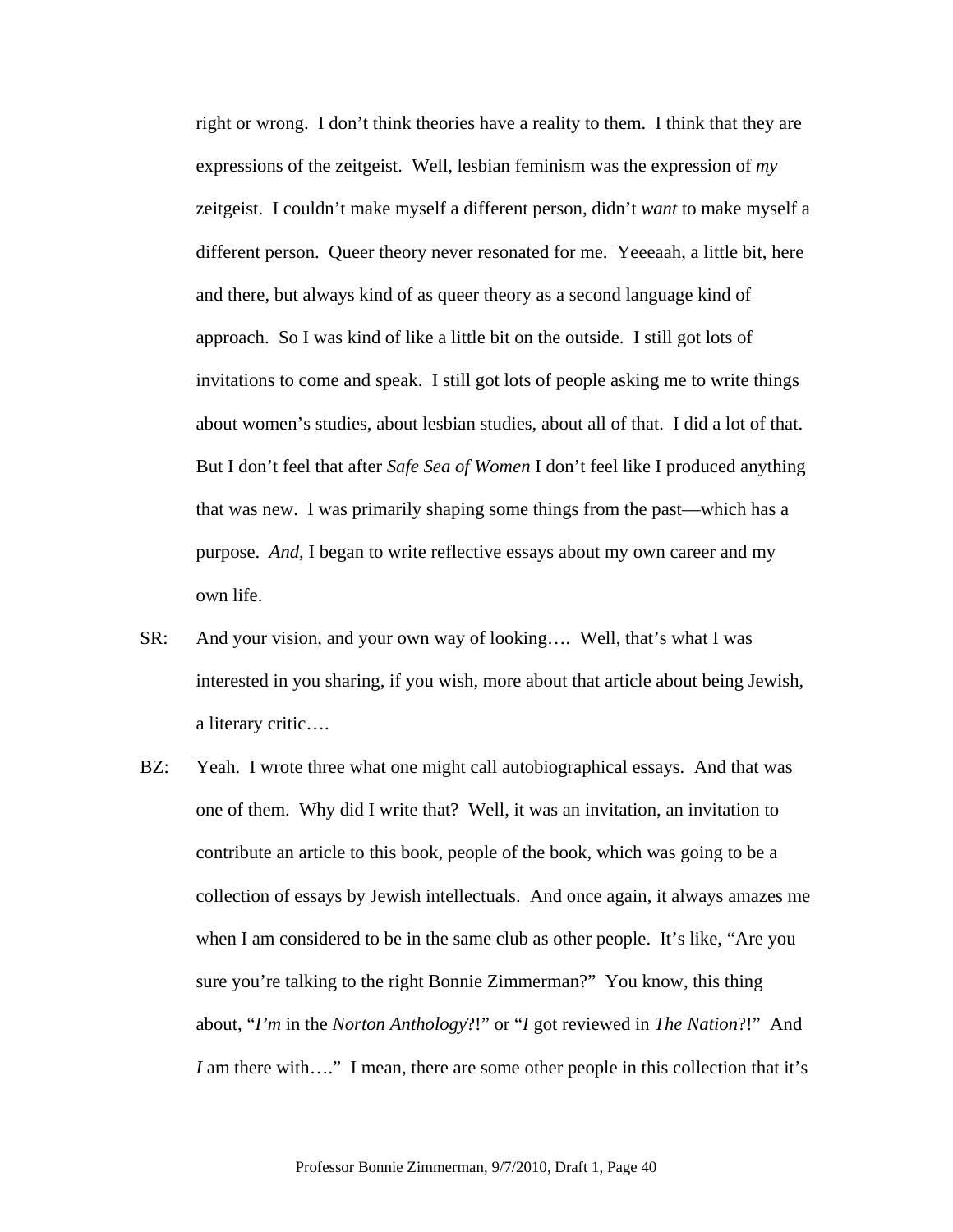like, "Are you serious?! You want *me*?!" Okay. So I definitely want to do it, and I thought it would be a very interesting way of reflecting upon myself as a Jew, which I had never done. And I write that in the book, that it was, I think, 1995 or 1996, that's when the book came out, and in my whole academic career, twentyfive years, I had never written a single thing about being Jewish. I even point out that in *The Safe Sea of Women*—it's right in the article—at the beginning, in the introduction, I say something about, "This is my place in the universe. I'm white, I'm middle class, I'm a feminist, I'm a blah, blah, blah, but I'm not a Jew." At the very end, at the *very* end of the book, I do the same thing, but now I'm Jewish. And I say metaphorically, "From the beginning of my journey to the end of my journey, I became a Jew." So I reflect upon that. And it's because of the deep conflicts, because this is highly personal, it's hard for me to talk about, especially because it's connected, it's my family. It's the only part of my life and my identity, my academic life, that implicates my family. I grew up in a secular Jewish family, and in order to be who *I* was, I had to reject who *they* were, and some of that rejection was rejection of that commonplace, middle class, Jewish, out-of-the-ghetto-into-the-suburb kind of growing more and more conservative. I mean, a really formative experience for me in my high school days was fighting with my family about the civil rights movement, and that the everyday ordinary racism of middle-class Jews was so appalling to me—still is. And so shaping myself in reaction to my family meant not denying my Jewishness, but simply minimizing it. Then I went to Indiana University, where there were no Jews. I think out of a campus of 30,000 students, there were about 300 Jews in the sixties.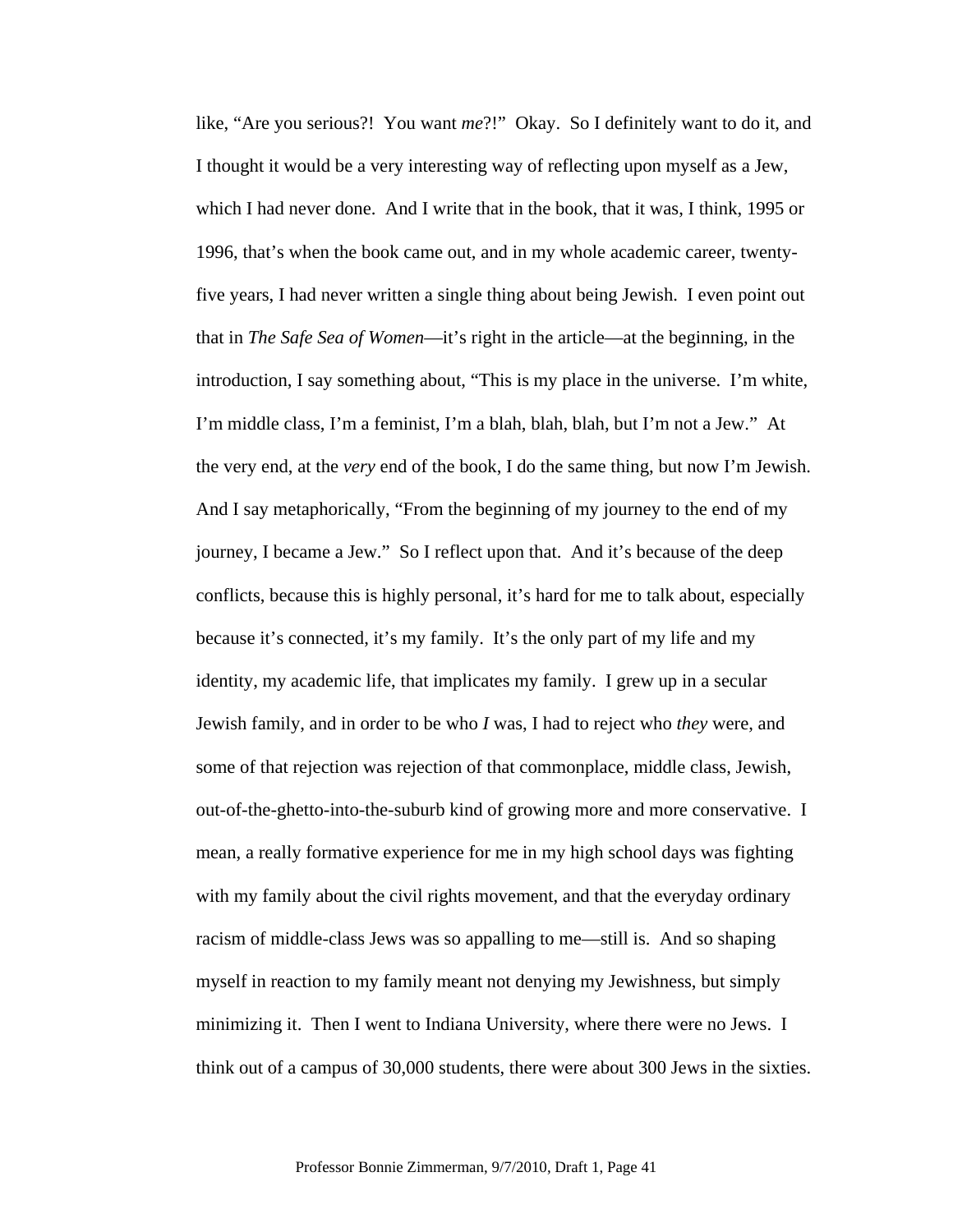And I encountered anti-Semitism, and then I got into the Left, and the Left was anti-Semitic. They called it anti-Zionist. They called it anti-Israel. But it really was very easy to mistake for anti-Semitism. It made me uncomfortable, but I was also very…. This was part of the rejection of the family as well, because, I mean, for years I couldn't have a conversation with my father about *anything*. And for years, even after we resolved that, I avoided any conversation about Israel. I'm still a little iffy. I don't always….

 And then also, during my college days—actually I think this was more when I came back to Chicago—my brother became Orthodox, my younger brother. So then there was Orthodoxy in the family. So it was all kind of a mishmash of things that I didn't want to deal with, so I just didn't think about it, and I didn't write about it. And yet at the same time, I am intensely Jewish. I'm Jewish in my physical looks—nobody's going to doubt that I'm Jewish. I'm Jewish in my mannerisms. I have a Jewish personality, Jewish character, and I love the history of Jews. I am *deeply* Jewish. And I have become more Jewish over the years.

 Well, so this article is about coming to terms with all of that. How can you be a feminist and a lesbian? I had such issues with my family over that. Mostly they were *my* issues, but they were real. I mean, my mother could not handle it. My mother used to say, "Okay, so you're a lesbian. So what will it matter to me, because I'm gonna kill myself."

SR: Oh, that's like a "Seinfeld"!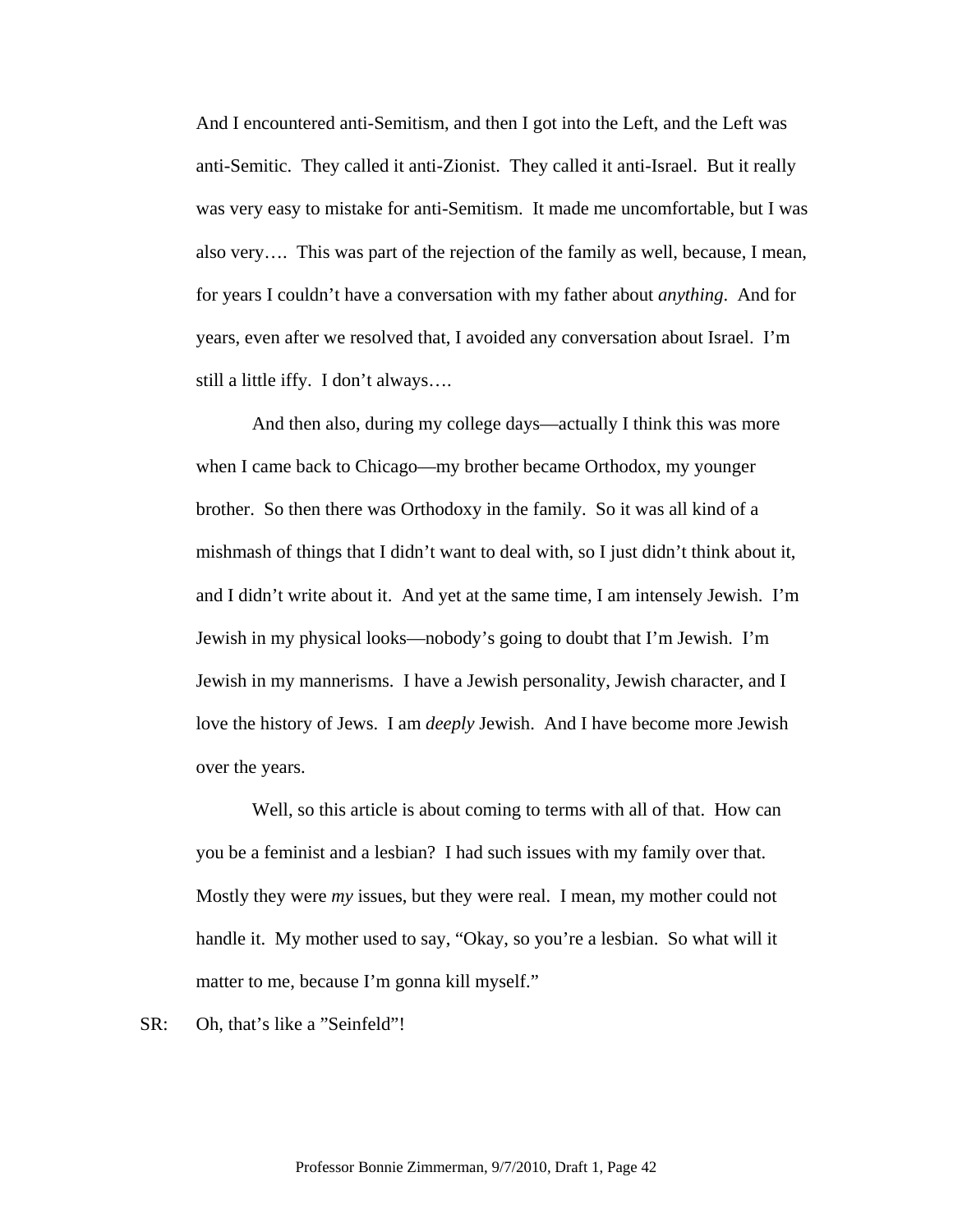- BZ: The Jewish mother suicide! I mean, it, really! But it was what they teach them in "Jewish mother school"!
- SR: I understand.
- BZ: I know you do, because every Jewish woman understands this.
- SR: I do, I do.
- BZ: But coming to think about all of this....
- SR: Jewish mother school, I love it!
- BZ: Absolutely. That turned out to be one of my most satisfying articles that I wrote, and one of my favorites.
- SR: That's good.
- BZ: Now the interesting thing about it is that about half of it is very personal, and about half of it is an analysis of a novel. And I really think that the analysis of the novel was a way of not getting too deeply into my personal stuff.
- SR: Yeah, I get that.
- BZ: And I ended with an anecdote. The other thing is, it was a different style of writing for me. It was, I think, the first time that I incorporated anecdotal personal stuff into an academic piece. So it was really nice, developing a new style of writing. And one of the nice things about it is that I gave this article to my brother and sister-in-law to read, because after my book was published was when I came out to my whole family. My sister knew, I had told my mother and father. I had not told my brother. I hadn't told some of my other relatives. So in preparation for the book being published…. I mean for years I'm telling them I'm working on a book. "What's your book?" "Oh, it's feminist literature."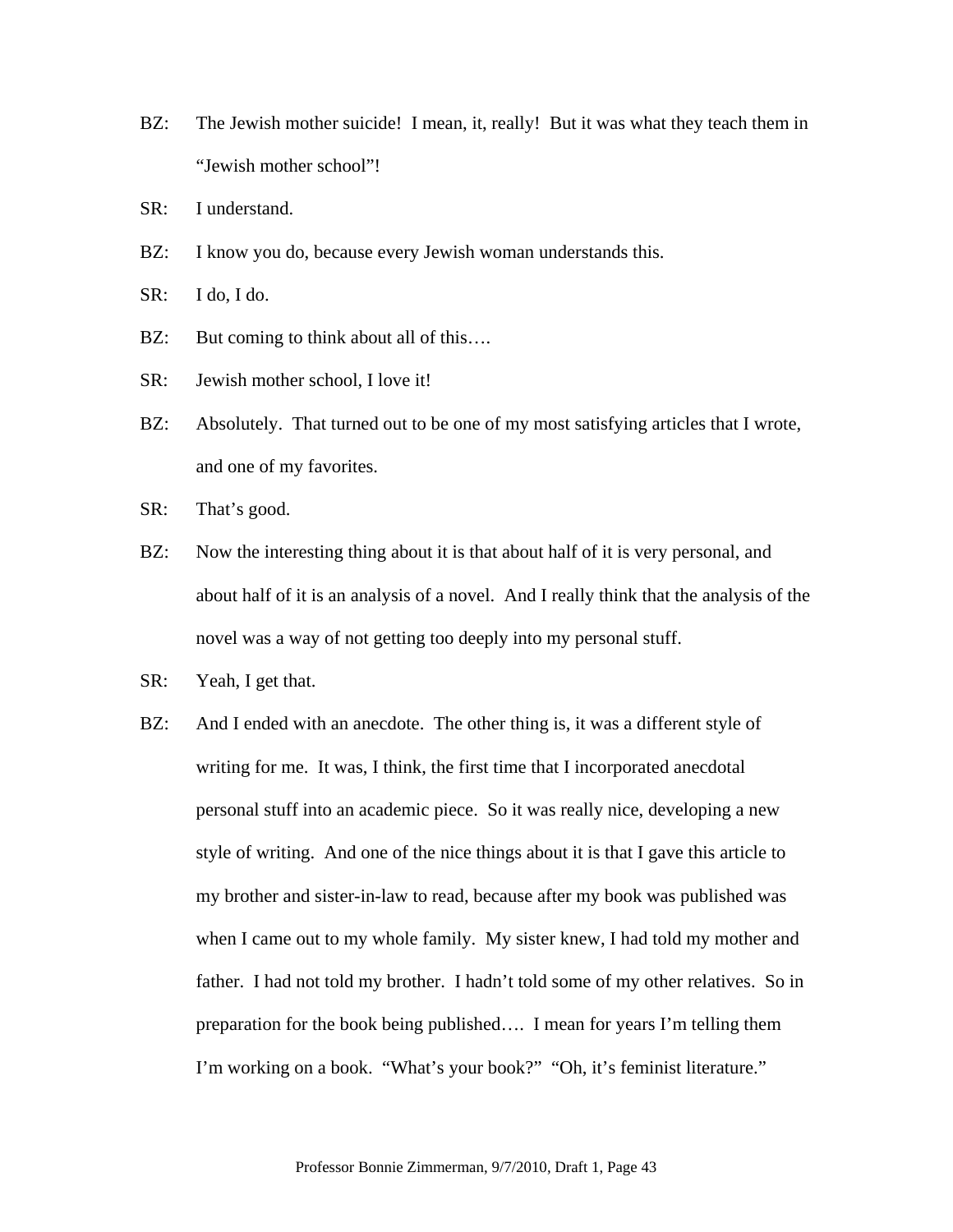That's a whole other issue. So I told my brother, and he said, "Well, you know, yeah, it's against the laws. I might have a harder time if you were a male, because it's so explicitly forbidden. It's not quite clear with women. Besides, you know, whether you're a lesbian and you don't keep the Sabbath, kind of the same, you know." Anyway, we really have become so close.

- SR: Oh, that's wonderful.
- BZ: And I end the article with an anecdote that my brother tells me about how one day my brother and sister-in-law are in a bookstore and they decide to look for my book. And they look, find my book, and they start reading my book, and they laugh about what people must think to see the two frummies with *The Safe Sea of Women*. And to me that was the reconciliation. And it was not a false reconciliation, because one of the things that I talk about in that article is that it's easy to gloss over contradictions by saying, "Well, I'm going to redefine Judaism." Well that's not so easy. And I guess there's a part of me that if I were deeply religious, I think I'd be Orthodox, because I'm kind of like a true believer in some ways. I've never been able to just say, "It doesn't really matter." It *does* matter. But what matters is you have to learn how to live with contradictions, not to get rid of contradictions, but to live with them. So it's a good article.
- SR: I'm going to read it. It sounds really good, and I look forward to it.
- BZ: Yeah. It's an interesting one, because it's kind of melancholy throughout, but then there's a sort of a positive feeling at the end. And by now, I'm so close to my family, I'm so connected with them all, my father and my brother flew out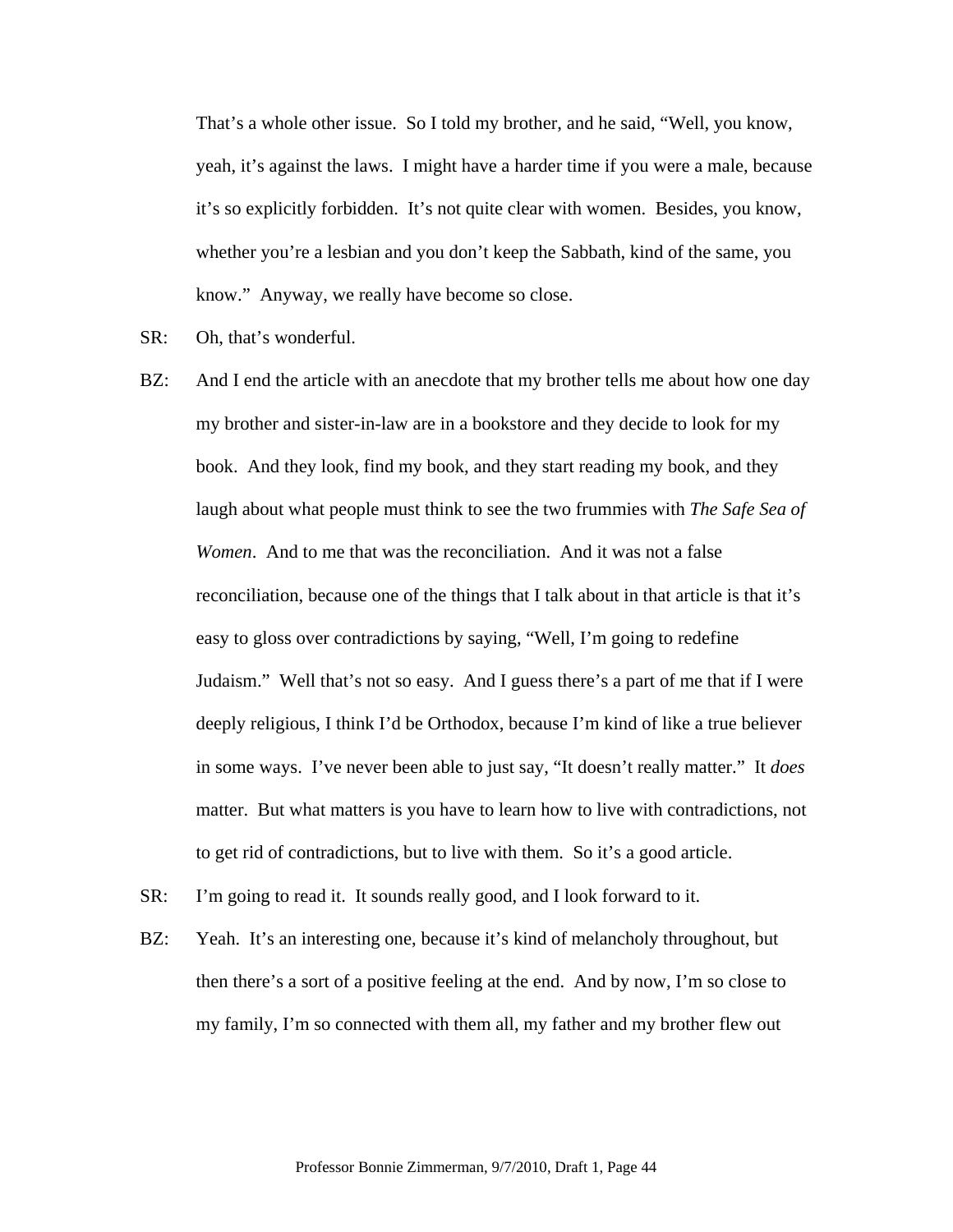here for my retirement party, surprised me. It's just everybody accepts my.... It's just such a change in the culture.

- SR: That's so great. How wonderful to have that.
- BZ: Yeah. I sometimes say.... It really began to change when my partner and I bought a house, and my mother and my father thought, "Oh thank God, she's normal, she's gonna settle down."
- SR: You have a house!
- BZ: "All right, so it's with a woman, but at least.... So they won't have children, which is a good thing because it's a mixed marriage." But anyway.... So....
- SR: Got it. Oh my.
- BZ: As I said, so I wrote these reflective pieces, I wrote something about reflecting back on that whole period of adamant belief, when you just—and how cruel we were to each other back in the seventies. We were very cruel to each other. And then this piece that I wrote about being a lesbian, and my lesbian journey. Those were very, very satisfying things to write. And I did a couple of other anthologies, collections of articles, which is also something that I found to be a very satisfying experience, is becoming an editor. I moved, really, from being a writer—I didn't write so much after the mid nineties—but I edited three books during that period. And that was a whole other…. That, I guess, goes back to the Chinese restaurant story, that ability to gather the needs and put it together in a satisfying meal.

So the *New Lesbian Studies* and *Professions of Desire*…. *Professions of Desire* was really interesting because it was the first thing I'd ever done in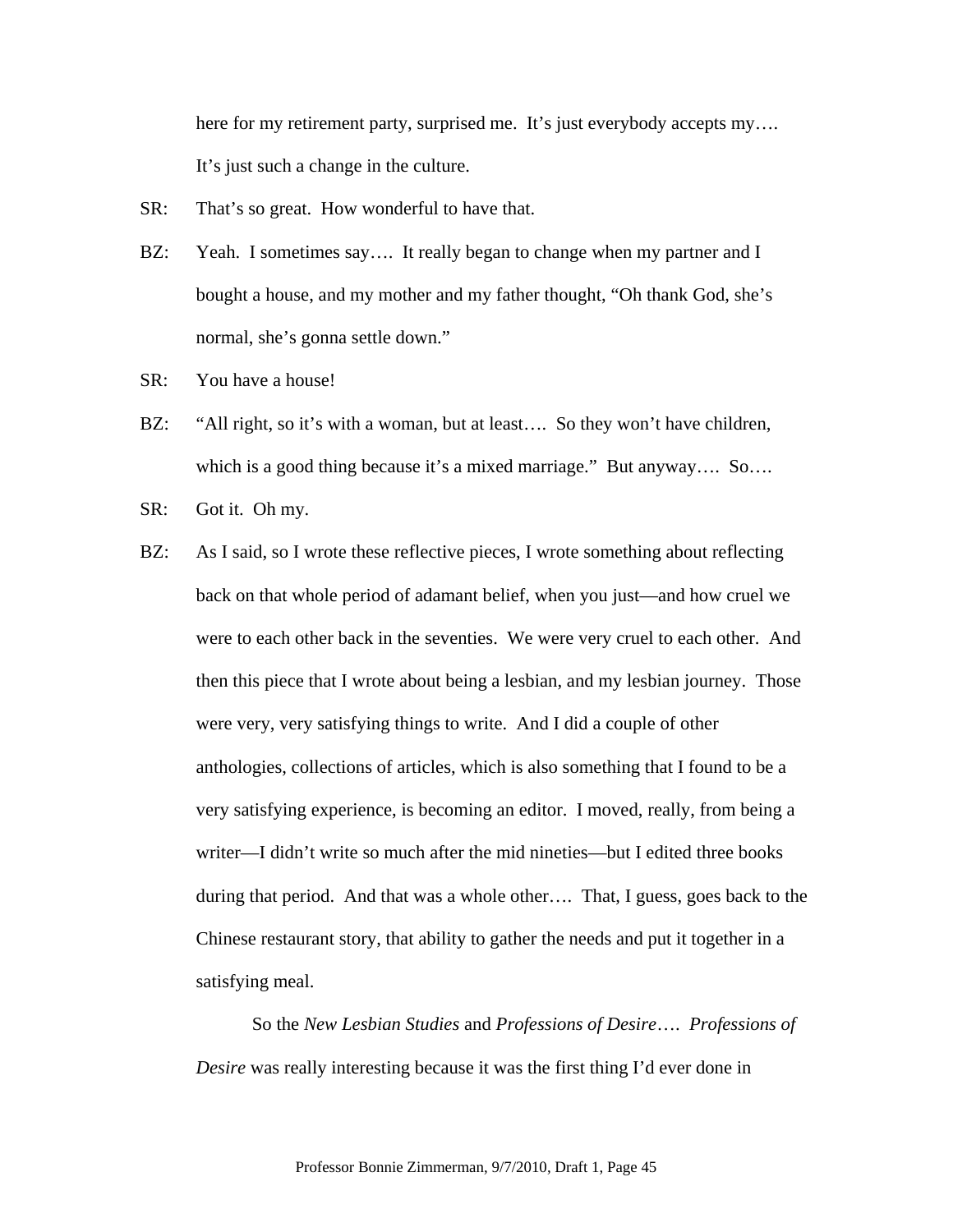collaboration with a man. And it was a wonderful experience, became very close friends with George; and then culminating with the encyclopedia, which is really, when you think about it, an *encyclopedia*?! You put together an *encyclopedia*?! Yes I did!

- SR: That's terrific. That's great.
- BZ: That was another incredible experience, and one that took four or five years. That was the focus of my work.
- SR: Yeah, it *is* wonderful when you reflect back at what you do. Step by step you can do these things. And that's a whole wonderful thing.
- BZ: Yes. And then it was very satisfying to say, "And now I'm done." I'm done. I've done everything that I want to do. I've written every article I want to write. I do not wish to write anymore.
- SR: While you were doing this kind of writing, and it was the nineties and into 2000, you changed your role, or your role changed at San Diego State University, because you got involved in heading up—you went into administration.
- BZ: That was not until 2000. The nineties was really a period of—between the mid eighties and through the nineties was really my research and writing period. I did *some* administration, because I was chairing the department. But that was not really—that's not…. I never stopped writing during the years that I was chairing the department. And I got *much* more involved in university governance. I did get involved in university governance.
- SR: Which is what I recall reading, right.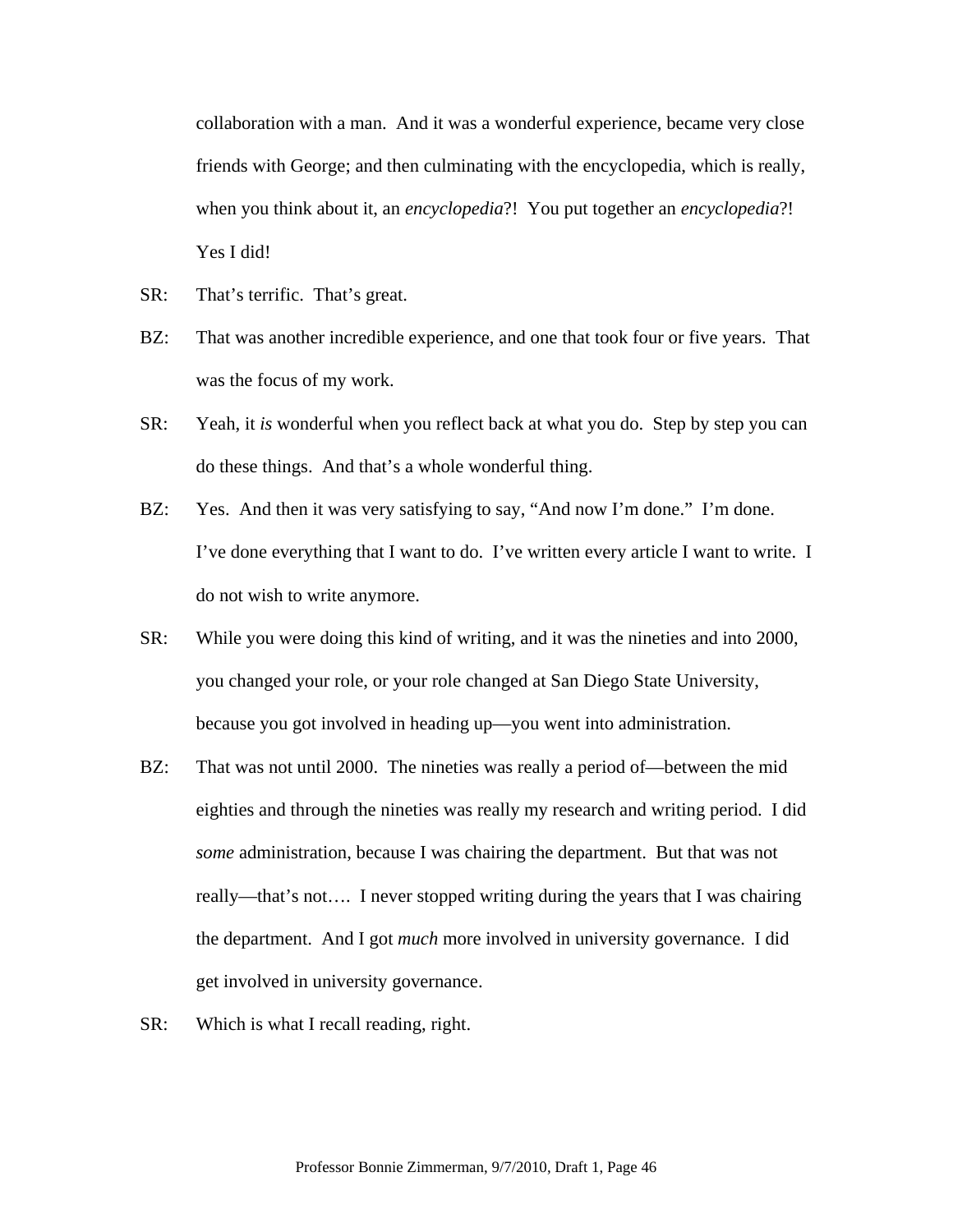BZ: I was on committees. And then I started serving in the senate in 1997. But I didn't do very much in the senate until '99. So I was much more involved in the National Women's Studies Association. That was the major focus of my sort of service work. And I was a major player in the NWSA, up through around 2000.

SR: Okay.

BZ: But definitely I had a pretty strong sense that the encyclopedia was going to be my last piece of work, and I think that was published in 2001—I don't remember. I knew that I had squeezed every last drop of lesbian feminist anything out of me. There was nothing new. Even the last couple of articles that I wrote that got published in the 2000s, a couple of pieces in anthologies, like the one I'm going to speak about tomorrow on women's studies, the history of women's studies. Even there I felt that I was repeating myself—I was very close to repeating myself. And I had seen too many academics do that, and I didn't want to do it. So it was really clear to me that I was either going to have to break some new territory and go into a new research direction—and I hadn't the vaguest idea what that could be—or I was going to have to do something else. And I thought that the something else was going to be more governance service.

 I assumed I would continue teaching, although I was beginning to also burn out a little bit with teaching. So the senate stuff became a good outlet for me.

SR: Tell us more about the senate.

BZ: Well, I had been briefly in the senate, actually only for a semester, *way* in the past. But then I just was never interested in that. I had been on committees,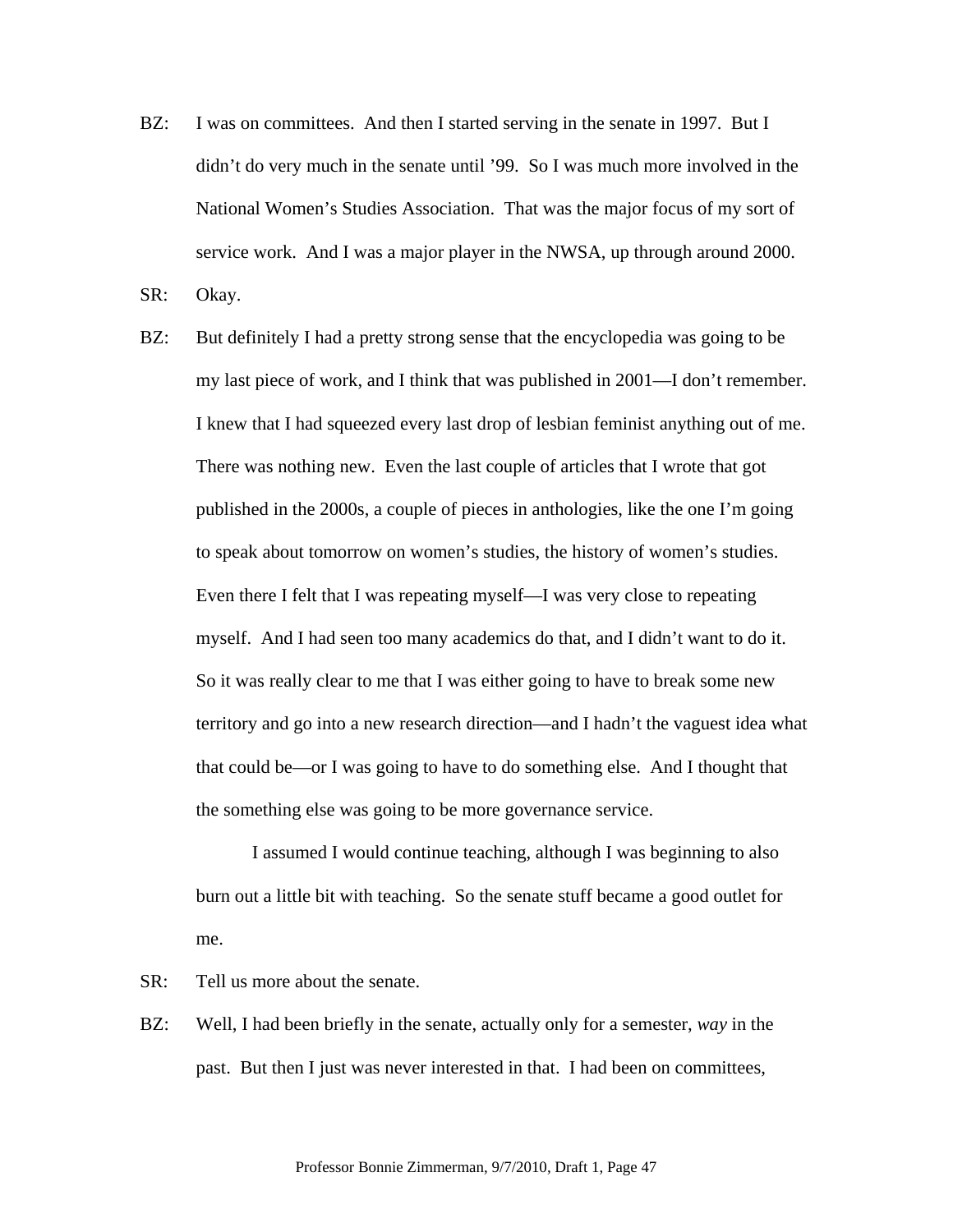university-wide committees, but I wasn't really interested in it. But then, I don't know, somebody coerced me into putting my name up for nomination, because they were always desperate. I mean, nobody wanted to be in the senate. So finally, it was more like, "Oh, God, I *owe* the university this," or probably more likely, "I owe So-and-So." I think I know who it was. And so I agreed to be in the senate. And I'd say those first two years I don't think I really participated all that much. I rarely spoke. I mean, I'd listen to these people, and they know Roberts Rules of Order and parliamentary procedure, and they've got everything. Anything that goes on, they've got something to say. I don't have anything to say about it. What do I care about this issue or that issue?! I really was not…. And in fact, I *have* looked back at the minutes of the meetings, and I rarely said anything. I was not very active.

 But then my friend Pat Huckell, became chair of the senate in 1998. And Pat was convinced that I was the future, and she was going to *make* me be the future. She decided that I was going to succeed her, because she didn't see anybody else. I mean, it was one of those times where the old guard was beginning to drop out, and it was not clear who the new people were going to be. So Pat wanted me to be the next senate chair, and in order to do that she created a committee for me, a task force for me. It was on off-campus centers. And it was a hot topic then, and it periodically keeps coming up. This was back when it looked like San Diego State was going to expand exponentially forever, and where were we going to go, we didn't have any room here, so where were we going to go? And one of the theories was, one of the proposals was, to create off-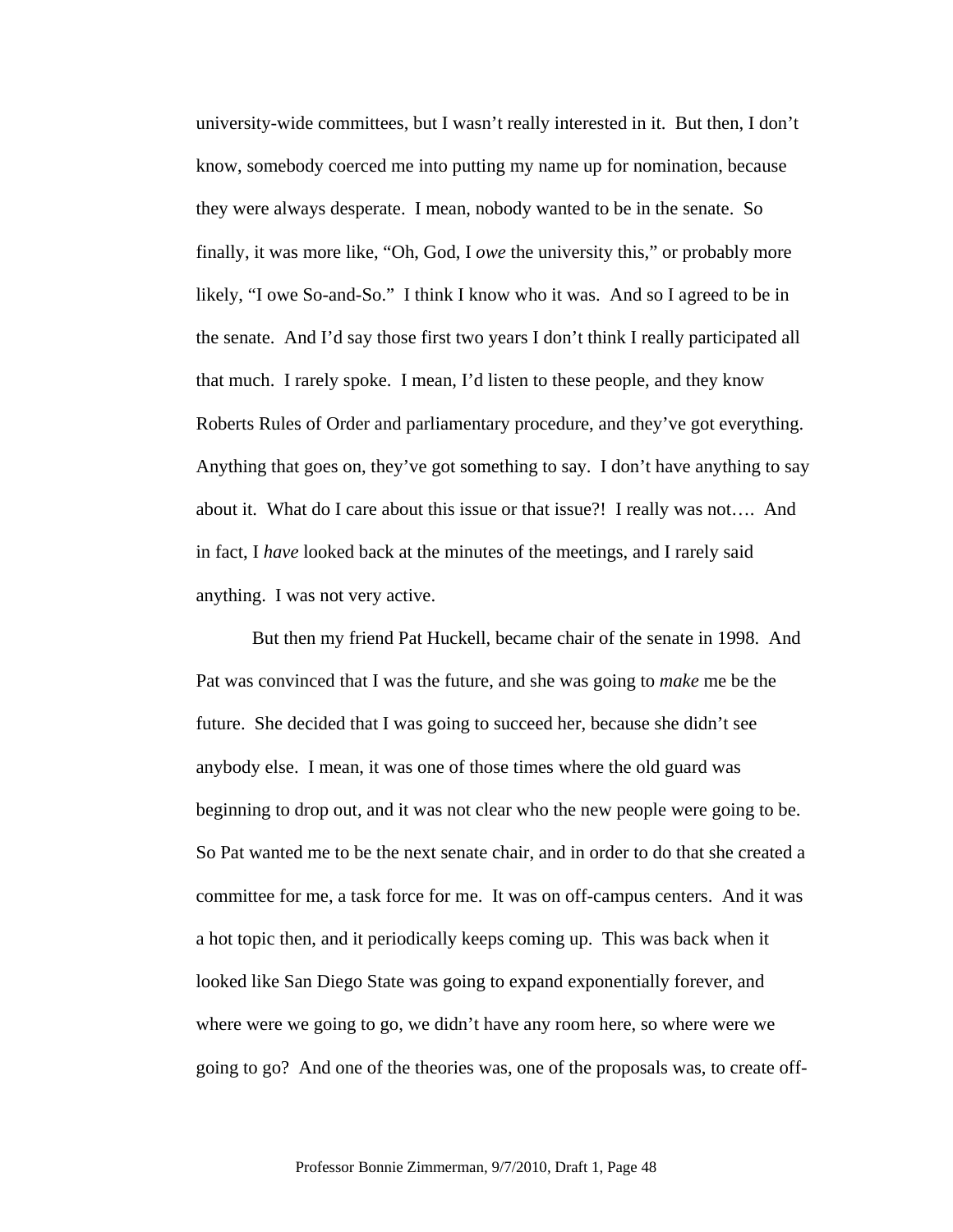campus centers, like little mini-universities. So the senate created a task force to look into this, and Pat made me the chair of it. Well, what that meant was that we did reports, and I got up in front of the senate and made reports. So I got visibility. That's how we did it. And she began to mentor me. She began to show me how she would do everything. And lo and behold, 2001, they nominated me for senate chair. There's no election for chair. I mean, you only put one person up. I became the senate chair, and it was two extremely … shall we say dynamic years. There were a lot of fireworks during my senate term. I guess there always are, but actually there weren't. The two years I had were two *really* difficult years, there was stuff going on—not stuff that I really want to talk about. But there was stuff going on, and I learned a lot. And I was challenged in ways that I had…. I mean, I developed skills I didn't know I had, but I built them. I think I was a good senate chair. I don't think I was one of the great senate chairs. I mean the nineties was really the period of *really* great senate chairs, including Pat. And I don't think there have been senate chairs like Pat or Gene Lamkey [phonetic] or Ray Balee [phonetic]. But then everybody looks back. You know, it's the Golden Age thing—"oh yeah, it *used* to be better." But I would not put myself in that same category. But I was a good chair, and being a senate chair, it's a faculty role. The concept behind the senate is one of shared governance, which is the sharing of governance between the faculty and the administration. And the senate chair is "the faculty," so you're the head of the faculty. I'll tell you the very first thing that I had to do as senate chair: 9-11. The first senate meeting was scheduled for 9-11.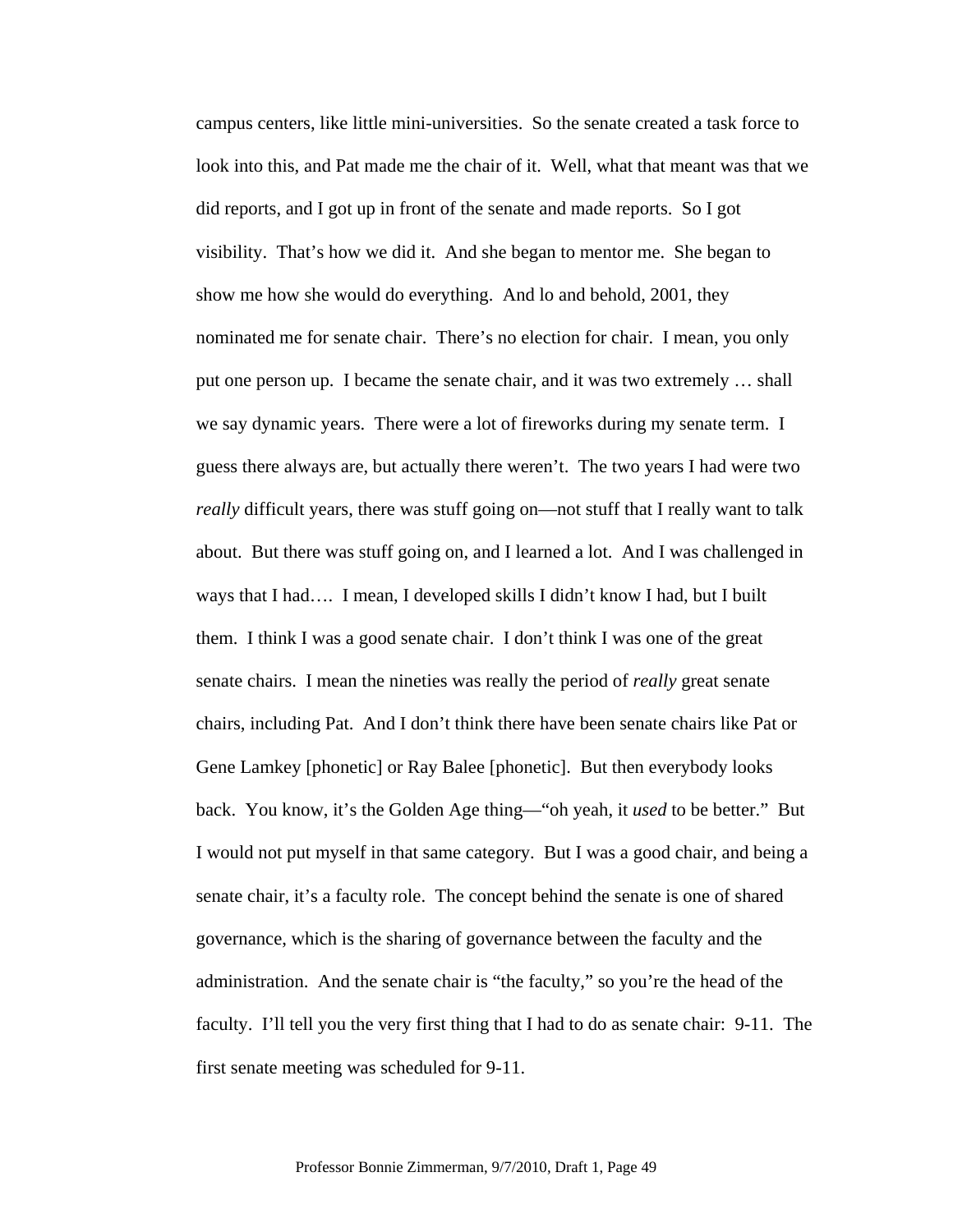SR: Oh! That's momentous!

BZ: So immediately, what do we do? Move the meeting. Do we have a resolution? What should the resolution say? As senate chair I organized the memorial or whatever we did. So there was all this stuff. So that was like the very first thing. And there were things all the way through those two years that there was a lot of turmoil.

 So anyway, I got a very high profile, and I also learned a lot about how the university…. You get a different view. When you're a faculty member—and I've said this many times—when you are a faculty member, you primarily see the university and experience the university through your department. When you become a department chair, then you experience the university through your college. You begin to see, "Oh! my department is not the *only* department." Everybody has needs, everybody has a perspective. It's only when you go and do senate stuff that you begin to see the university as a university. And being the senate chair, you get to do that in conjunction with the top administration. You meet regularly with the provost. You meet regularly with the president. You meet with the vice-presidents of various divisions. And you just get that whole sense of the university.

And I knew, as many senate chairs have had the same experience, once you are the chair of the senate it's really hard to step back and just be a faculty member again. So I figured that my next step had to be administration, because what was I going to do? I wasn't chair of the department anymore, and I wasn't going to be chair of the department. I was the graduate advisor, and I got a lot of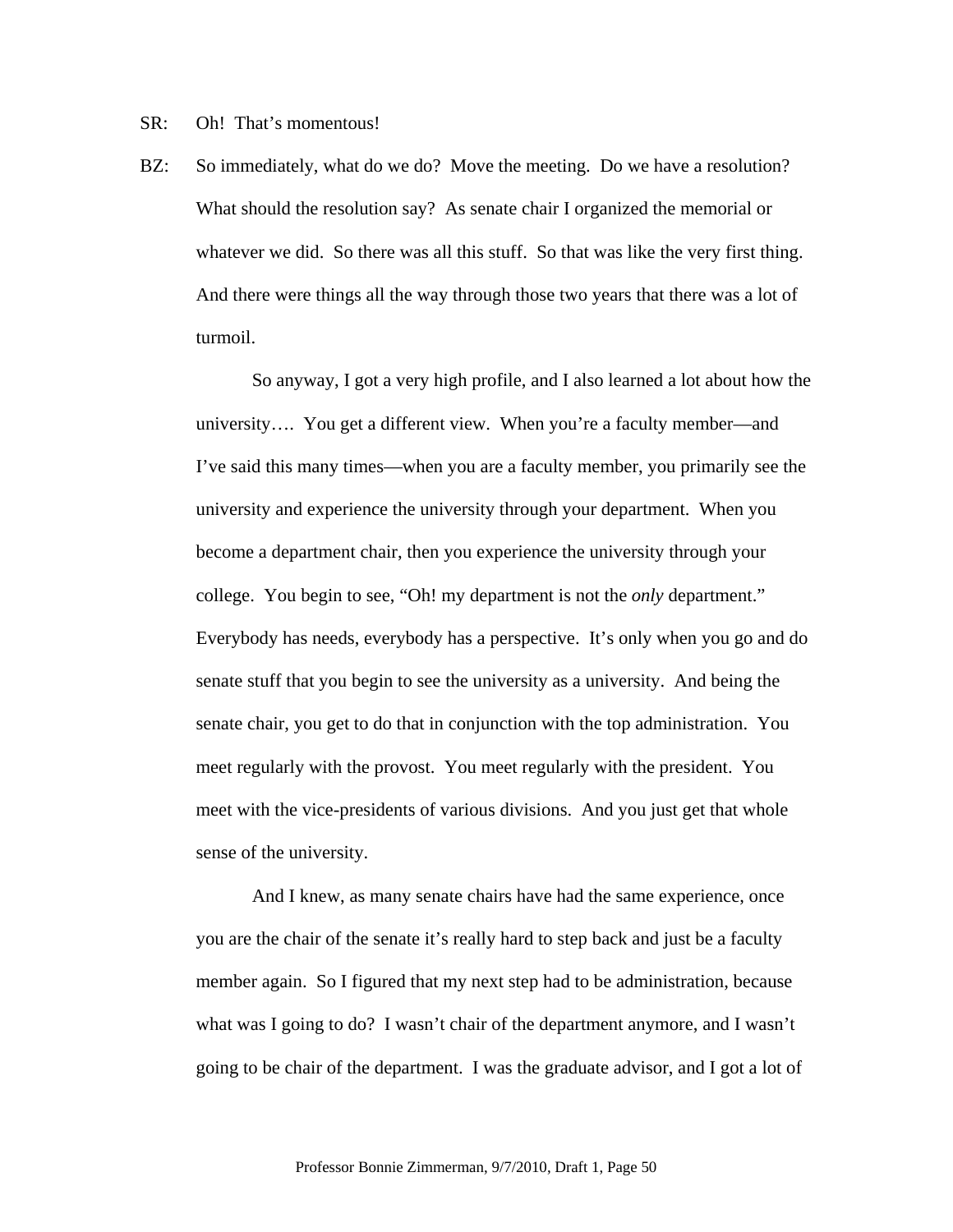satisfaction out of running the graduate program. But what was I going to do? And I wasn't going to do research anymore, because I couldn't think of anything I *wanted* to research. And I remember a very interesting conversation that I had with Nancy Marlin [phonetic], Provost Marlin, and I said, "I'm interested in administration."

 Let me step back, because I do have another anecdote. Okay, so here's an anecdote. (sigh) Let's see, it would have been 1996 or 1997. Steve Webber was newly president. The academic vice-president had retired. Ethan Singer was the acting associate vice-president. This was before Nancy came. Ethan called me into his office. I did not know Ethan at all. And he said that we had a new president, the president was looking for people to get involved, and Ethan thought that I would be a good person to have in academic affairs, would I like to come and work for him? And I said, "Absolutely not. I am not the least bit interested in administration. I wouldn't be an administrator! Over my dead body!" All of that. And so I turned him down. And I think that it was the right thing to do at that time, because I don't think I was ready. And I don't know that I would have been good at it. I think I would have failed, and that I would have never gone on. So fast forward about five years….

- SR: It was the time to do it.
- BZ: It was the time. And I had a conversation with Nancy about it, and I said, "I think I'm interested in administration, and like maybe being a dean." And she said, "You'd be a very good dean, but two things: first, you have to pay attention to how your face is showing your emotions. I can read your face, I know exactly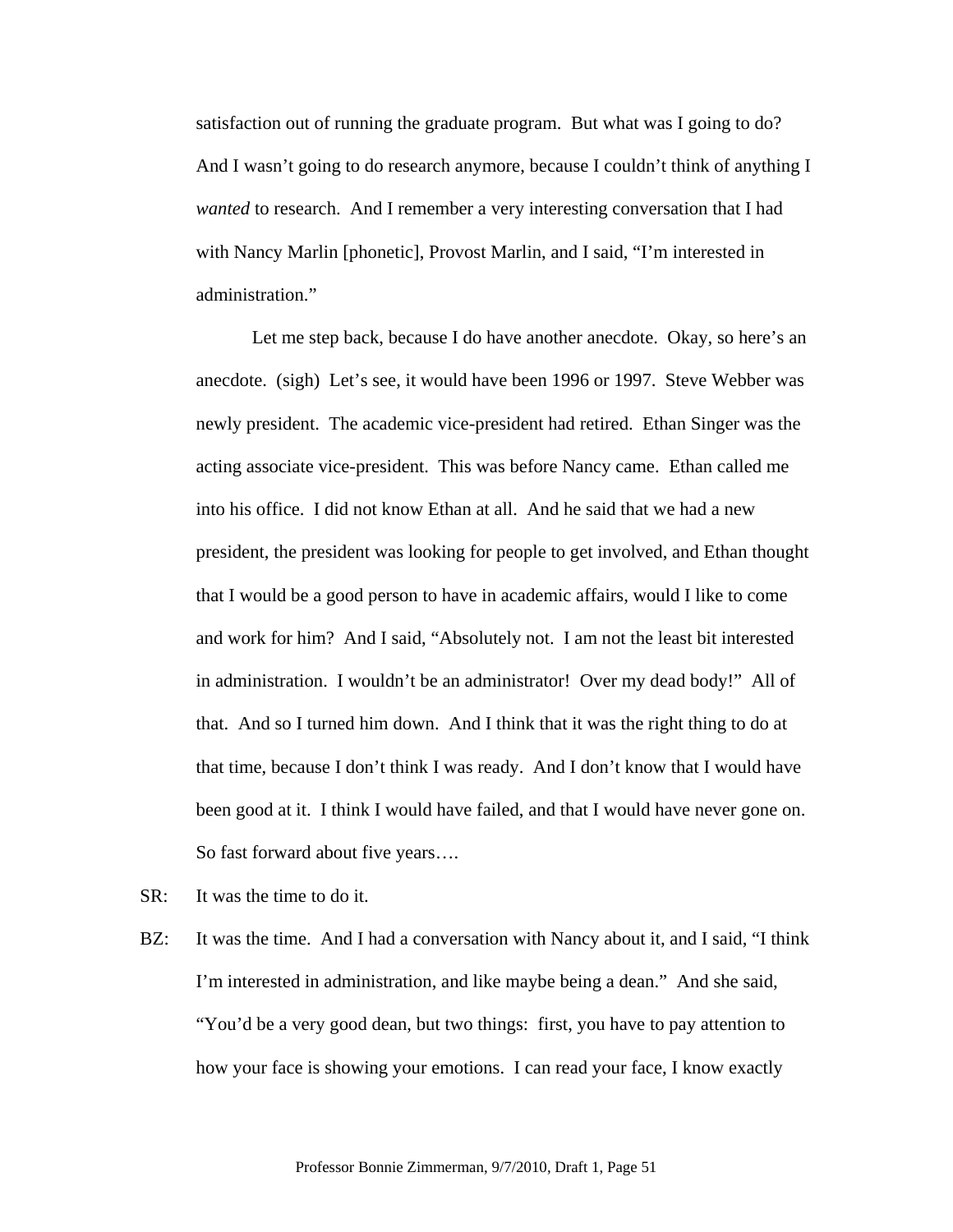what you're thinking all the time. And as an administrator you have to have a blank face. Secondly, you have to move. If you want to go into administration, you have to be willing to move, because you're not going to—there's no ladder within the university." I wasn't willing to move. We were happy here, I wanted to be in San Diego, so I thought, "All right, it's not going to happen." And then in the fall of 2002, late summer/fall of 2002, two jobs came available, were announced. One was dean of the College of Arts and Letters, and the other was associate vice-president for Faculty Affairs. I really was interested in being the dean of the college, but I knew that it was not going to happen, that they would be looking outside, because you want fresh people to come in. And I also knew that there were some things that I didn't have: I didn't have budget experience, I didn't have development experience. I was smart, I read the situation, and as senate chair I actually attended the first meeting of the search committee when the president said, "We're looking for somebody from outside the university." So okay, I knew. So I decided to apply for the Faculty Affairs. Actually, somebody pushed me into it, but I had been thinking about it. And I hadn't really thought about it, but it turned out that I was exactly the right person for it. I had exactly the right combination of experiences and skills and actually the right temperament. And so I got it!

SR: Terrific!

BZ: I was scared. I mean, there were things, I was dealing with collective bargaining, grievances, disciplinary actions, lawyers. I'd never done any of that! I had to go out and buy clothes!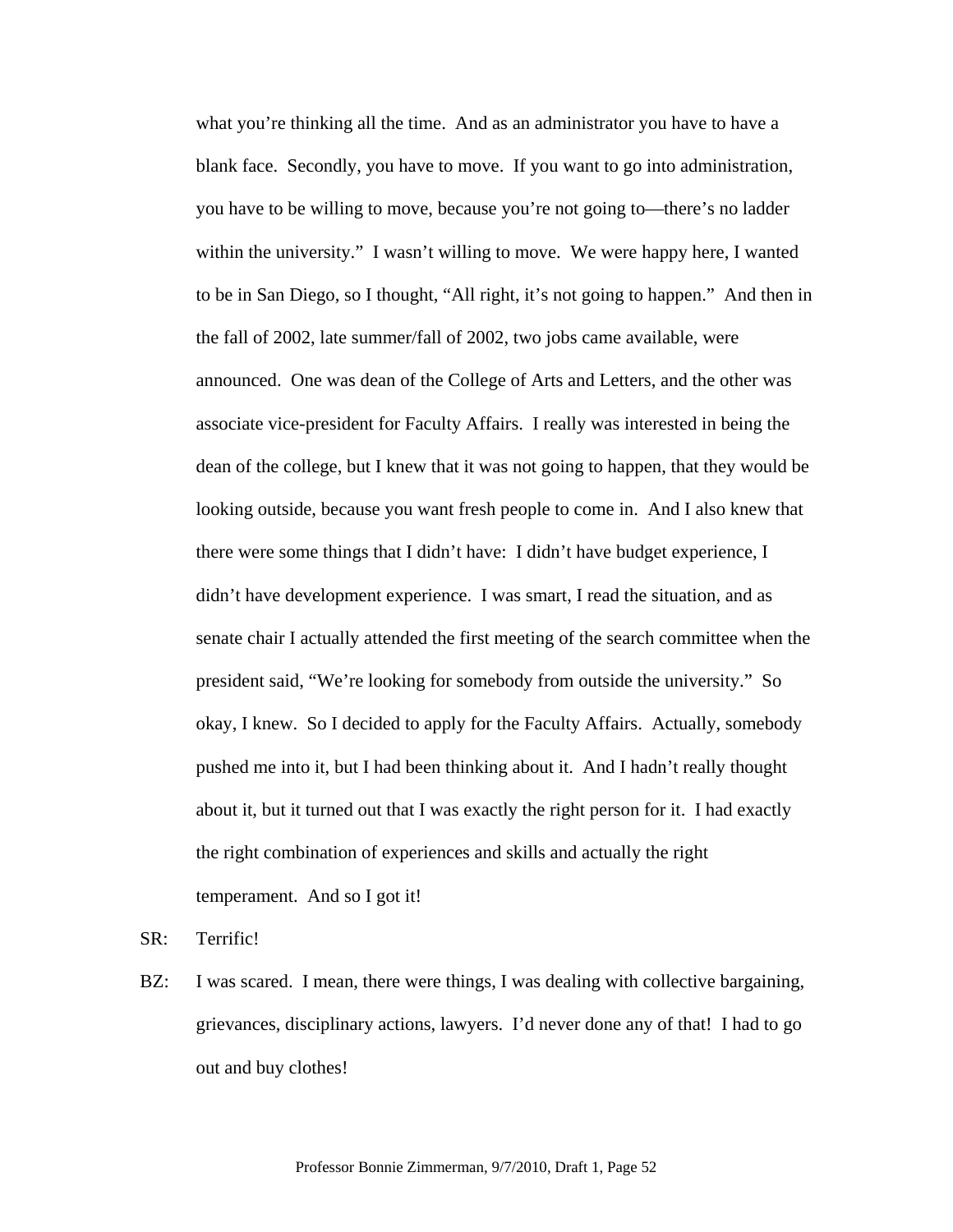- SR: But you could order the Chinese food!
- BZ: I could order the Chinese food, I was good at that.
- SR: Absolutely!
- BZ: But seriously, the biggest deal is that I had to get a professional wardrobe, because even….
- SR: But you didn't have to have skirts.
- BZ: Not skirts, no. No, no, we were long past skirts. And those seven years in the position, I'm just really pleased that I had that experience.
- SR: Oh, it's terrific.
- BZ: It was a wonderful.... I loved my job. I won't say that I loved every minute of it, because I had to deal with some really horrendous stuff.
- SR: Probably, yeah.
- BZ: But overall, I think I got more satisfaction out of that role than any other role that I've had in the university.
- SR: That's terrific.
- BZ: I know! It seems so surprising. And the only regret I have is that I hadn't gone into administration about ten years earlier. I mean, it's only a minor regret, it's not a big deal. But I think I would have liked to have been a provost. But I would have had to move into administration in my forties, I think, in order to actually have that, because I didn't want to work until seventy. And I really didn't want to move around the country. So it turned out to be perfect.
- SR: Well that's great! That's great. It certainly is a fascinating pathway that you've had.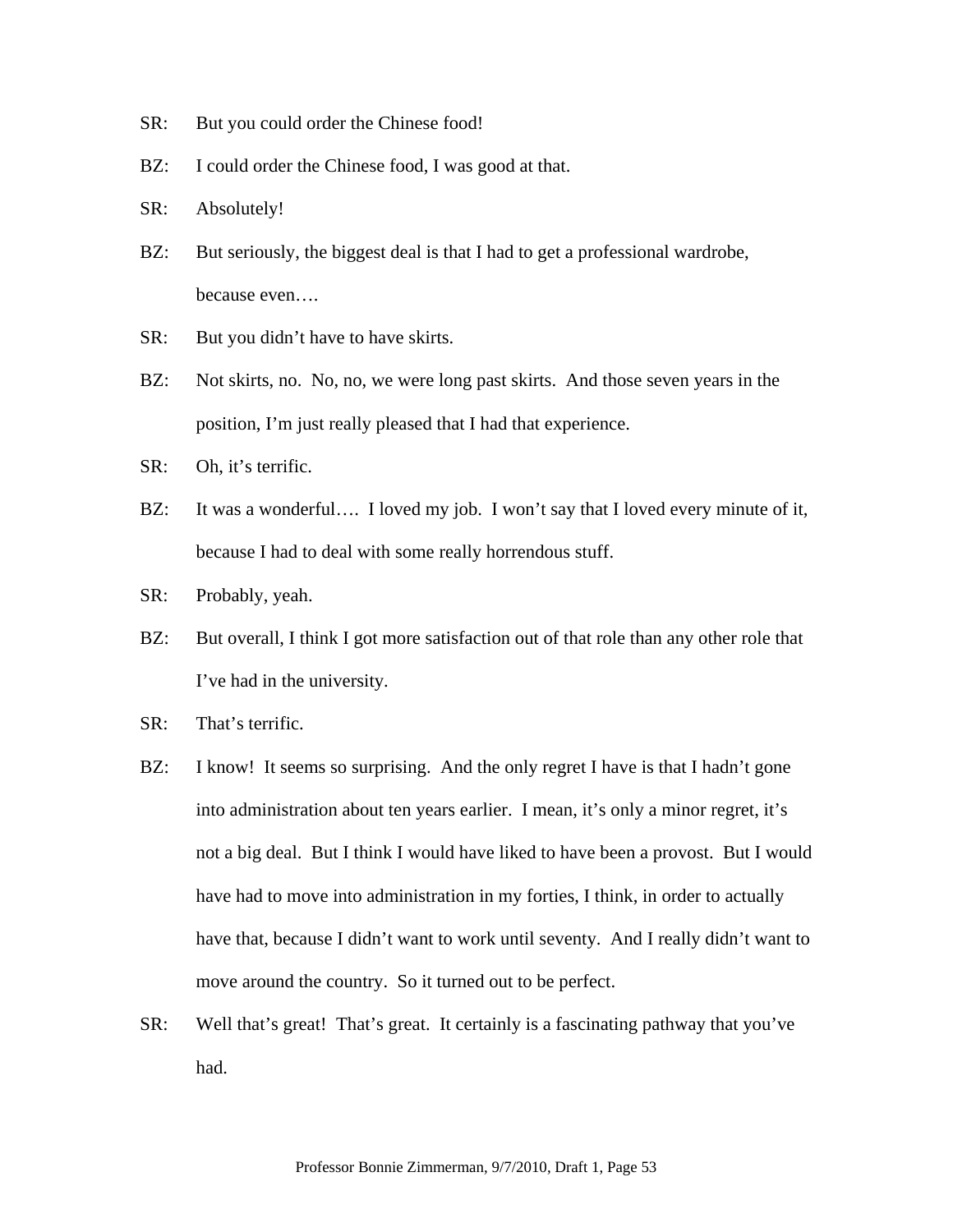- BZ: I think all stories, obviously, are retrospective, and all histories are *obviously* this is a tautology—they're retrospective, but there's a certain profundity to this because while you're experiencing your life you really don't know what the narrative is. It's only after it's over. That's why Aristotle says, "The only happy life is at the end." It's only when you look back at the very end that you can say somebody was happy or somebody was not. I've reached the end of my career. There were some parts of it that were really very unpleasant, and there's one big event part of it I won't talk about at all. So it wasn't perfect. It was not always happy. And there were clearly things that I wish could have happened differently, but overall, I look back at, if I go back, let's say, thirty-two years at San Diego, but really it goes back further than that, even to the beginning of women's studies in 1969, (sigh), I can't think of very many people who have had a more wellrounded and satisfying and productive career. I feel like I made a difference, that I've left a mark. I'm proud of what I did. I took pleasure. I created good friends. And I'm a happy person.
- SR: That's an accomplishment—it is.
- BZ: So I guess we're at the point now where I have retired, and first of all I want to say that it is an amazing achievement to have come to this point in one's life especially since I think all of us probably feel this way—I still think I must be twenty-five, so how is it that I possibly can be retiring? And it's also a fabulous—I guess it's just a privilege and an honor and a great big piece of luck to even be able to retire these days. I am acutely aware of what a privilege we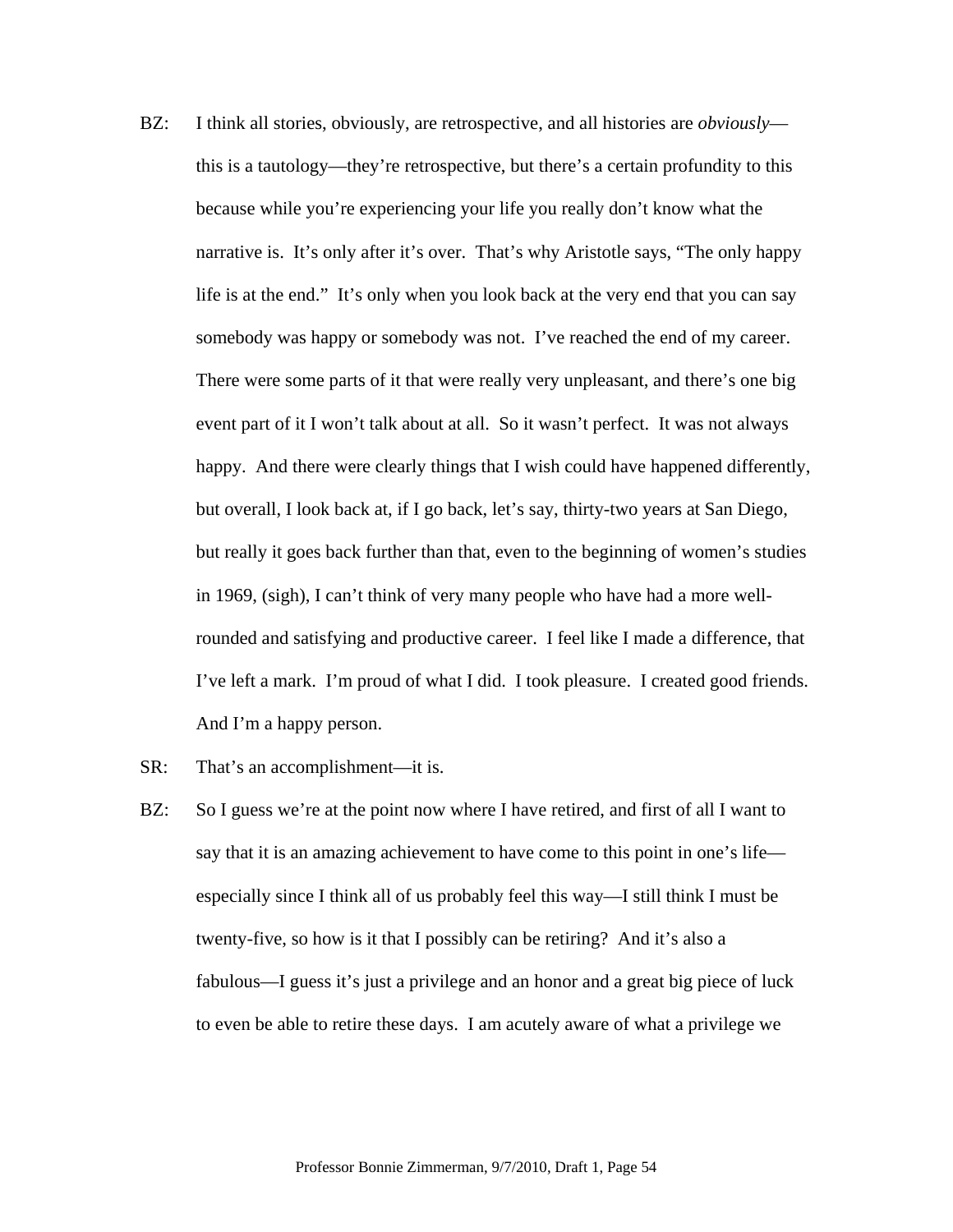have to have retirement plans. That is something that I thank San Diego State, and California State University for.

You know, it's been interesting now. I've been retired for about four months and I've never been as busy. I think a lot of people say that. But I don't have any great desire to go back to anything that I've done in my career. A lot of academics look forward to writing and doing more research. I don't, I really don't. I have said what I have to say, and I no longer wish to write. I'm not highly active in the university. That could change. I could see getting involved in certain things. I speak occasionally in a class, or would come to some events. I support the university financially in certain ways and all. But it feels like after a very long career in which my work was really the central focus of my life, especially these past seven years with the nine-to-five—much more than nine-tofive—but five days a week, regular job, no long summer breaks and all of that, in which I've really focused on work, and that's been the priority.

What's really nice is now shifting that priority to my partner and myself and what *we* want out of life, what *she* wants out of life, because for so much of the past thirty years that we've been together, I put my work first, and kind of had to—which is not to say that we haven't had all kinds of wonderful experiences, and she really enjoyed being part of the women's studies community as well—not so much the administrators community. She never really liked going to any of the administrators parties and stopped doing it. But now that's the priority, and it's something different. I'm reflecting more on other parts of myself and who I am, and who I want to be in these however many years I have left. And it is kind of